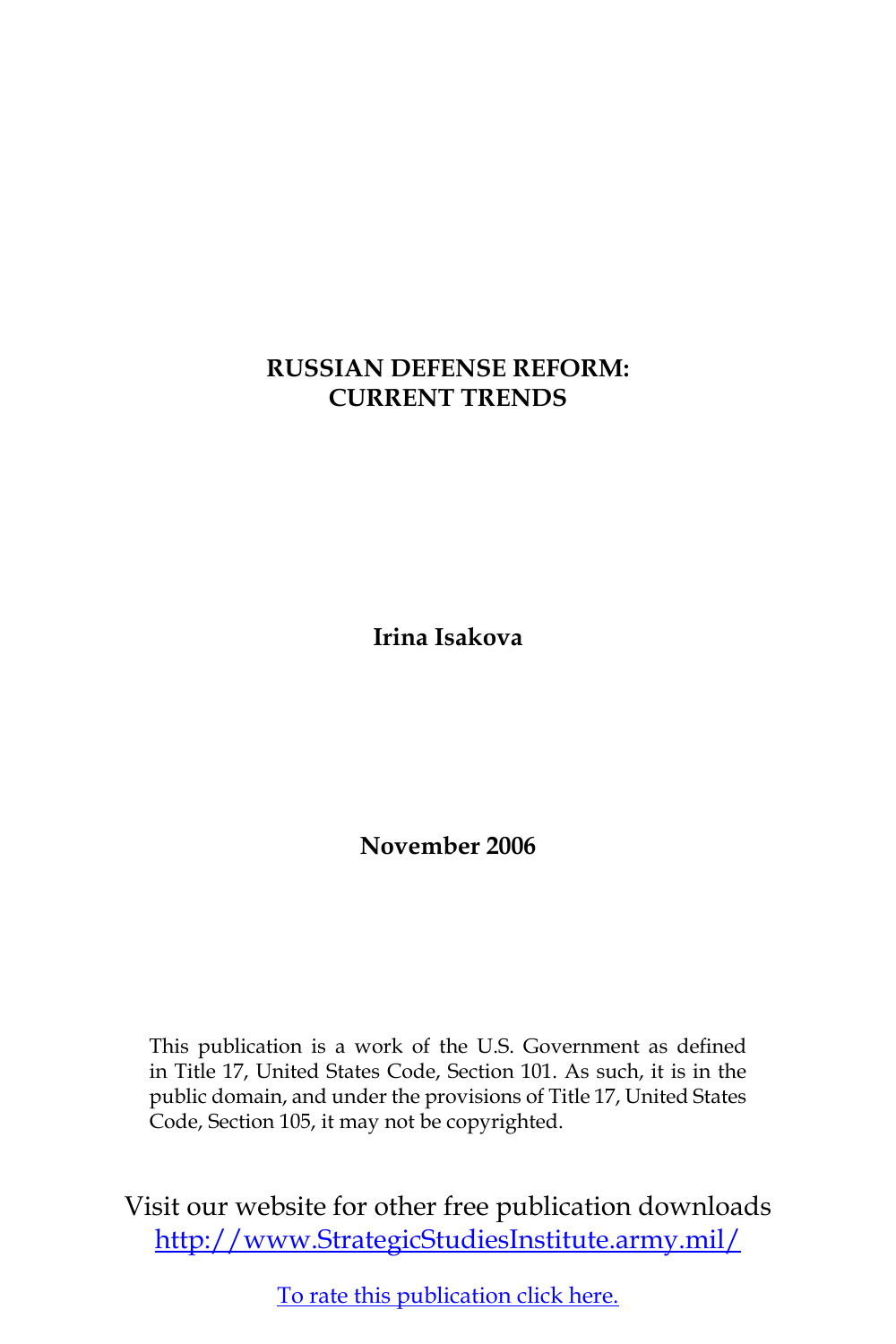\*\*\*\*\*

The views expressed in this report are those of the author and do not necessarily reflect the official policy or position of the Department of the Army, the Department of Defense, or the U.S. Government. This report is cleared for public release; distribution is unlimited.

\*\*\*\*\*

This article is a revised text of the author's presentation at the conference entitled "The U.S. and Russia: Regional Security Issues and Interests," held in Washington, DC, on April 24-26, 2006.

\*\*\*\*\*

Comments pertaining to this report are invited and should be forwarded to: Director, Strategic Studies Institute, U.S. Army War College, 122 Forbes Ave, Carlisle, PA 17013-5244.

\*\*\*\*\*

All Strategic Studies Institute (SSI) publications are available on the SSI homepage for electronic dissemination. Hard copies of this report also may be ordered from our homepage. SSI's homepage address is: *www.StrategicStudiesInstitute.army.mil*.

\*\*\*\*\*

The Strategic Studies Institute publishes a monthly e-mail newsletter to update the national security community on the research of our analysts, recent and forthcoming publications, and upcoming conferences sponsored by the Institute. Each newsletter also provides a strategic commentary by one of our research analysts. If you are interested in receiving this newsletter, please subscribe on our homepage at *www.StrategicStudiesInstitute.army. mil*/*newsletter/.*

ISBN 1-58487-263-2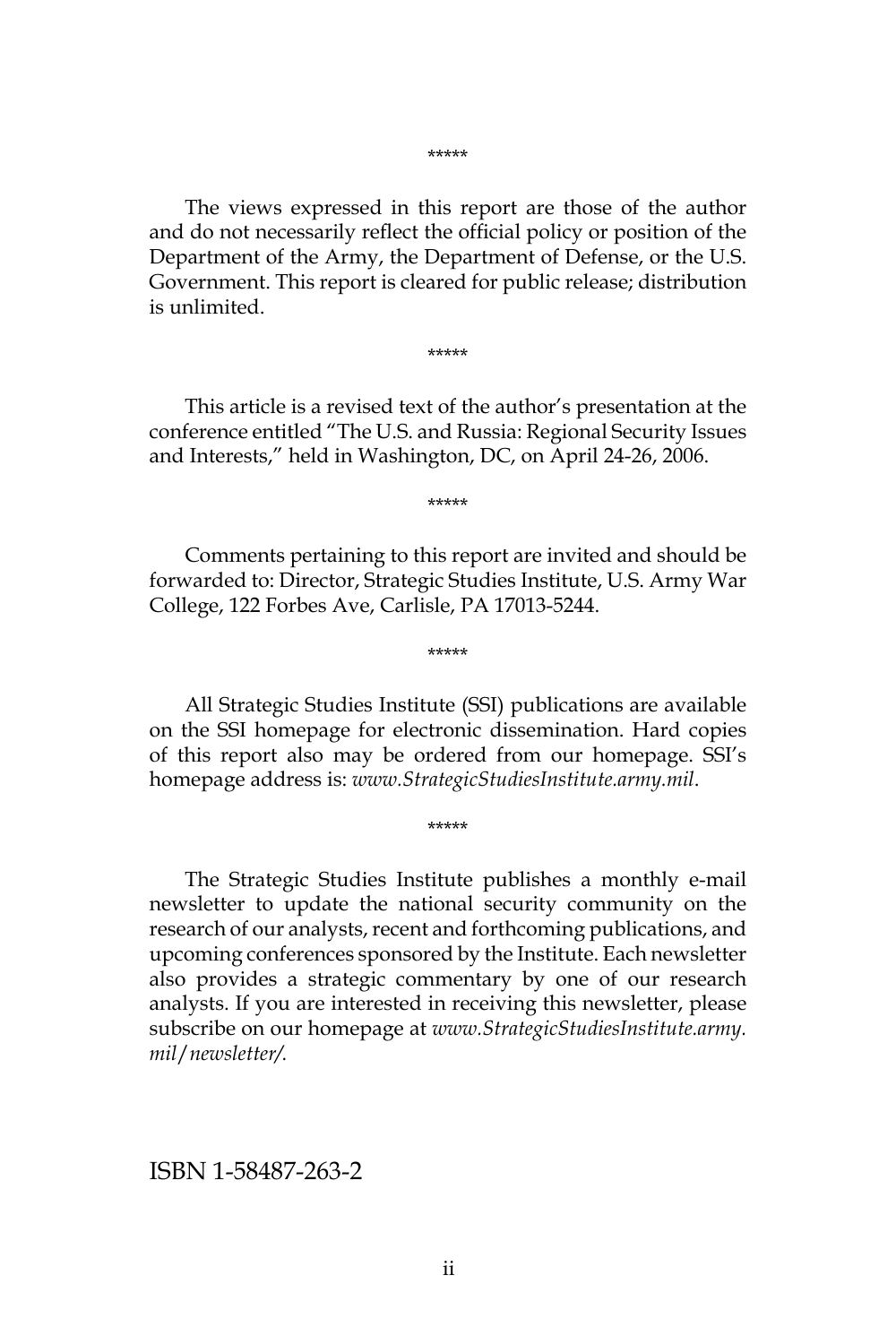#### **FOREWORD**

This monograph is another in the series of studies on aspects of Russian defense and foreign policy being published by the Strategic Studies Institute (SSI). These monographs derive from a conference that was jointly sponsored by the Strategic Studies Institute; the Ellison Center for Russian, East European, and Central Asian Studies at the Jackson School of International Studies at the University of Washington; the Pacific Northwest National Laboratory's Pacific Northwest Center for Global Studies; and the Institute for Global and Regional Security Studies. This conference, titled "The U.S. and Russia: Regional Security Issues and Interests," was held in Washington, DC, on April 24-26, 2006, and examined many different regional dimensions of this bilateral relationship.

Since the fall of the Soviet Union, the topic of Russian defense policy has not received great attention. Clearly, the rebuilding of Russian military strength is a high priority of President Vladimir Putin, and one to which he and his subordinates have devoted considerable time and resources. Therefore, inattention to Russian defense policy is unwise and even dangerous because it causes us to overlook potentially major changes not only in Russian policy, but in international affairs more generally. Dr. Irina Isakova's monograph represents an effort to overcome our neglect and provide readers a comprehensive account of the defense reform, or what Moscow calls optimization. It encompasses virtually all aspects of the reform of the forces, their organizational structure, the financing of the military, reform of the defense industrial sector, etc. This topic is both timely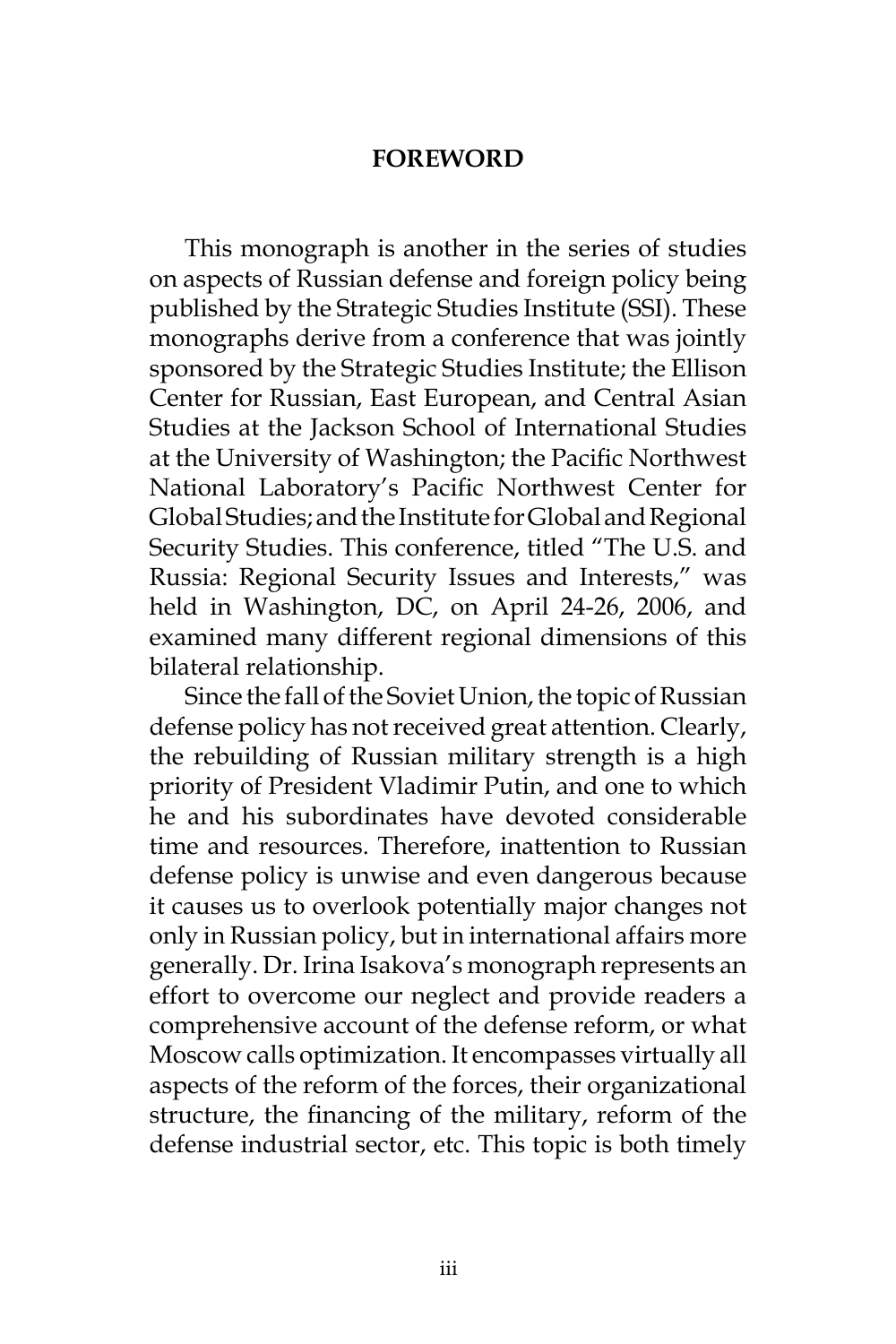and particularly relevant and provides a significant addition to the series.

DOUGLAS C. LOVELACE, JR.

**Director** Strategic Studies Institute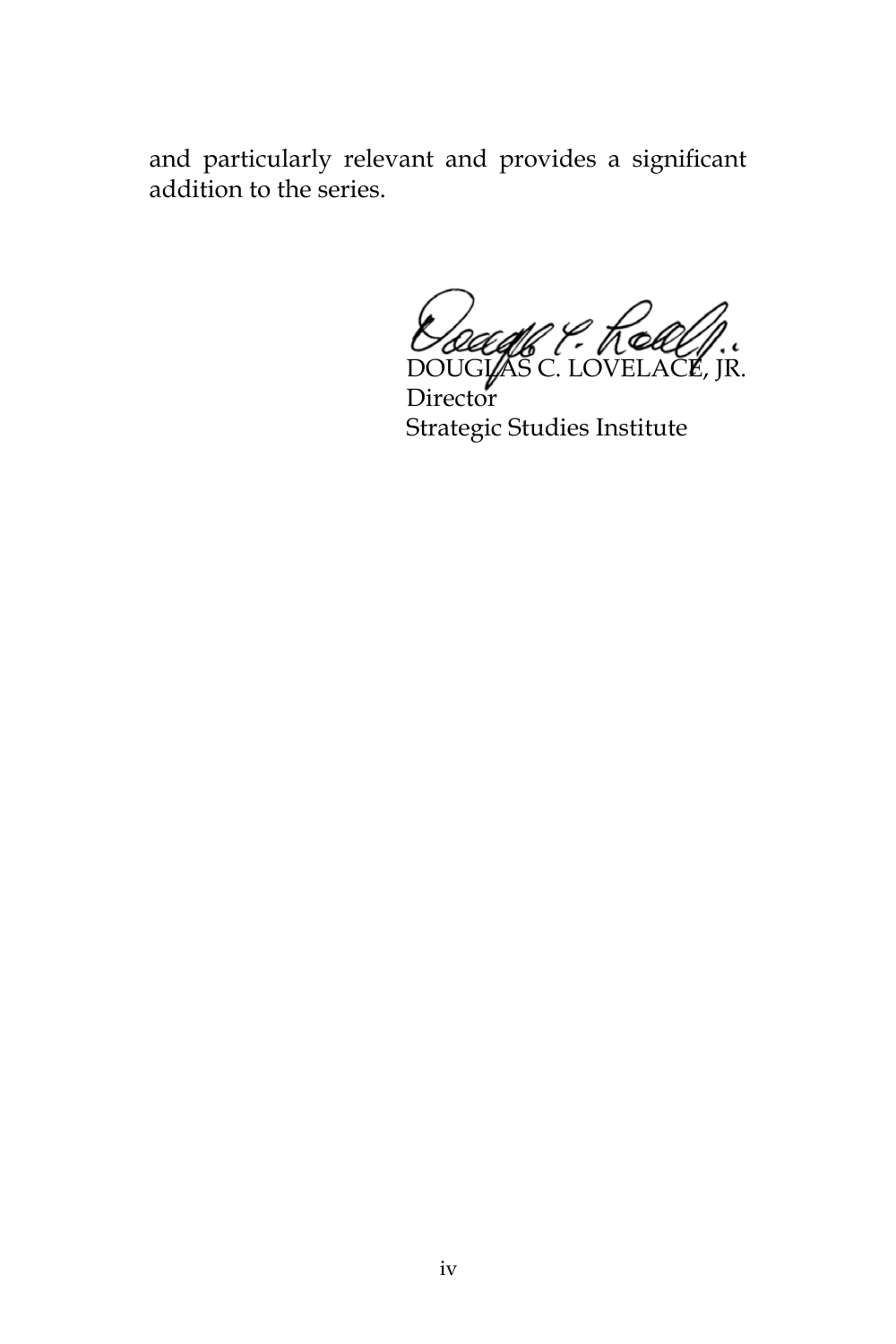### **BIOGRAPHICAL SKETCH OF THE AUTHOR**

IRINA ISAKOVA is a freelance analyst and an Associate Fellow at the Royal United Services Institute for Defence and Security Studies (RUSI), London; monthly contributor to the business consultancy Oxford Analytica, Ltd.; member of the International Institute for Strategic Studies (IISS) and Chatham House; and a Salzburg Seminar Alumna. She served as a Specialist Adviser on Russia and the former Soviet Union to the House of Commons Defence Committee (2000-05) and as a foreign policy expert at the Foreign Affairs Committee, Russian Federation Council (1994-99). Before conducting research at RUSI, Dr. Isakova was a Research Fellow at King's College, London; Research Associate at the IISS, London; Head of Section at the Institute of the USA and Canada Studies, Russian Academy of Science (RAS), Moscow; and Director of International Programs at the Russian Science Foundation. She was a Guest Scholar at the Brookings Institution, Washington, DC; Visiting Scholar at the London School of Economics; and member of the Aspen Institute (Berlin) working group on East-West relations (1989-93). She held the UK Defence Diplomacy Fellowship (1999-2002); the NATO-EAPC Fellowship (1998-2000), and a Ford Foundation grant (2000-01). Dr. Isakova testified at the Helsinki Commission on Security and Cooperation in Europe and before the U.S. Congress, May 1994; at the Joint Hearings of the Committees on Foreign Affairs of the State Duma and Federal Council on Russian–Ukrainian relations (July 1994), and on Belarus-Russian relations (January 1995). She was a member of the inter-Parliamentary working group, RF Parliament, on the evaluation of the Russian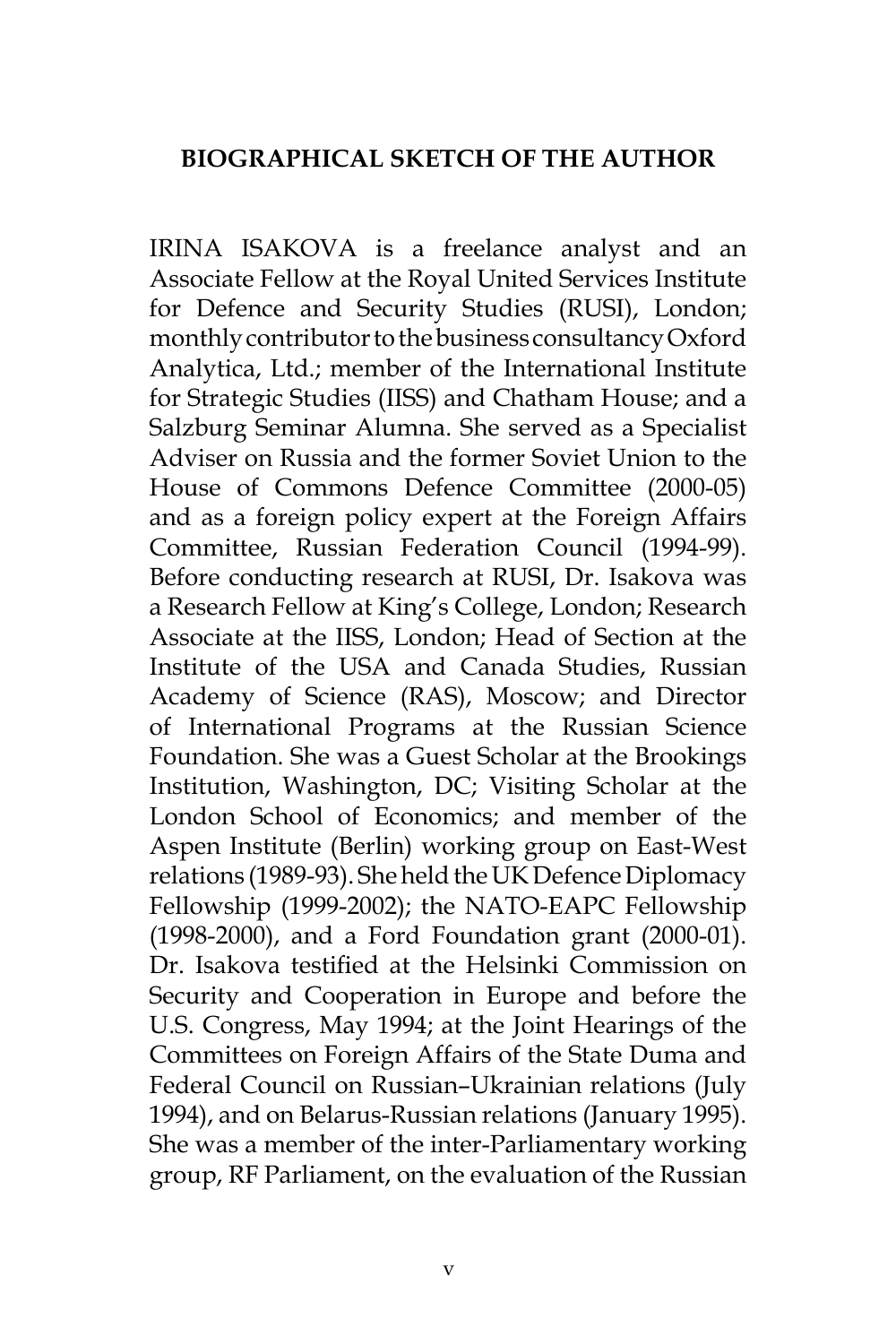national security concept (1995). Dr. Isakova has written widely on a range of topics related to Russia, the Commonwealth of Independent States and Baltic States, NATO, and EU enlargement; U.S. foreign policy; and European and regional security issues. Among her numerous publications are *Russian Governance in the Twenty-First Century: Geo-strategy, Geopolitics, and Governance* (Frank Cass: London & New York, 2005) and *Regionalization of Security in Russia* (Whitehall Paper No. 53, RUSI, 2001). Dr. Isakova received an M.A. from Moscow State University and a Ph.D. in History from ISKRAN, Russian Academy of Sciences.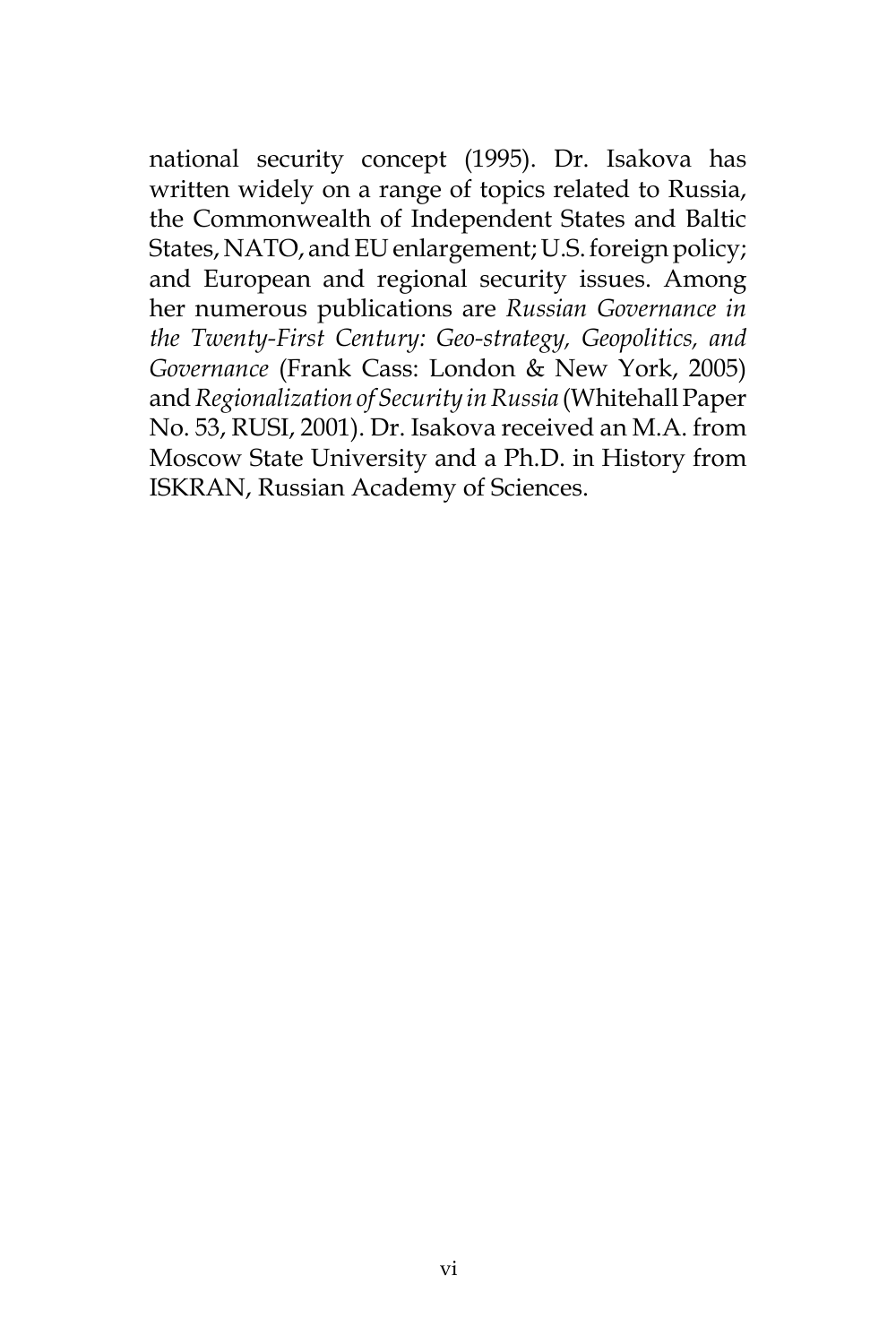### **SUMMARY**

The Russian government has demonstrated a serious intention to address the issue of defense reform and modernize the military. Russia's defense reform is being implemented now, though it is far from being complete. The pace of the reforms and the sequence of measures needing to be taken have been adjusted to the fast-moving political and economic environment. The present stage of the reform process is a transitional phase to radical systemic changes in defense posture planned for 2011-15. It also reflects the political dynamics of the forthcoming elections in Russia. The key new developments are:

- Setting clear parameters and timing for radical Command and Control (C&C) transformation, including abandoning the Military Districts, transferring control to the operational commands and strategic "directions" (i.e., strategic areas) in 2010-15;
- Establishing a joint headquarters for special purpose forces;
- Reforming military intelligence;
- Adjusting Russia's new nuclear posture;
- Reforming the defense industry and opening doors for private investments; and,
- Establishing new forms of civil control over the military (increasing presidential influence).

Russia's political establishment, in setting a goal of reforming the defense system by introducing transparency, accountability, and civilian control over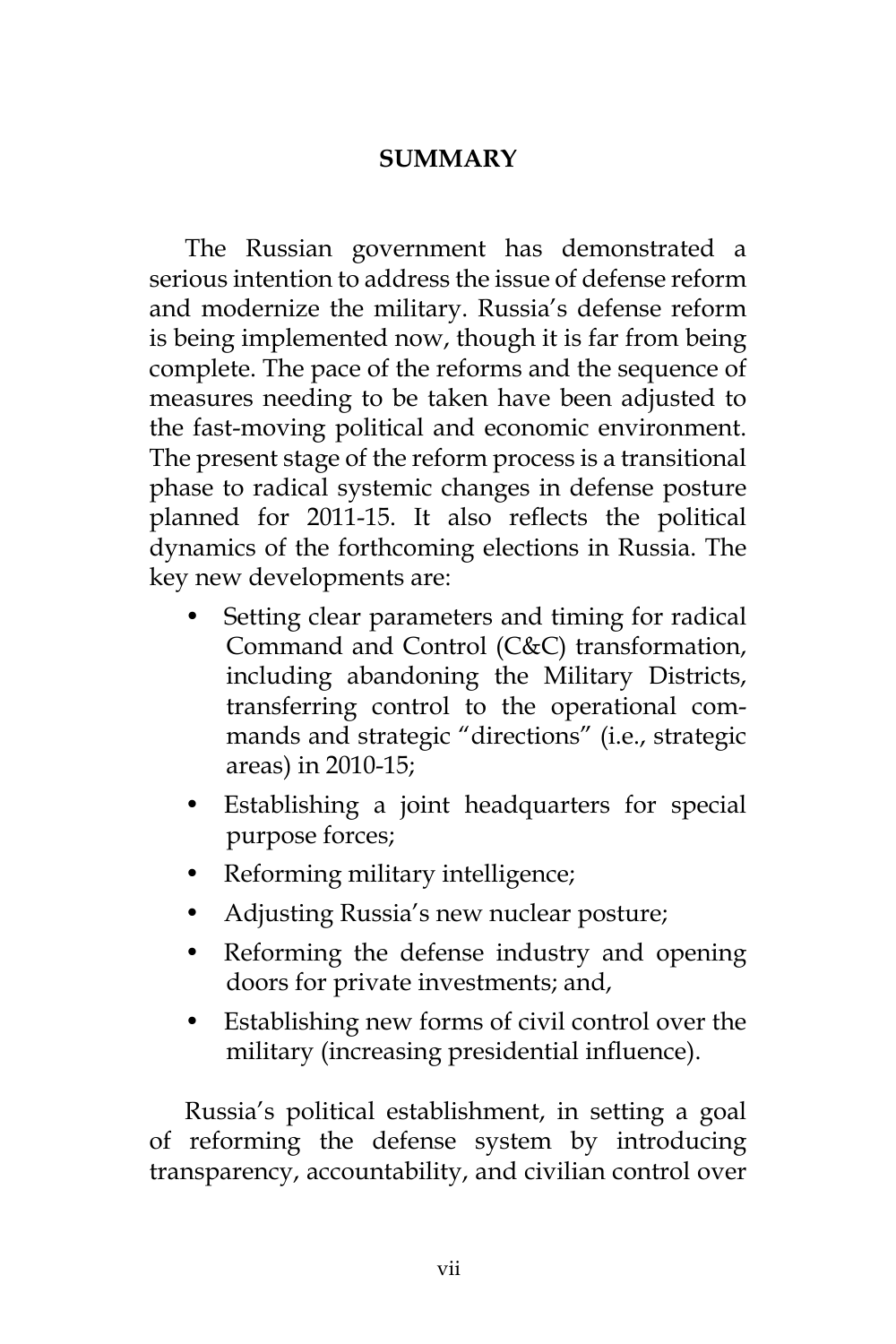the military, is concentrating its efforts on sustaining and modernizing nuclear strategic forces and creating robust counterterrorist special-purpose forces. These are judged to be the initial and essential tools for responding to both global and regional/local security challenges. Training is increasing, changes are being introduced to command and control and mobilization policy across the defense and security sectors, and new weapons systems are coming on line. Modernization of Russia's defense and security establishment is considered to be one of the primary national development programs. The business community is expected to join the government's efforts in funding this process, especially the procurement programs. This monograph attempts to describe the framework and current patterns of Russia's defense reform.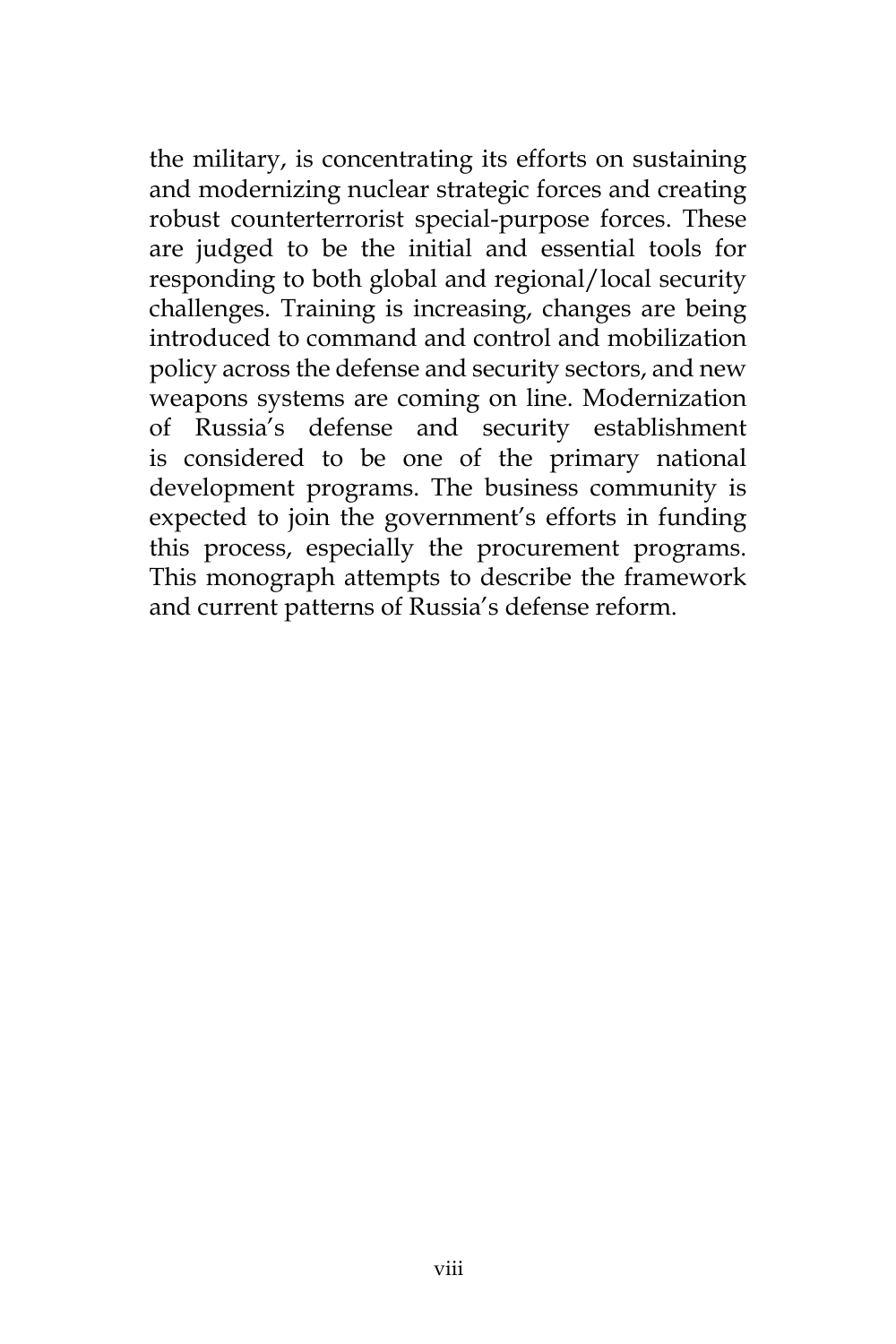### **RUSSIAN DEFENSE REFORM: CURRENT TRENDS**

### **INTRODUCTION**

The Russian Federation's (RF) defense reform has proceeded through different cycles and stages, almost always under both internal and foreign criticism. Even in 2006 the debate continues, not only about whether it has been successful, but also about whether there is some sort of "road map" in reforming the Russian military and security services. In the recent past, defense reform in Russia has lacked the attention it deserves. Rather, the acute financial and structural problems that the Russian military was facing—deterioration of its potential and capabilities, growing crime rates, and hazing in the military—served as the focus of analysis and research. Many defense analysts therefore saw the declared goals and tasks of defense reform as mere wishful thinking or theoretical exercises**.** As a result, new trends in implementing defense reform went almost unnoticed except for the assessments of a few military experts.<sup>1</sup>

Today an assessment of current developments in Russia's defense reform once again has become essential for several reasons. First is the increasing probability of Russian energy supplies becoming an integral element of the U.S. energy supply system. As was revealed in March-April 2006, the U.S. market is ready to receive up to 10 percent of its supplies of liquefied natural gas (LNG) from Russia. There is even a possibility of increased LNG deliveries to a level of 30 percent of the U.S. market. The security of energy supplies thus becomes an important issue for both the U.S. and Russian defense and security establishments.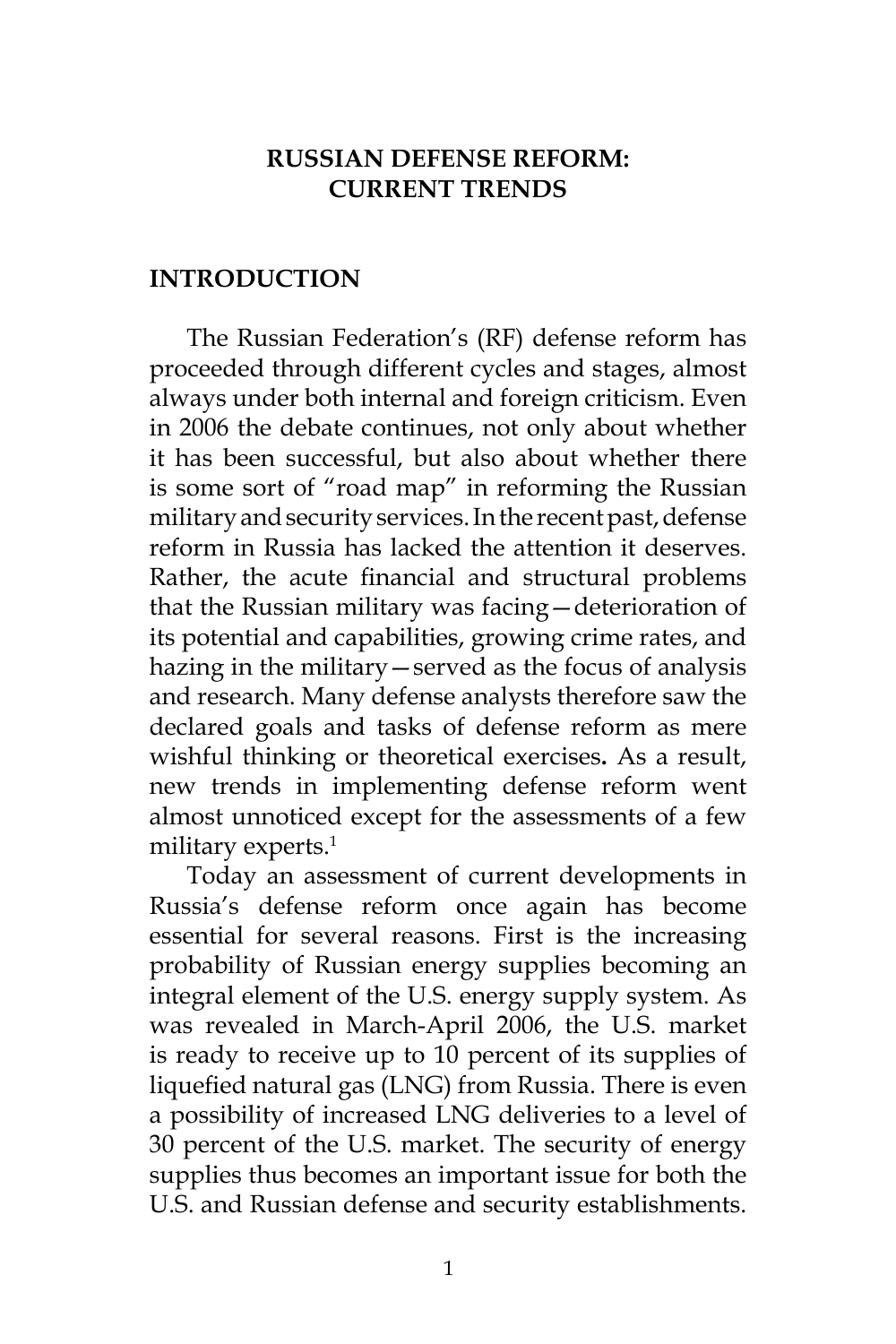The Russian military services, especially the navy,<sup>2</sup> have been given new missions in providing security to offshore installations, platform infrastructure, and maritime transport routes. Their ability to provide security in these fields thus becomes important for their U.S. counterparts. Moreover, the procedures and rules of engagement (ROE) that could allow joint U.S.-Russian actions also become part of both states' security agendas.

Second, the state of Russia's nuclear posture raises additional questions about the nature of the strategic relationship between Russia and the United States. The article "The Rise of the U.S. Nuclear Primacy" by Keir A. Lieber and Duryl G. Press in the March 2006 issue of *Foreign Affairs* questioned the capability of the Russian nuclear triad to continue a policy of deterrence, or to withstand and respond to a U.S. preventive nuclear strike.<sup>3</sup> This article triggered a strong political reaction in Russia. It inspired a debate among policymakers and defense experts about the state of Russian nuclear forces and the nature of the future strategic and nuclear relationship between the United States and Russia.

Third, the success of Russian defense reforms will have a direct impact on the results of the 2007 parliamentary and 2008 presidential elections in Russia. Defense reform affects up to 30-40 percent of the voting constituency. The decisions taken as part of its implementation touch those who serve, their families, and veterans of the Ministry of Defense (MoD) and other services, not to mention those who consider themselves to be potential conscripts. Such groups have a huge stake in the decisions taken in reforming the mobilization base of the defense establishment. The preferences of this 30-40 percent of voters could be crucial in determining the results of the next elections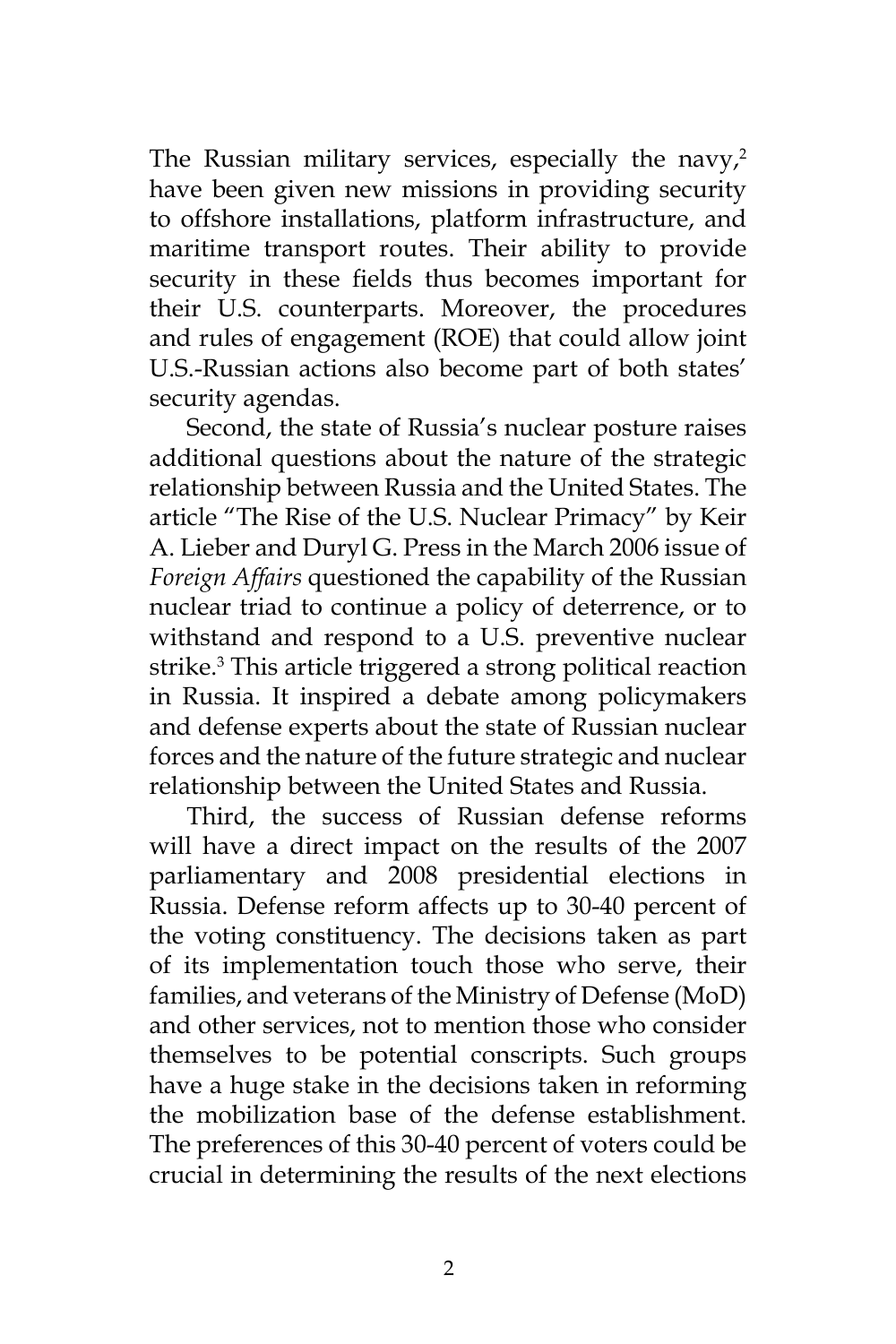and the choices the nation will make in defining its defense direction over the next decade.

Fourth, a restructuring of Russia's militaryindustrial complex is considered to be an essential element of defense reform. The creation of vertical integrated holdings in specialized sectors (aviation, shipbuilding, information technology, etc.) is regarded as one of the essential tools for restructuring the defense industry and for channelling private, including foreign, investments into the defense sector. The creation of such holdings presents a dilemma for western and U.S. companies, i.e., whether to consider the new Russian corporations as potential partners or competitors. For instance, United Aviation Construction Corporation (UACC), one of the proposed aviation holdings currently being organized, is going to consolidate the majority of Russian aviation firms and related research and development (R&D) bureaus in the field. The product line of Russian Region Jet (RRJ) is going to be its main core civil project, in which the U.S. Boeing Corporation is represented substantially. *Irkut*, one of the Russian firms that is to participate in the merger, offered to sell 10-25 percent of its shares to the European Air Defense System (EADS) prior to completion of the merger, potentially making EADS an active participant in the giant Russian aircraft firm UACC. Fulfillment of such defense reforms, which tend to entangle Russian defense-related industries with those of the West, have enormous political, economic, defense, and strategic implications for U.S. companies. The implementation of new regulations for investment in the defense sector in Russia thus creates additional challenges and opportunities for the U.S. firms.

Fifth, implementation of defense reform creates new patterns of civil-military control, revealing the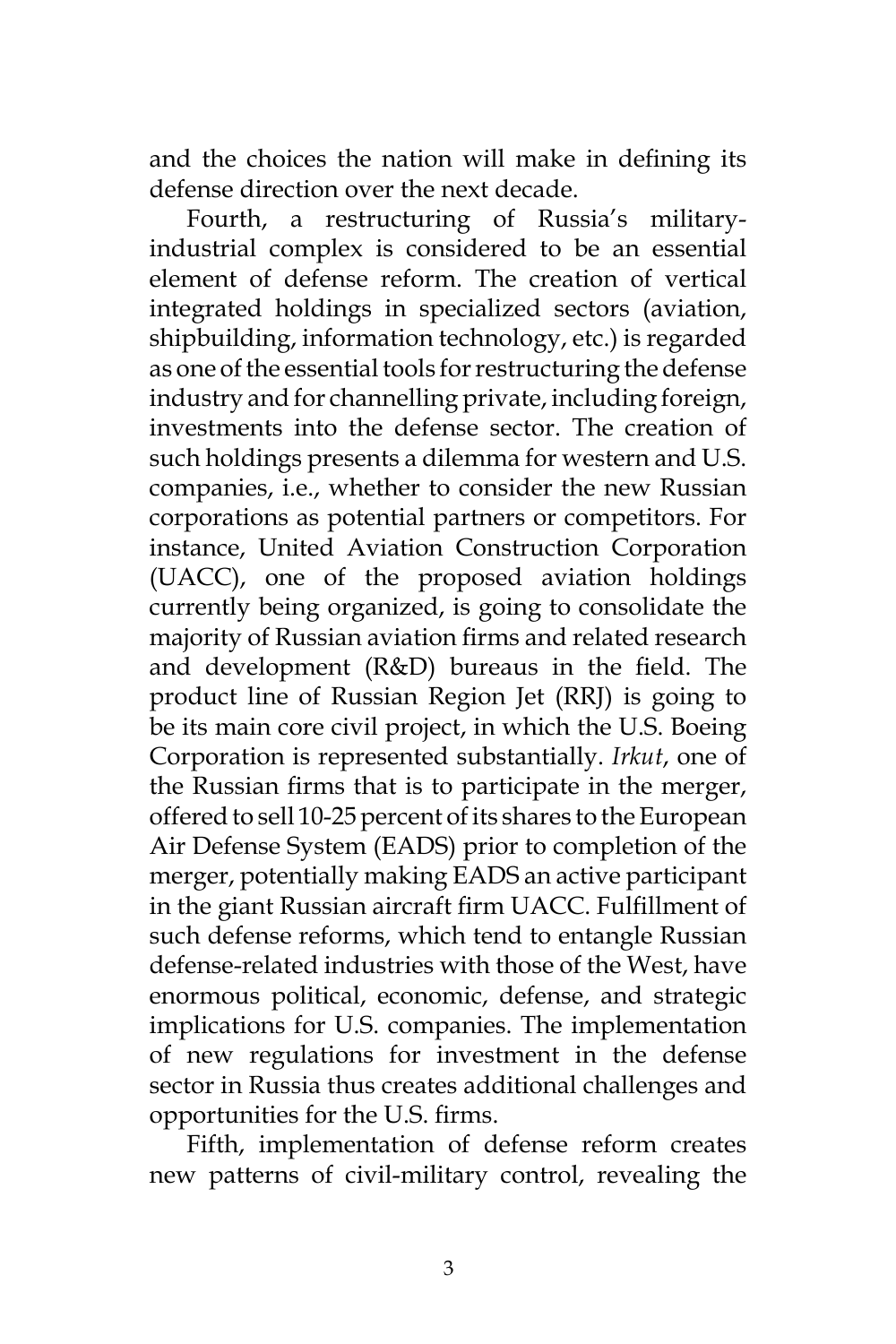patterns of Russia's understandings of transparency, accountability, etc. Sixth, and finally, the proposed patterns of the modernization of the armed forces and defense reform in general demonstrate with whom and how the U.S. military can better communicate and cooperate with the Russian armed forces in order to address jointly new security challenges.

The basis of the current reform effort was established in the late 1990s. By the end of 2003, there was an increasing number of reports that the Russian military had emerged from the "crisis of survival" and was entering a stage of systemic development. The latest version of military reform (2004-08) is being implemented now, at least in part. Professionalization of the military continues, although at a slow pace and with some setbacks; and the goal to provide the armed forces with high-tech equipment and the capability to use it has begun to be realized.

Military reform is supposed to touch the structural elements of the military (reorganization of the General Staff in the Ministry of Defense and introduction of new principles of military command and control); reduction in numerical strength; initiation of a transfer from reservist mobilization principles to a system of contract service;<sup>4</sup> implementation of security sector reform, with emphasis on counterterrorism; and achievement of an overall modernization of the defense technical base. Despite inconsistencies in implementation of its original designs, Russian military reform has a road map. Its goal is to realize the transition of archaic, inefficient defense machinery to a new-generation defense posture, capable of addressing the whole complex of contemporary challenges. Neither of these goals has been reached, but in each area a number of steps to introduce systemic changes have taken place.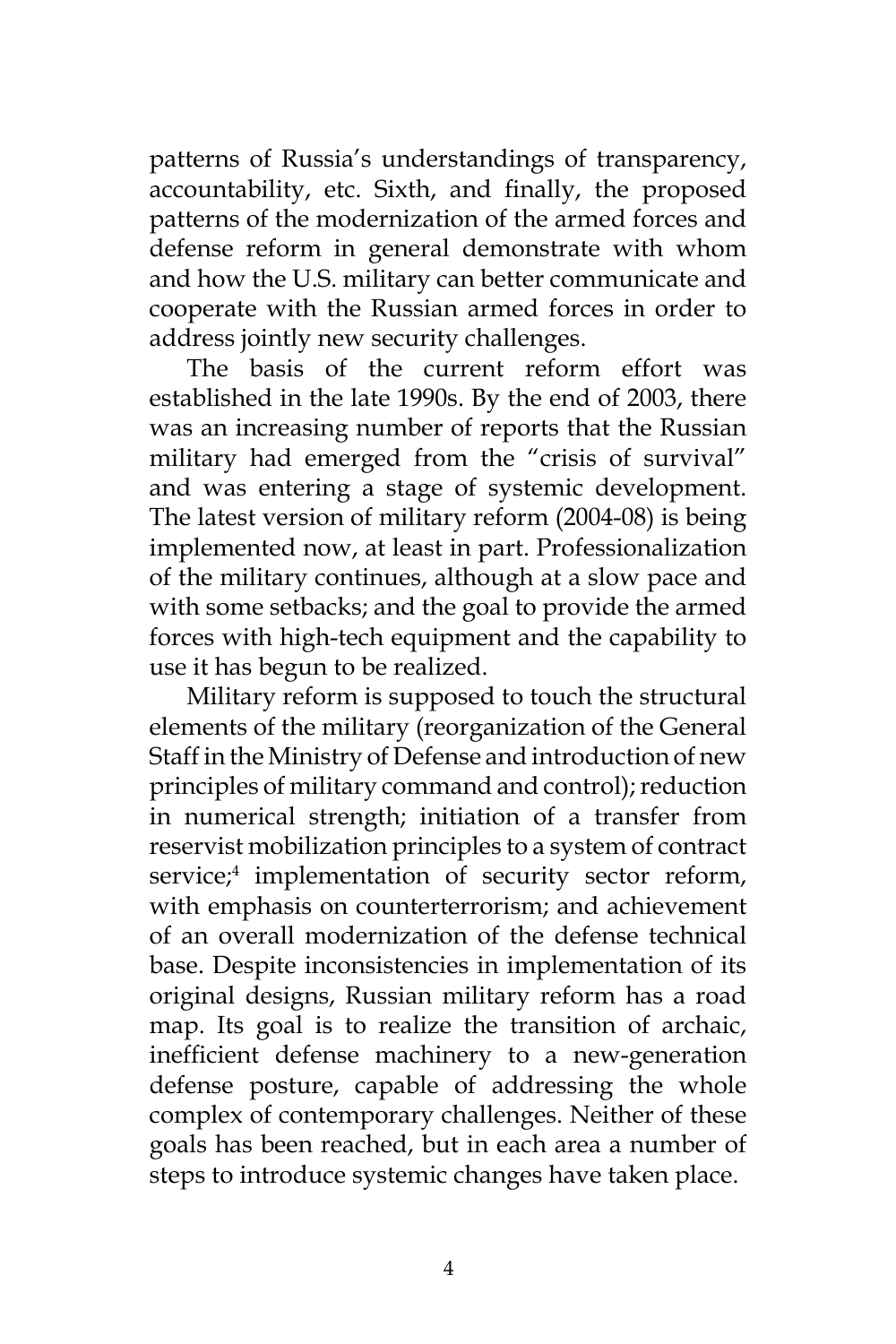Currently the focus of defense reform is:

- New command and control principles;
- Mobilization system;
- Modernization and rearmament:
- Security sector reform (with special focus on counterterrorism measures); and,
- New forms of civil control over the military.

Preservation of nuclear deterrence is also considered to be an essential element of—in fact, an absolute requisite for—defense reform.

Defense reform in the RF was a long-awaited necessity. It was needed to deal with the internal requirements of military organizations, to address needed changes in response to internal strategic transformations of society and its administrative management system, as well as to current challenges posed by the spread of international terrorist threats.<sup>5</sup>

# **DEFENSE MANAGEMENT: COMMAND AND CONTROL**

The Russian military is undergoing radical changes in command and control procedures and structures. Present innovations could be considered as a provisional phase, testing the best mechanisms for transferring defense machinery from the Military District structures to regional commands and strategic "directions" or areas. The process is to be completed in 2011-15.6

# **Initial Design.**

The federal program, embodied in a document titled "On operational readiness of the territory of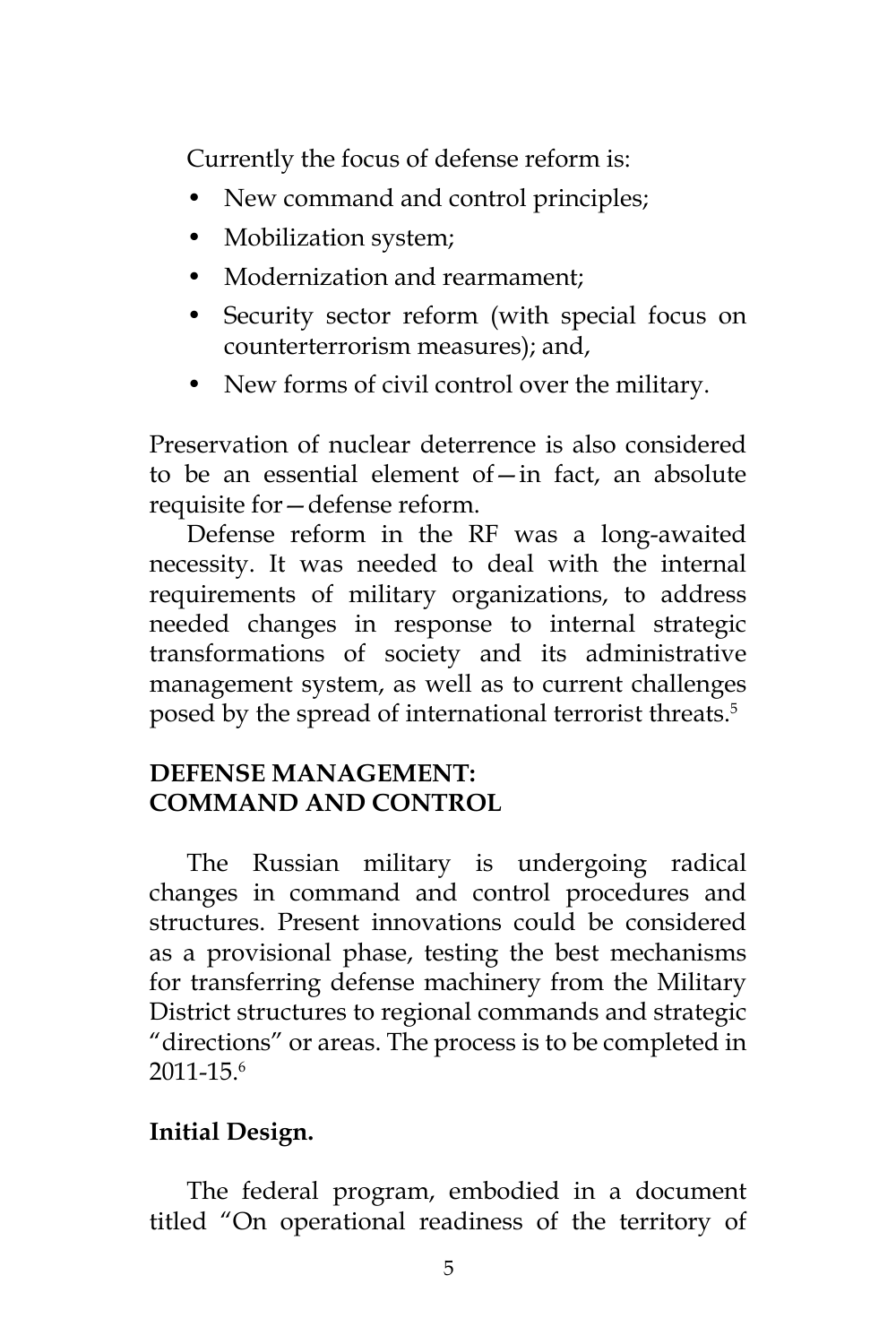the Russian Federation for the purposes of defense until 2025," prepared by the General Staff, received the support of the Ministry of Finance, the State Legal Department of the Presidential Administration, and all subjects of the Russian Federation. It also was certified by the RF Ministry of Justice and was submitted to the Government for its approval.<sup>7</sup> This document brought together military planning within Russia's Federal Districts (FD) and programs of social-economic developments in the regions.

The new administrative structure of the state is linked directly with the future of military reform, which is to be implemented on the basis of the universally integrated "effectiveness-cost-feasibility" model. It is also linked to the reform of the established strategic commands, operational task forces (OTF), and joint logistics, which are considered essential elements of new cost-effective approaches to defense and security.

Two types of conflicts are envisioned:

- Local/regional/global conflicts with regular armies (international interstate conflicts).
- Local/regional conflicts with irregular military formations (intrastate conflicts), separatist movements, and criminal groups, bandit formations, and terrorist insurgencies. These types of conflicts could be purely internal and focused on anticrime, antiterrorism, and actions to reestablish a constitutional order. They could also occur outside the borders of the state (on the territory of the Commonwealth of Independent States [CIS]) or be classified as cross-border conflicts.

Depending on the type and nature of the conflict, the objectives assigned to these task forces differ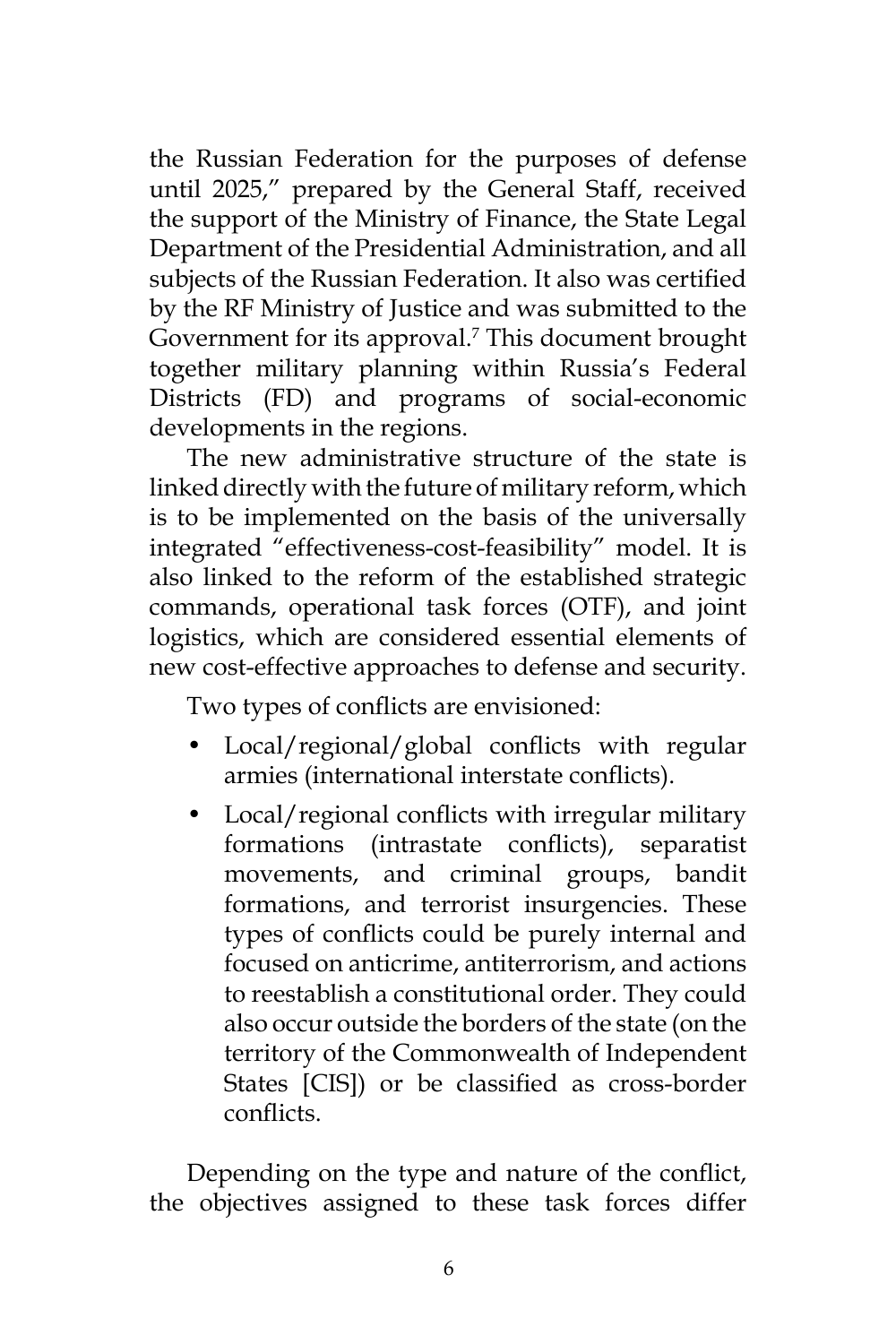among themselves. The task forces' goals and mission determine the structure of the unit and its functions. The concept of the "task force" was legitimized in the Federal Law, *On Defense* (1996), where it was stressed that joint efforts and coordination among different forces such as those of the Ministry of Defense (MoD), Ministry of Interior (MoI), Ministry of Emergency Situations and Civil Defense (MChS), Federal Border Troop Service (FBTS), Russian Electronic and Communications Intelligence (FAPSI), and the Federal Security Service (FSB) would be essential in fighting against enemy special forces, airborne troops, and criminal elements, and in guarding and defending communications, military installations, and vital economic and state facilities. The task force concept was confirmed in the RF *Military Doctrine (2000*) as a basic organizational and combat formation design to be used in an internal conflict (Article 5, No. 6) and in national defense against external threats (Article 13)*.*

Cooperation and coordination of the task forces depend on harmonizing the demarcation zones between the military and other force structures. Before the *Concept of State Policy on Military Development of Russia until the Year 2005* was approved in early August 1998, there were different types of overlapping demarcation zones for the MoD and other force structures. In 1998 there were eight military districts and four fleets, seven districts of the MoI, six FBTS districts and nine regional centers of the MChS. The *Concept of Military Reform* established a single system of military-administrative division of Russian territory into *strategic directions*. 8 This harmonization of security space was aimed at overcoming the disunity of the various defense-related entities operating in a common area. In a situation of grave financial shortages, it was also designed to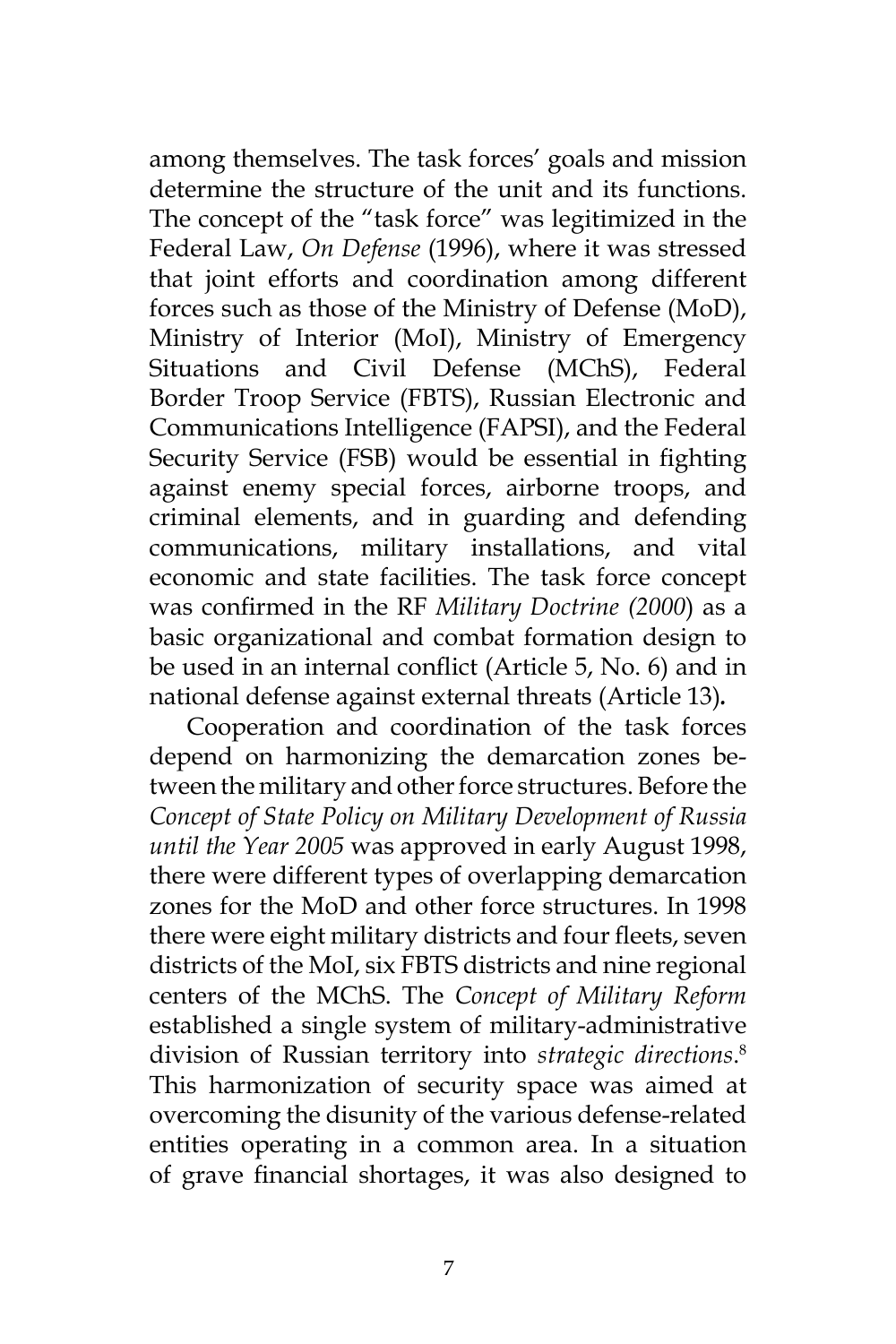unify the mobilization reserves, technical support, procurement policies, and logistics, and to coordinate command and control functions within the mentioned strategic directions.

Abandoning the duplicative functions of services and infrastructures was also considered to be a prime task of defense reform. As was stated by President Putin at the RF Security Council meeting in November 2000, "Keeping duplicating military structures does not help the country's defense and damages the armed forces."9

The RF Military Doctrine of 2000 (Article 22) defines the functions of the Operational Strategic Commands as follows: Command and control by the on-scene commander includes command over the interservice groups of general purpose forces, as well as planning and organizing joint activities with other military units, formations, and institutions responsible for military security within the boundaries of their responsibilities and the unified system of military-administrative demarcation of the territory of the RF.10

### **Setting the Parameters.**

On January 25, 2006, the Defense Ministry's newspaper, *Krasnaya Zvezda*, published an article on Russia's military policy by Chief of Staff of the Russian Armed Forces Army General Yury Baluyevsky, who reported on the dramatic upcoming changes in the military structure of the army and navy. These include the transformation of current military districts into "operational and strategic directions"; restructuring of divisions and armies into more flexible military units with enhanced maneuverability; and formation of task forces. Task forces already are operating in the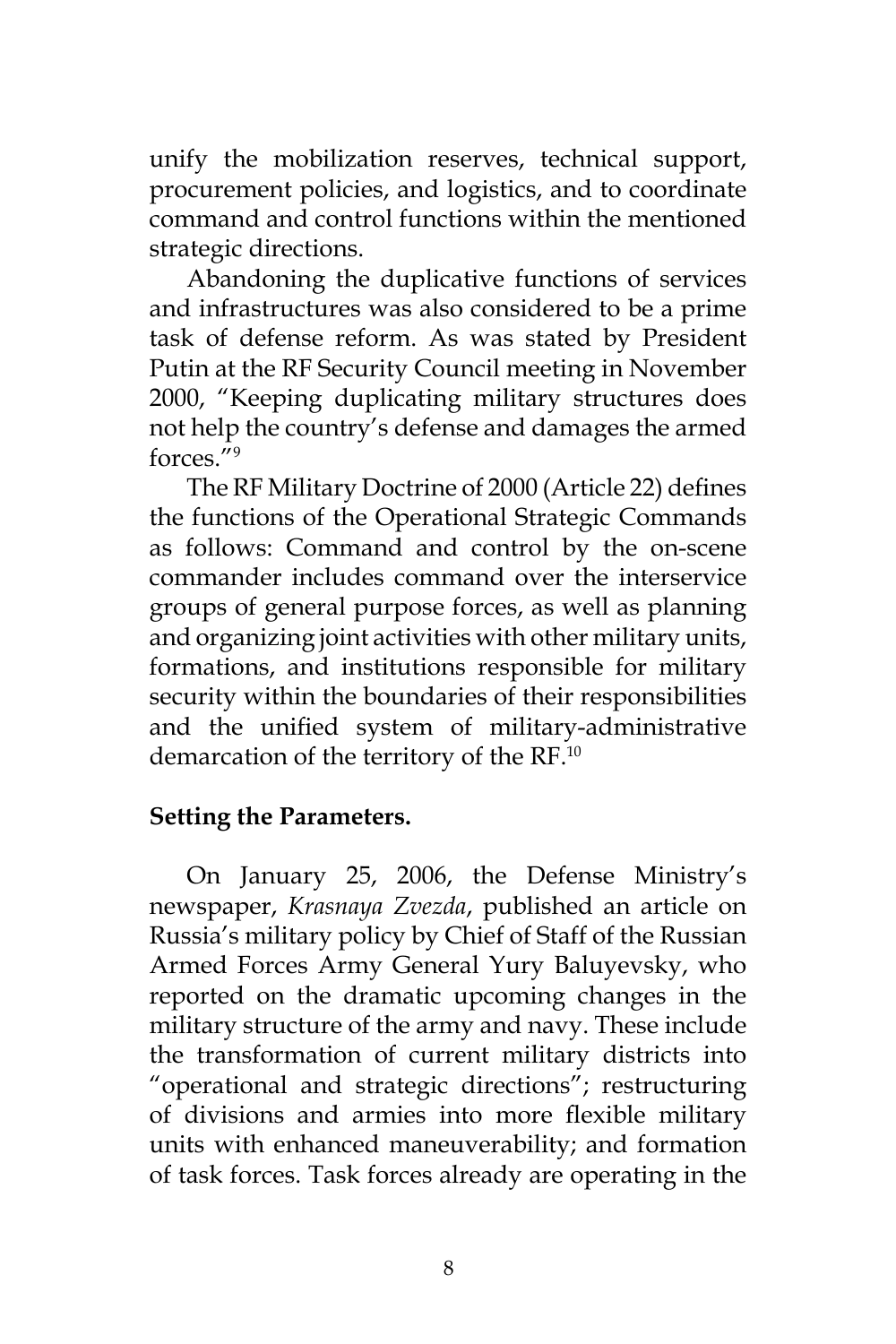Kaliningrad Region, now a "special district," and on the Kamchatka Peninsula.

Moreover, the General Staff has been testing the operation of task forces at the brigade-to-corps levels in the Leningrad Military District since January 2006. In 2005-07, an experiment on practical implementation of the transfer of the command and control functions to strategic directions and establishment of functioning regional headquarters task forces of the united services began. The experiment is to be completed by 2007, with recommendations on the best practices for the subsequent transition period.<sup>11</sup>

It was reported that the transition to the strategic directions and task forces is to start only after the results of the experiments are obtained and analyzed, sometime between 2008 and 2010. The political decision on the transfer was made, according to the *Nezavisimoye Voennoye Obozrenie*, at the RF Security Council meeting on July 9, 2005.12 After the institutional status of the General Staff was downgraded in 2004, its main attention was focused primarily on such traditional functions as threat evaluation, development of theoretical doctrinal concepts, planning, and strategy. Any public statements coming from the Chief of the General Staff therefore should now be seen as a declaration of policy adopted and approved by the political-military authorities at the highest levels. In addition, Minister of Defense Sergei Ivanov said, on the record, that there were no plans to make any serious changes in Russia's military structure until the year 2010. This statement was intended to set a proper time schedule for transition. Instead, it confused some defense experts, who assumed that current Russian defense reform was only a minor adjustment<sup>13</sup> rather than a radical transformation of the entire Russian defense establishment.14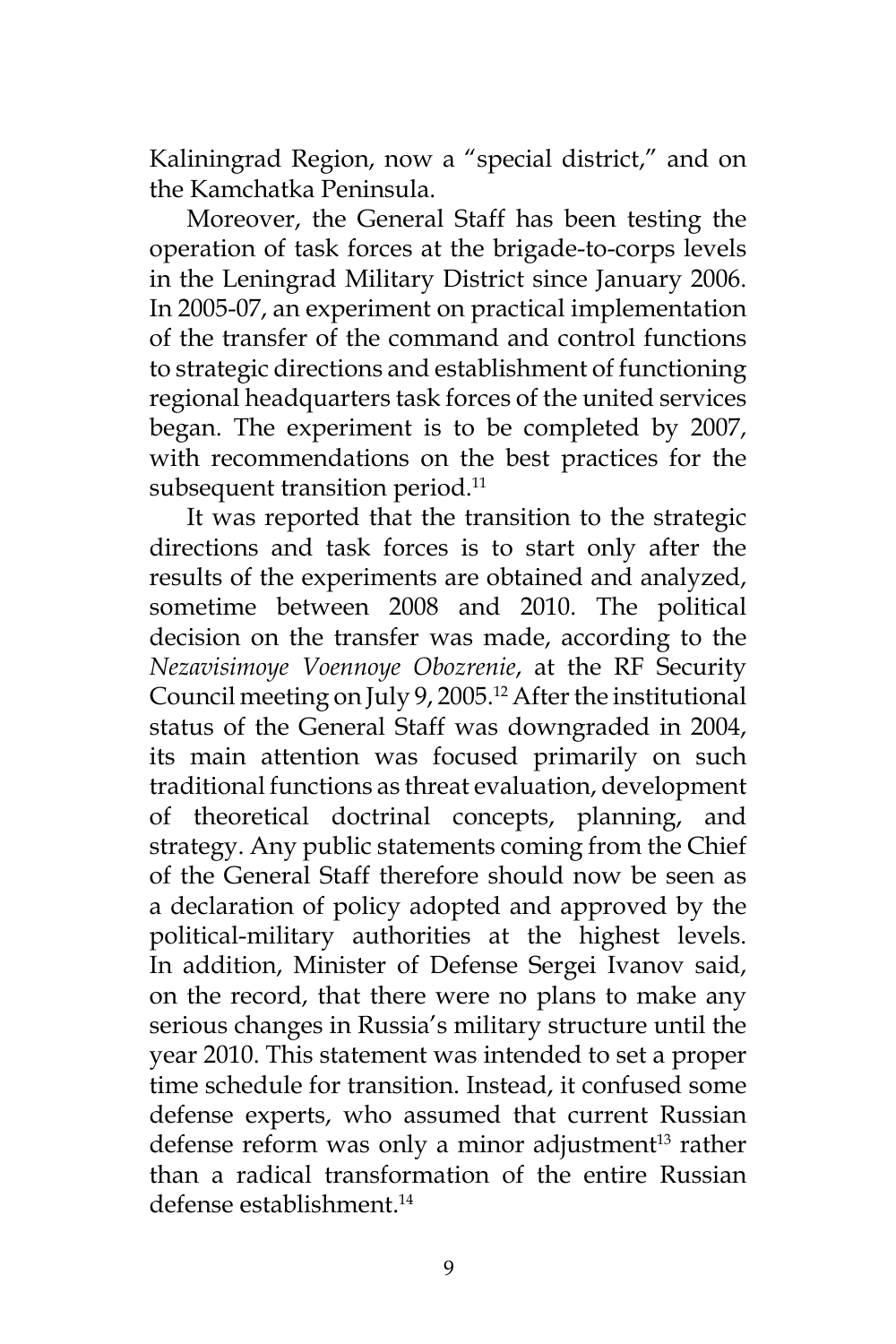The Presidential address to the Federal Assembly on May 10, 2006, confirmed the plans for radical transformation of the defense posture. News media sources connected with the government went further by citing the decisions of the MoD Collegium (April 2006) and explaining the main parameters for command and control reform:15

- The existing six Military Districts and four fleets are to be transformed into three Regional Commands—West European (West), Central Asian (South), and Far Eastern (East)—based on integrated command and control of ground and naval forces located in the current Military Districts.
- As part of the reform, the commanding officer will be in charge of all services and military defense formations, with the exception of Strategic Nuclear Missile Forces. The commanding officer is to be responsible for territorial defense in cases of terrorist attacks and/or local/regional conflicts.
- The Air Force is to merge with the Strategic Missile Forces and Space Forces.
- Airborne troops are to be subordinated to the Main Ground Forces HQ.
- A joint logistic and procurement system is to be established for all defense/security services.

The MoD Collegium approved a plan of transformation of the command and control structure proposed by the General Staff. The transformation is expected to be completed between 2011 and 2015. It has been suggested by some defense experts that the proposed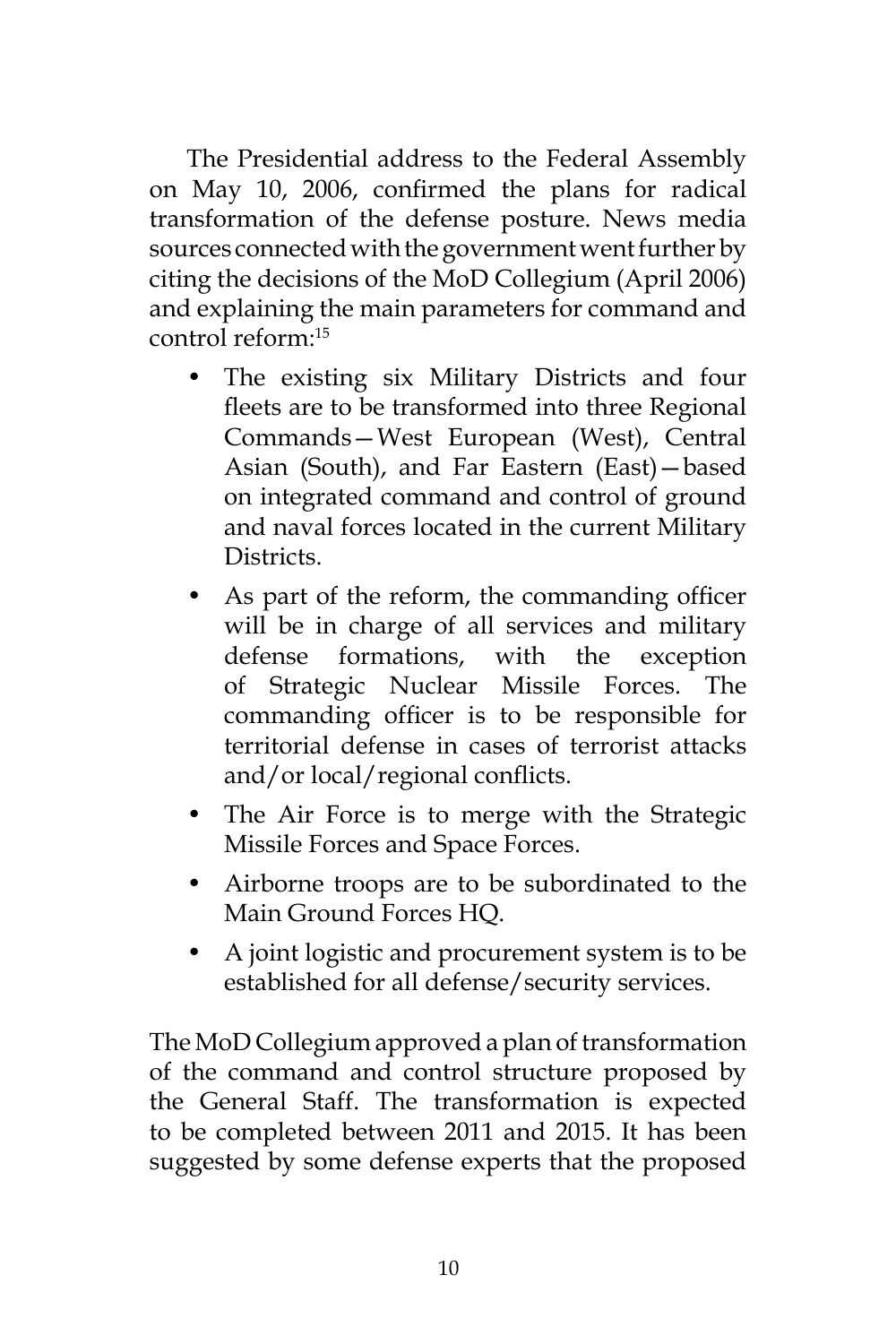command and control system partly resembles that of the United States.

# **JOINT LOGISTICS**

Setting up a unified logistic system is also an essential part of the optimization or reform of the defense/security infrastructure. The Armed Forces Logistic Support Service is being streamlined so as to better accord with the country's economic capabilities.<sup>16</sup> Ivanov, soon after being appointed Minister of Defense in 2001, wrote in *Krasnaya Zvezda* that there would be a "rationalization of logistics" as part of military reform.17 Services such as warehousing, transport, and healthcare for both the army and the paramilitary forces answerable to the Interior Ministry would be integrated under a single command in each military district.18 As was stated in the Ministry's *White Paper on Defense* presented in October 2003, among the goals and tasks of military reform was to speed up the unification of logistic support and technical assistance of the military and other services.<sup>19</sup>

This process meant establishment of a unified logistic system for the military and other services within seven federal districts. The system was an essential and basic element of the optimization of the Armed Forces and became a principal plank in reforming the military system. The unified logistics system presupposed certain changes in the military system itself:

- Optimization of the command and control system and elimination of duplication of command structures in the regions.
- Unification of procurement orders for the military and other forces.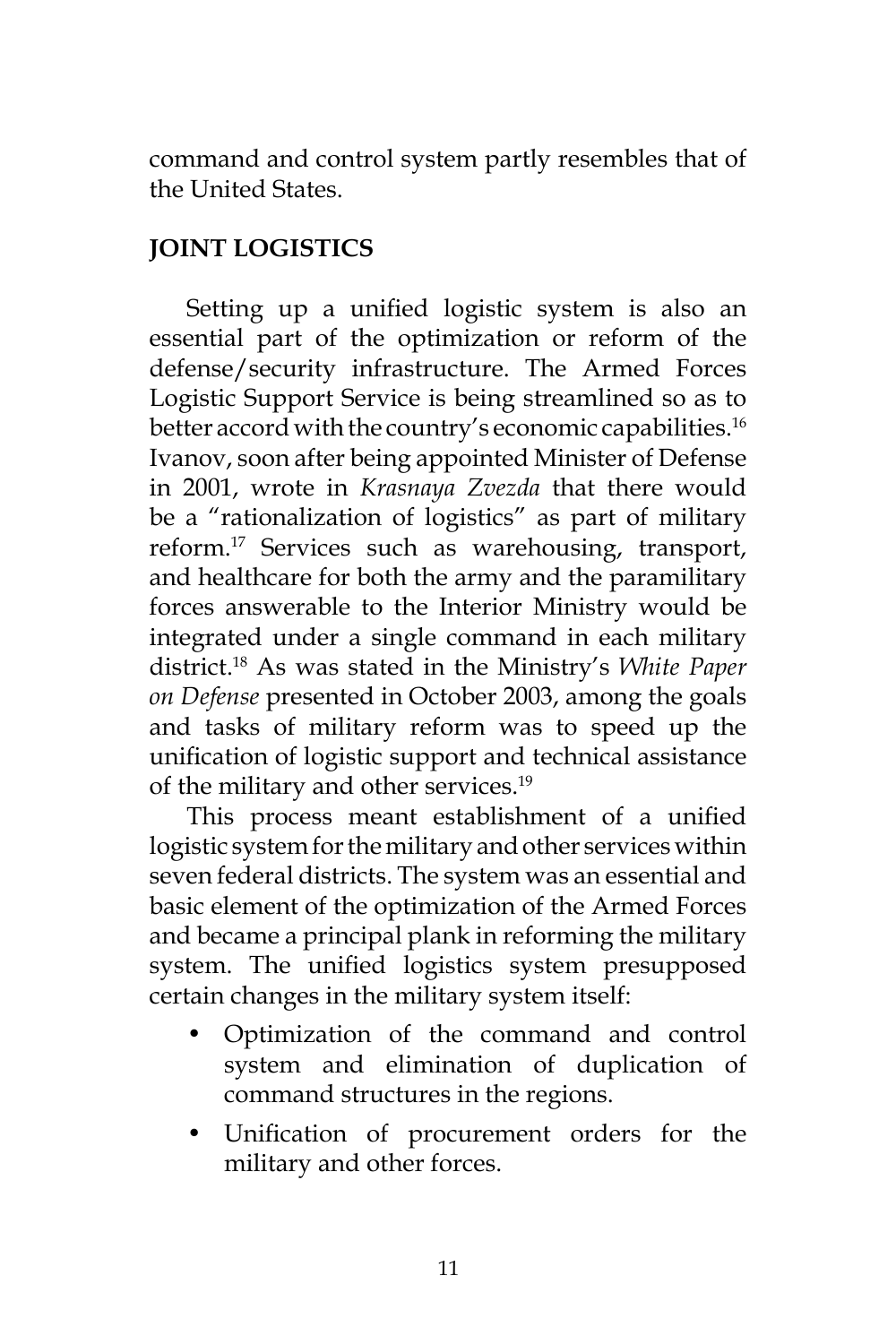- Merger of medical, infrastructure support, and transportation systems that would lead to significant reductions in personnel.
- Introduction of a territorial system of recruit induction within the boundaries of the administrative districts.

Among the goals and tasks of military reform was that of speeding up unification of the logistics support and technical assistance facilities of the military and other services. Some of these goals now are being addressed.

### **UNIFICATION OF THE PROCUREMENT REGIME**

In 2005-06 a new mechanism for commissioning procurement projects and monitoring their delivery was introduced. In order to make more efficient use of funds, members of Parliament recommended in 2004 that the government re-create a Ministry of Defense Industries. In 2005 some steps were taken in this direction by the RF executive branch when the Federal Service on State Order and Federal Military Technical Service were created within the RF MoD. In March 2006, a decision was made to create a Military-Industrial Commission (MIC) to centralize and strengthen the operational management of the military-industrial complex and act as a new state institution for unified supply and equipment procurement for all "power ministries," with the MoD having the leading role. $20$ The MIC was established formally as a permanently functioning institution within the RF government on March 20, 2006. Minister of Defense Ivanov was appointed immediately to lead the MIC.

On March 21, 2006, President Putin named Vladislav Putilin, former director of the Defense and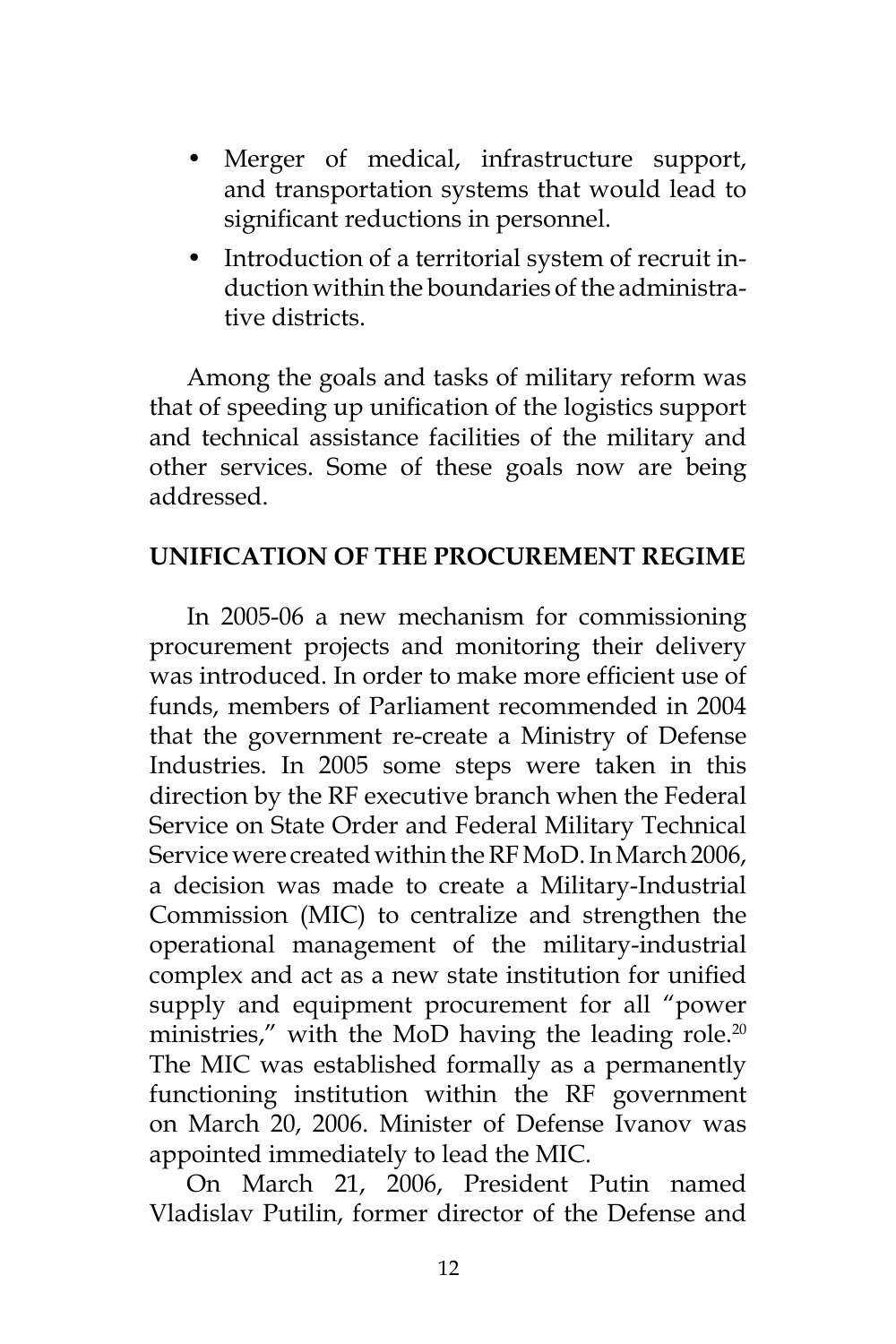Security Programs Department at the Ministry of Economic Development and Trade, as deputy head of the Military-Industrial Commission with ministerial status.<sup>21</sup> The MIC's status, parameters, and duties were not defined and announced by the government until late April 2006. It was given responsibility for overseeing long-term strategy and planning and performing operational management of R&D procurement projects; introducing a strict monitoring mechanism on pricing of defense projects; and monitoring the overall restructuring of the military-industrial complex.

In the RF 80 percent of the arms and defense systems are produced by monopoly producers. The MIC is authorized to prevent creation of monopolies of producers and R&D in the internal market by stimulating competition between the enterprises in production of spare parts, but eliminating competition during the production stage of the completed item.<sup>22</sup> The MIC also defines the main parameters for state defense orders, including timing, pricing, and personnel policy in the defense enterprises.

Other officials assigned to the Commission besides Ivanov and Putilin are the head of the General Staff Army General Yury Baluevsky; Minister of Economic Development and Trade German Gref; Minister of Finances Alexei Kudrin; Minister of Industry and Energy Victor Khristenko; head of Rosprom Boris Aleshin; head of Rosatom Sergei Kirienko; head of Roscosmos Anatoly Perminov; General Director of *Rosoboronexport* Sergei Chemezov; and Director of the Administrative Department in the RF Government Mikhail Lychagin. Igor Borovkov, the first deputy Minister of Atomic Energy and director of the Department of Defense Industry and Information Technology in the RF Government, was appointed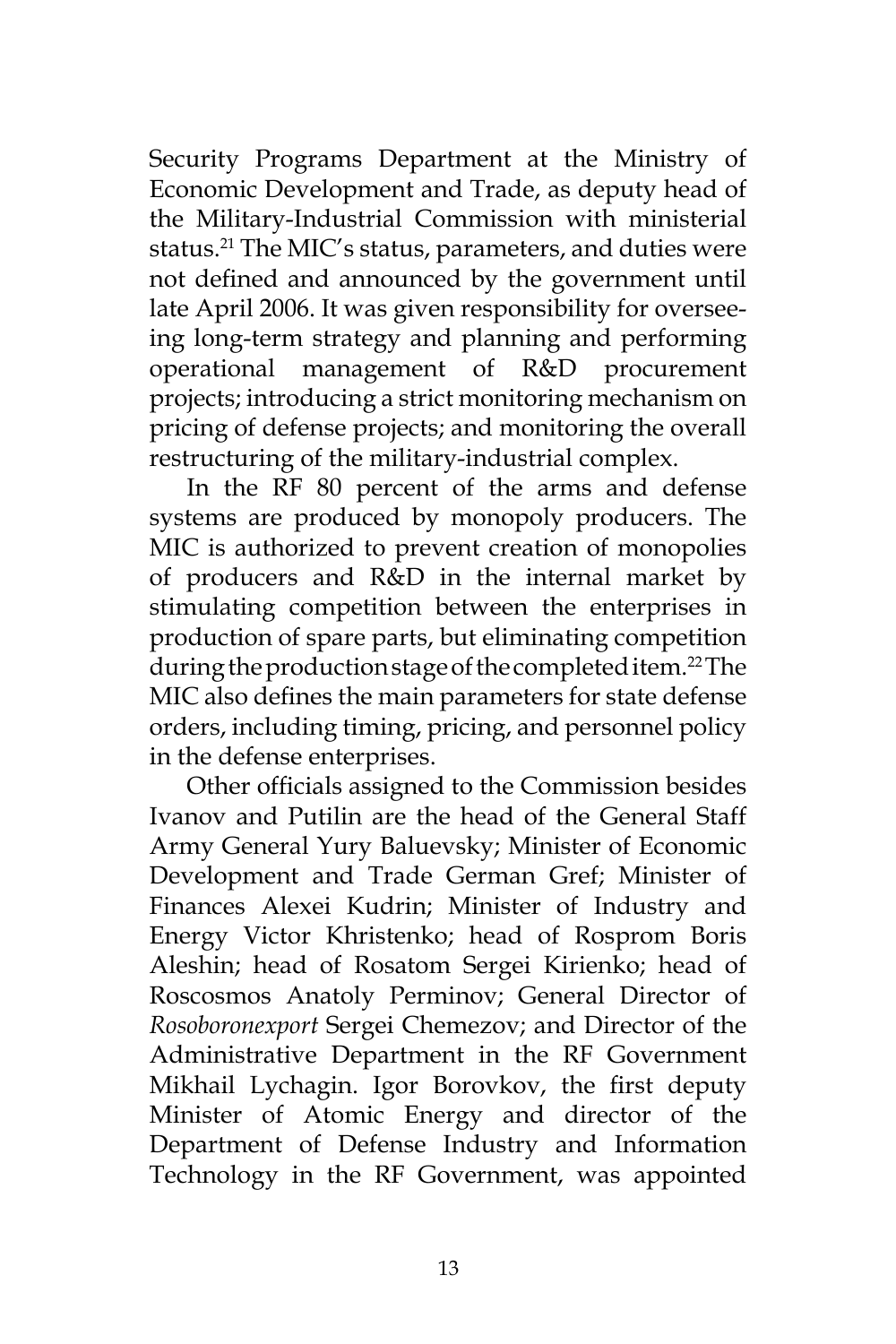as the Chief of Staff of the Commission, with wide responsibilities for framing the Commission's decisions and monitoring their implementation. In addition, there are several permanent staff members assigned to monitor and oversee specific sectors of the defense industry. These members of the staff were ordered to leave their previous posts and concentrate full time on their new responsibilities. They are:

- Alexander Goev, Director of the Krasnogorsk Optical Mechanical Plant, who was made responsible for weapons/weapon systems and platforms for the Ground Forces;
- Vladimir Pospelov, Vice president of the State Center of Nuclear Shipbuilding (Severodvinsk) and former head of the *Rossudostroeniye* (Russian vessel building), who was made responsible for the navy procurement programs.<sup>23</sup>
- Alexander Bobryshev, General Director of Novosibirsk Chkalov Aviaproduction Corporation, who monitors aviation and space programs.<sup>24</sup>

## **Joint Logistics and Command and Control in Procurement Policies.**

A joint approach for logistic support and procurement is to be implemented with the help of a joint civil agency dealing with the procurement programs for all defense and security services and agencies. The Civil Agency for procurement and outsourcing of arms and military equipment is scheduled to become operational in 2007. By the end of this year, the government promised to establish a joint system of procurement for all state defense orders and for all services.<sup>25</sup> In November 2005, in order to stimulate this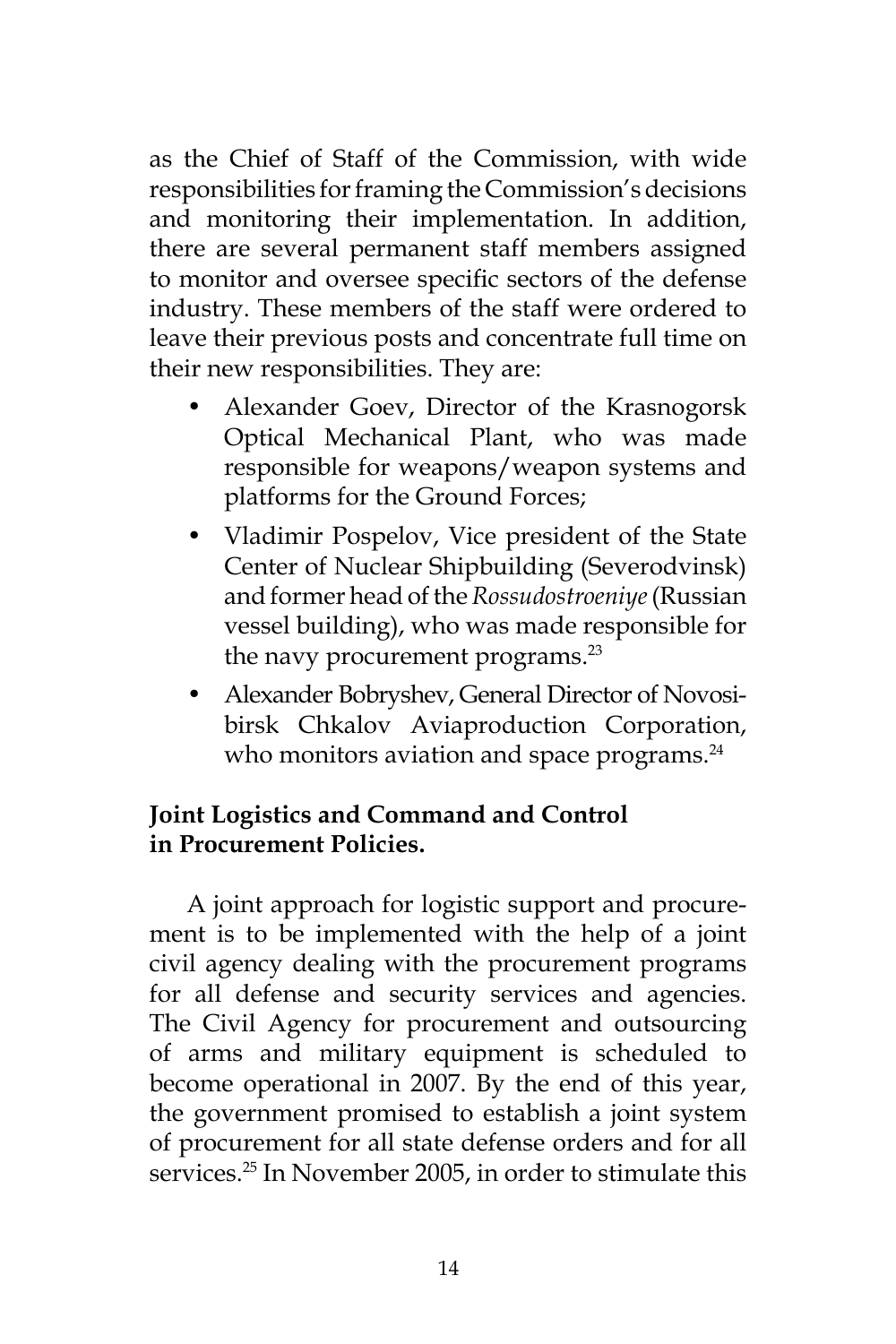process, Ivanov was appointed First Deputy Prime Minister with an expanding portfolio, which included implementation of the military-technical policy, as well as formulation and execution of the State Defense Order; restructuring the military-industrial complex; overseeing the nuclear, space, and missile industries; and exercising responsibility over the export control regime and dual-use technologies with a view to preventing proliferation of weapons of mass destruction (WMD).

Some Russian experts have suggested that the Federal Defense Order Service<sup>26</sup> could well be removed from the MoD and placed under Ivanov's direct supervision as first deputy prime minister. The main purpose would be more complete and energetic compliance with the transformation of the defense industry and establishment of a civilian joint procurement agency, which would act on behalf of all services/defense communities.<sup>27</sup> However, the leading role of the MoD in the oversight of procurement policies is apparently to remain unchallenged.

## **Special Forces and Intelligence.**

Streamlining command and control procedures has affected the highly sensitive spheres of defense organization as much as it did the intelligence networks and special purpose forces. In accordance with the "Plan of Military Construction for 2006-10" and in line with a decision of the RF Security Council (March 2005), a unified command headquarters for Special Purpose Forces is to be established, directly subordinated to the President. This arrangement allows the Russian President to make decisions on their deployment (outside the country, in case of necessity,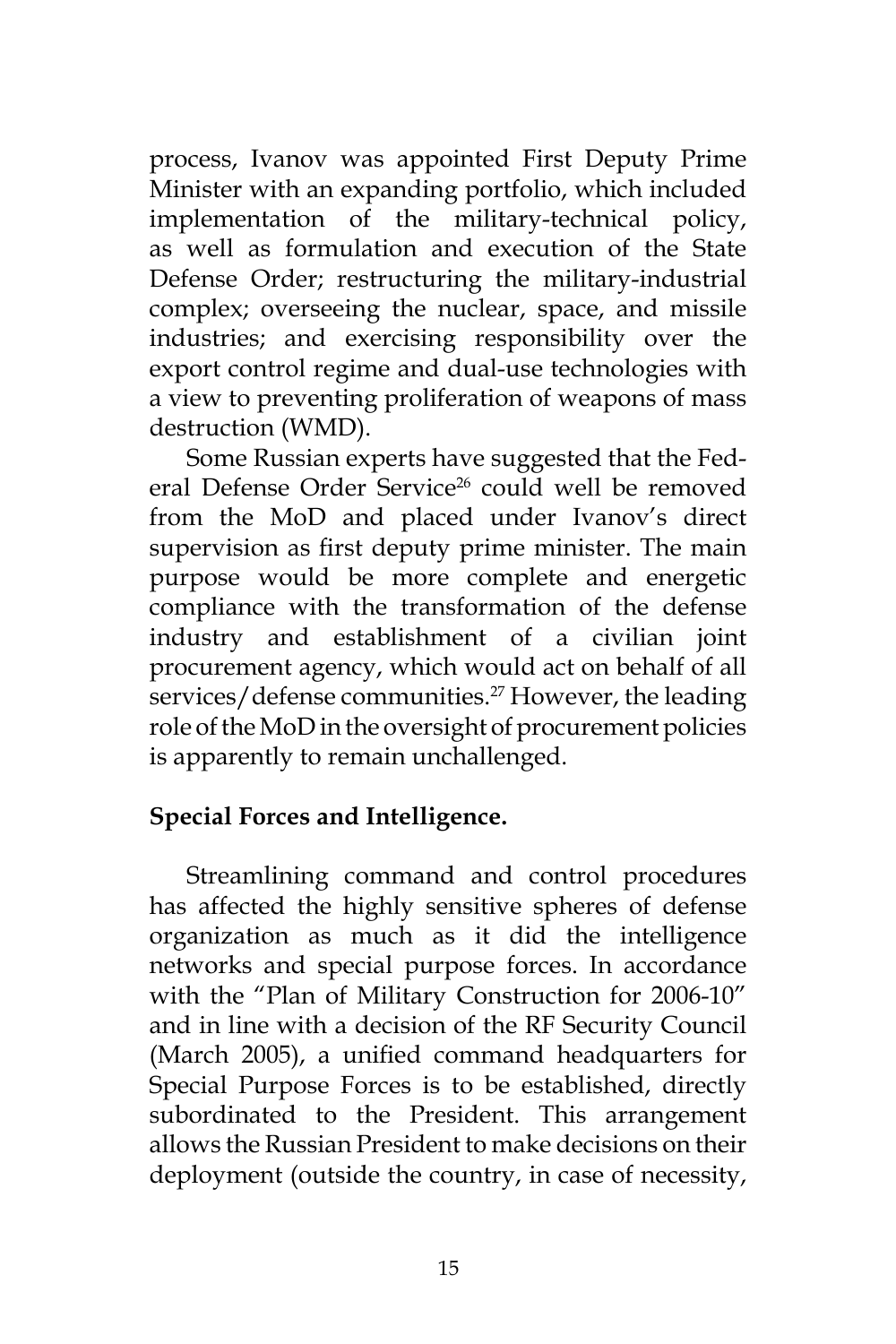to counteract terrorist threats) without approval of the RF parliament. The state budget, according to the news media, has a separate provision in the 2006 fiscal year to cover such measures. These developments can be considered revolutionary. The main principle for establishing a new military service takes into consideration not only the technical characteristics of any military hardware used, but also the possible missions, particularly those involving worldwide special operations such as antiterrorist operations. The overall training and monitoring of all special forces, it was reported, are to be transferred to the Main Intelligence Directorate (General Staff) by June 2006.<sup>28</sup> These units are going to be engaged mostly with the Western Combined Joint Task Forces (CJTFs) in North Atlantic Treaty Organization (NATO)/European Union (EU) operations, together with peacekeeping units serving under other international organizations. This measure was advertised as a step to allow the Russian MoD to respond more directly and efficiently to small-scale conflicts, to neutralize nonstate actors, and to counter nonmilitary threats in cooperation with security services and police units.

The centralization drive and optimization process is also affecting military intelligence, as widely reported in the Russian press in early April 2006. According to General Baluevsky, the goal of such reform was "making a more efficient system of military intelligence, better equipping intelligence units in the services, and stepping up the process of centralization and planning under the General Staff."<sup>29</sup> The changes mean that the Intelligence Directorates of the Air Force, Navy, and Ground forces are to be dissolved, with army intelligence units subordinate to the Main Intelligence Directorate and responding directly to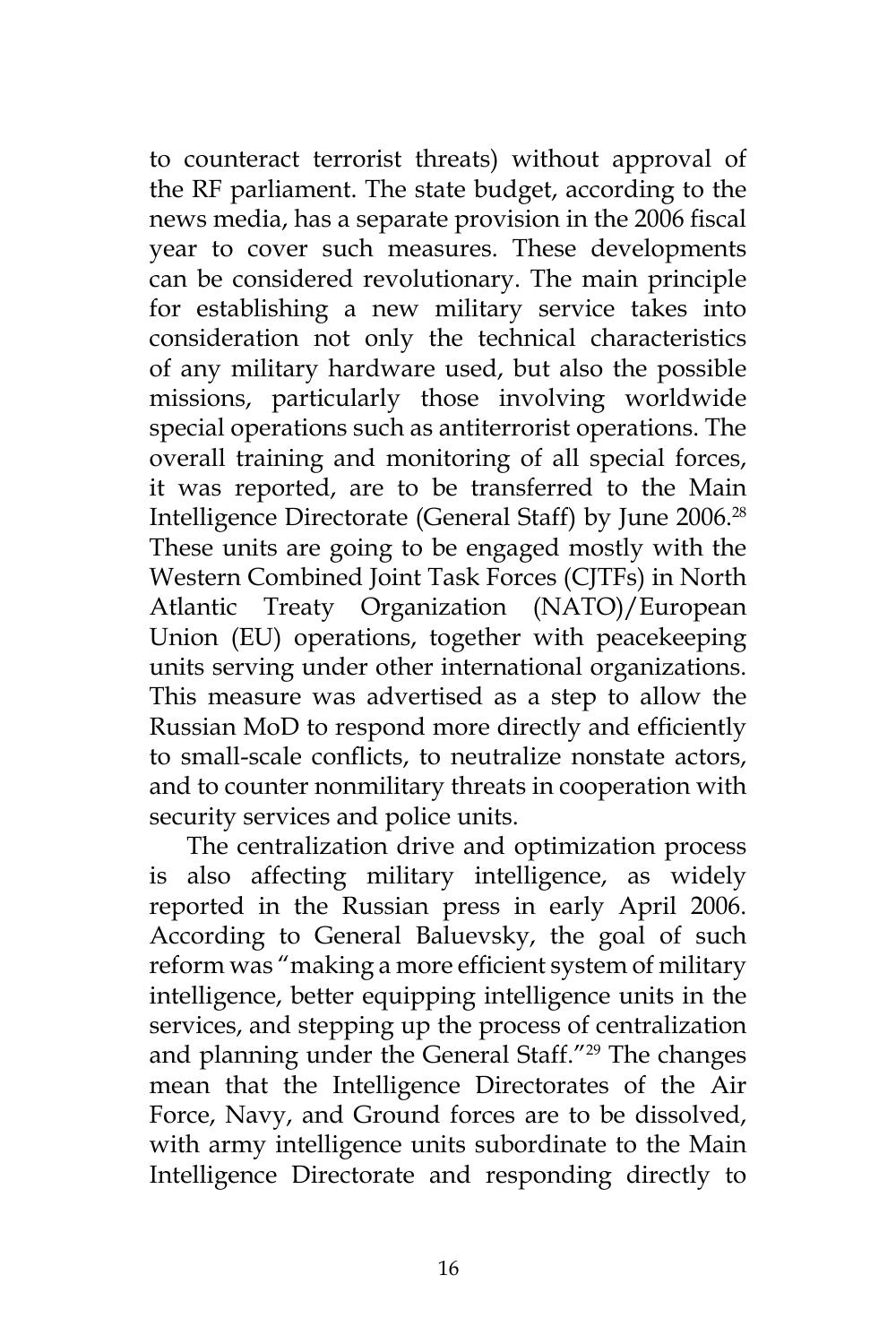it. The Intelligence Directorates of the services are to be transformed into departments with less staff, allowing the ministry to cut personnel from 20 to 6 persons; new units are to be headed by officers at the rank of colonel instead of lieutenant general as was formerly the case.30 Under the previous system, the regional directorates were responsible for the training of special forces units.<sup>31</sup> Thus, according to Russian Duma member and ex-Deputy Minister of Defense Andrey Kokoshin, Russia is in the process of forming a completely different military triad: strategic forces (with traditional elements of strategic missile, navy, and aviation forces); conventional forces (consisting of ground and nonstrategic navy and air components); and special antiterrorist forces.<sup>32</sup>

### **Antiterrorist Network/Security Sector Reform***.*

Command and control reform entails the introduction of "changes not only in the armed forces, but in all elements of the defense organization of the state that should be capable of effectively providing self-defense in any developing circumstances of the international situation."33 On December 15, 2002, it was announced that the Russian Prime Minister approved appointments to the Federal Antiterrorist Commission and signed the order on the Status of the Commission. The nominations confirmed the establishment of a permanent institutional body that was to act as a center for coordination of the security, border guard services, and militia (police) on a regular basis, including emergencies. This decision entailed establishment of a new coordination system for antiterrorist security. The Commission was made responsible for formulating the RF antiterrorist strategy and tactics; coordinating the actions of the ministries,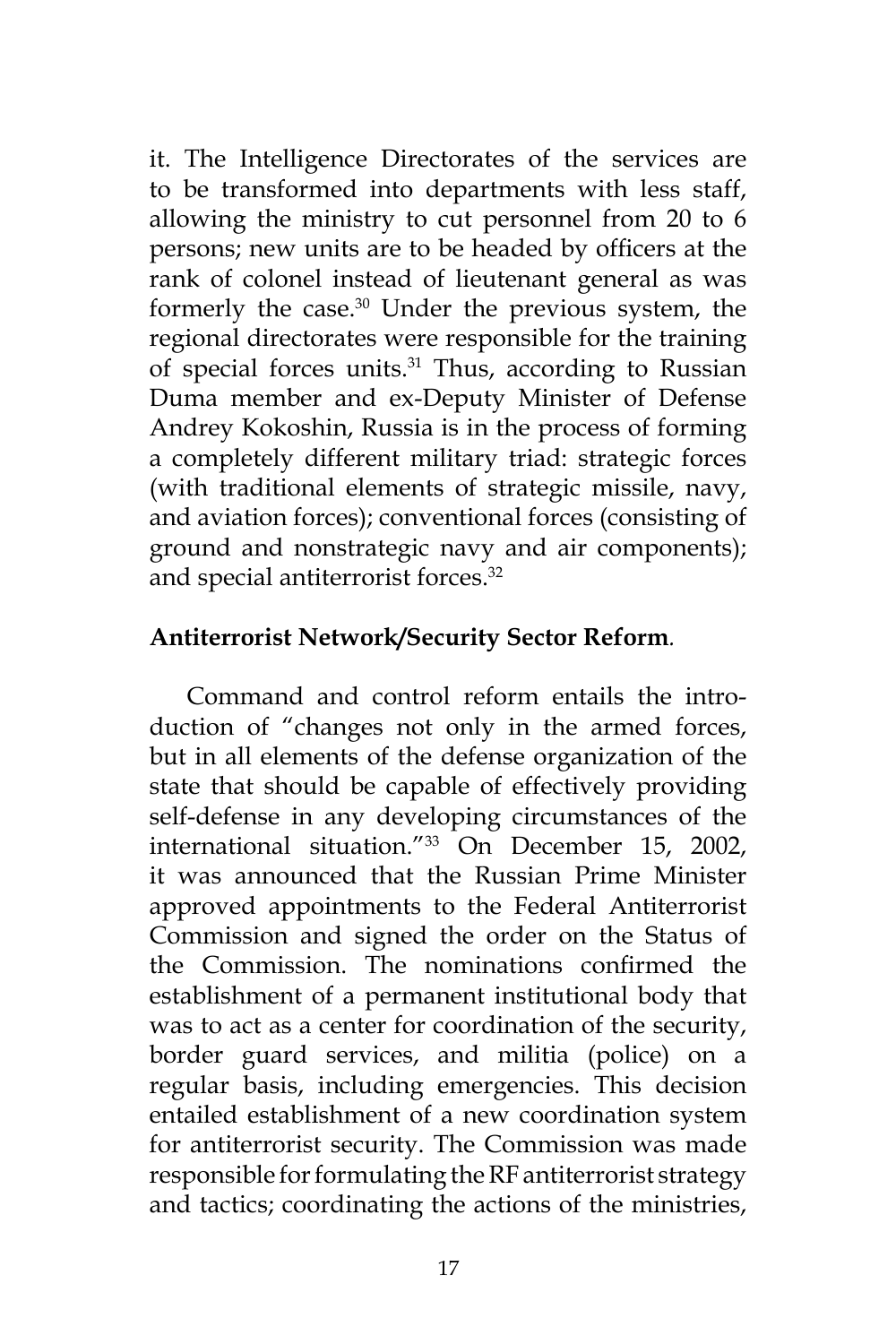services, and executive authorities at all levels aimed at neutralization and prevention of terrorist attacks, as well as for addressing the conditions that promote them. The Commission was also made responsible for initiating and introducing antiterrorist legislation. The decisions made by the Commission are binding on all federal executive institutions, executive authorities of all subjects of the Russian Federation, regional antiterrorist commissions, and all organizations of the RF.

The Federal Security Service (FSB) provides operational management and logistic support. Information support and policy assessments are provided by all federal ministries, agencies, and services represented on the Commission and the authorities involved in any potential terrorist incident on a case-bycase basis. As former Minister of Interior General Kulikov pointed out, the difference between the new system and the 2002 arrangement so far as security counterintelligence operations were concerned lay in more efficient procedures and a clearer division of functions. Both the President and Prime Minister are the approval authorities for overall operational plans, but operational implementation is left to the specific services.34 The roles of the FSB and Ministry of Interior as the main players in the Commission were confirmed by the then Prime Minister's decision No. 2149. The urgent need to address the terrorist threat brought about the increasing influence of the security services. The trend has intensified since 2003, as the FSB became de facto a leading "senior service," as it was called by Dmitri Trenin, senior defense and security expert from Carnegie Center, Moscow. As a result, the hierarchy of responsibilities and subordination was adjusted to reflect the growing importance and prominence of the antiterrorist apparatus.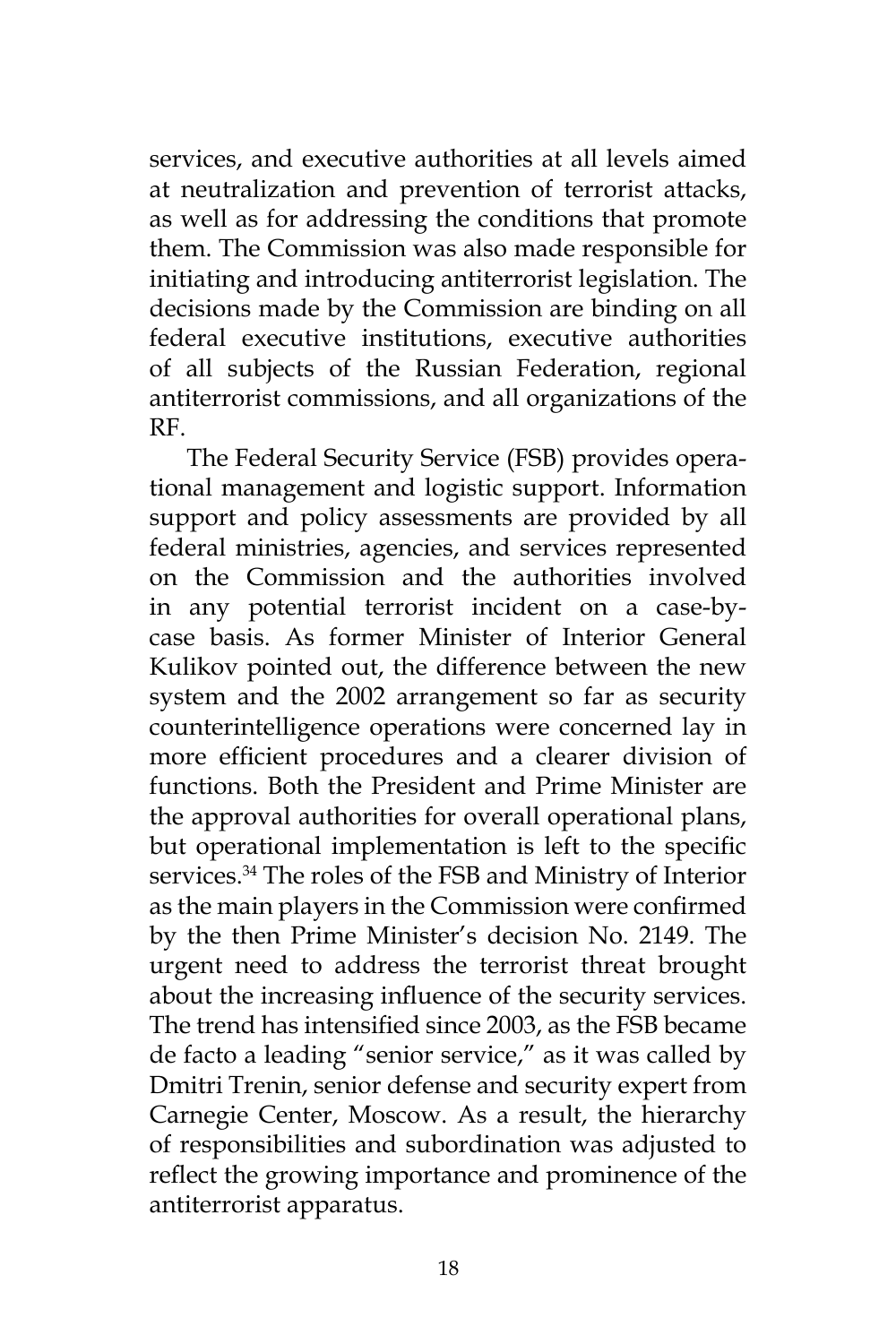The National Antiterrorist Committee (the NAC, functioning under the FSB directorship) was created by Presidential decree in February 2006. A Federal Operational Headquarters for the NAC is headed by Nikolay Patrushev, double-hatted as chairman of the NAC and head of the FSB. Parallel headquarters for NAC activities were established at lower echelons of the Russian Federation. Heads of all headquarters and staff appointments were nominated. The staff of the NAC is part of the FSB. Other officials assigned to the Federal Headquarters are Minister of Interior Rashid Nurgaliev (deputy head of the Federal Headquarters); Deputy Minister of the Federal Security Service and Chief of Staff of NAC Vladimir Bulavin (deputy head of the Federal Headquarters); First Deputy Prime Minister Sergei Ivanov; Head of the Ministry of Emergencies and Civil Defense Sergei Shoigu; Minister of Foreign Affairs Sergei Lavrov; Director of the Foreign Intelligence Service Sergei Lebedev; Director of the Federal Protection Service of Russia Yevgeny Murov; Head of Rosfinmonitoring Viktor Zubkov; Deputy Head of the Security Council R. F. Valentin Sobolev,  $etc.<sup>35</sup>$ 

According to the International Institute of Strategic Studies publication, *Military Balance 2005- 06*, among members of the NAC are also the Deputy Head of the Presidential Administration; the Deputy Chairman of the Federation Council; one member of the State Duma; the Minister for Health and Social Development; the Minister for Information Technology and Communications; the Minister for Transport; the Minister of Justice; the Director of the Federal Guard Service; and the Head of the Federal Monitoring Service.<sup>36</sup>

The NAC focuses on coordinating the work of emergency forces in the seven federal districts,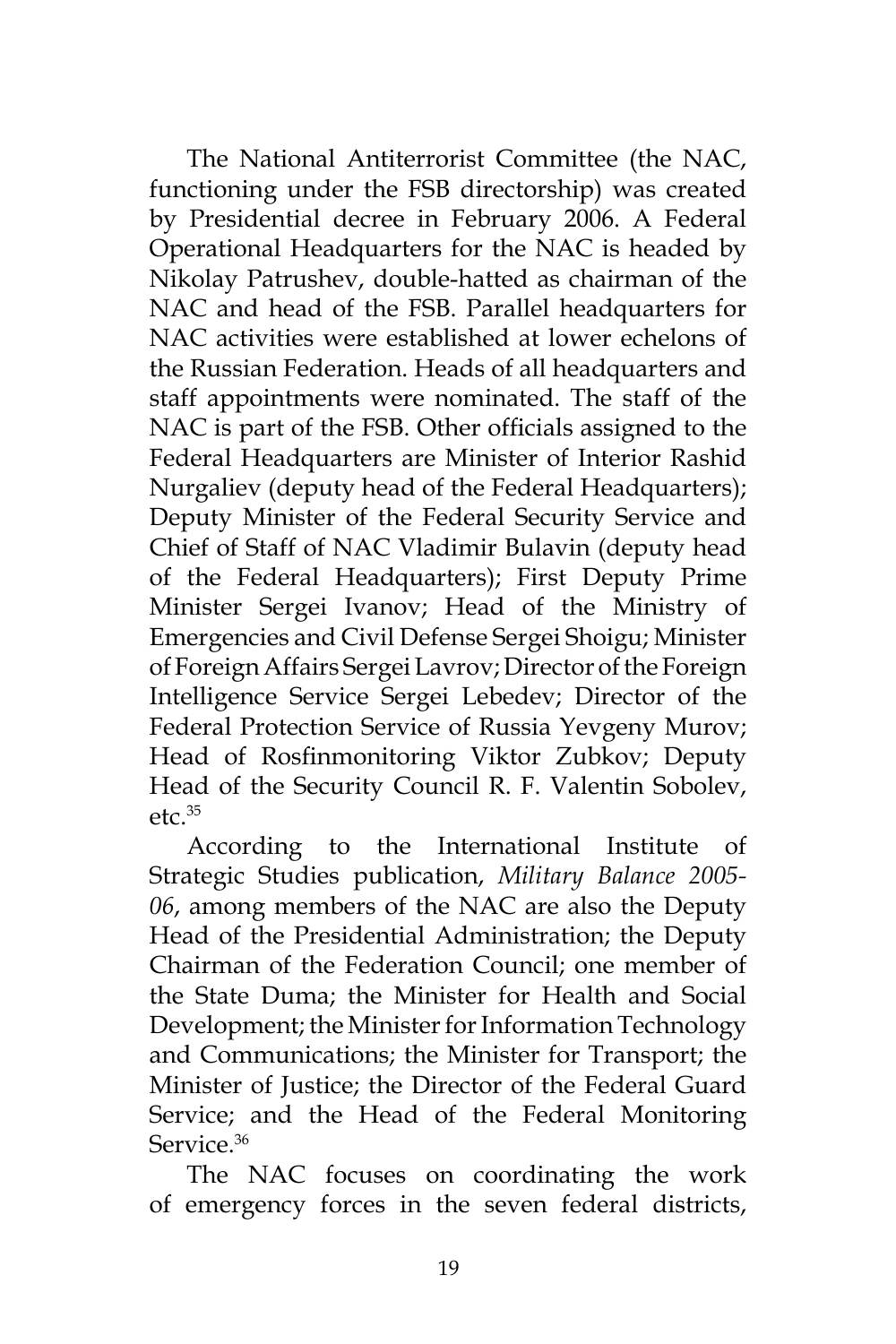which are responsible for monitoring all elements of the executive institutions in case of an emergency. For instance, the NAC is in charge of coordinating the territorial organizations of the federal executive power institutions, regional power structures of the RF subjects, and local authorities in preventive measures against terrorism. It is expected to minimize the impact of terrorist actions and coordinate activities of the civil institutions after any terrorist attack. Practical planning, coordination, and execution of the operations in post-attack periods are under the direct supervision of the NAC.<sup>37</sup> At the first NAC meeting, the following organizations were represented: the National Antiterrorist Committee; seven Federal Districts (at the status of Presidental Envoy); the Military Districts; the Directorates of the MoI in the Federal Districts; and the Security Services in the Federal Districts. In cases where emergency rule is invoked, the NAC has a network that could be used effectively for direct governance of any region or group of the Federation and for coordination and monitoring of political and economic activities.<sup>38</sup>

In addition, the presidential team took steps to tighten control over personnel policies in the security services. On December 27, 2005, President Putin signed amendments to Articles 4 and 6 of the Federal Law, *On Defense*, intended to harmonize the main document with the changes introduced to the federal laws *On the FSS (FSB)* (Article 16) and *On the Federal Protection Service* (Article 18), which expanded the authority of the President. These amendments granted sole authority to the President for deciding the numerical strength of military personnel and civilian employees of both the FSB and Federal Protection Service. An affirmative decision on the amendments was voted by the State Duma on December 9, 2005, and by the Federation Council on December 14, 2005.39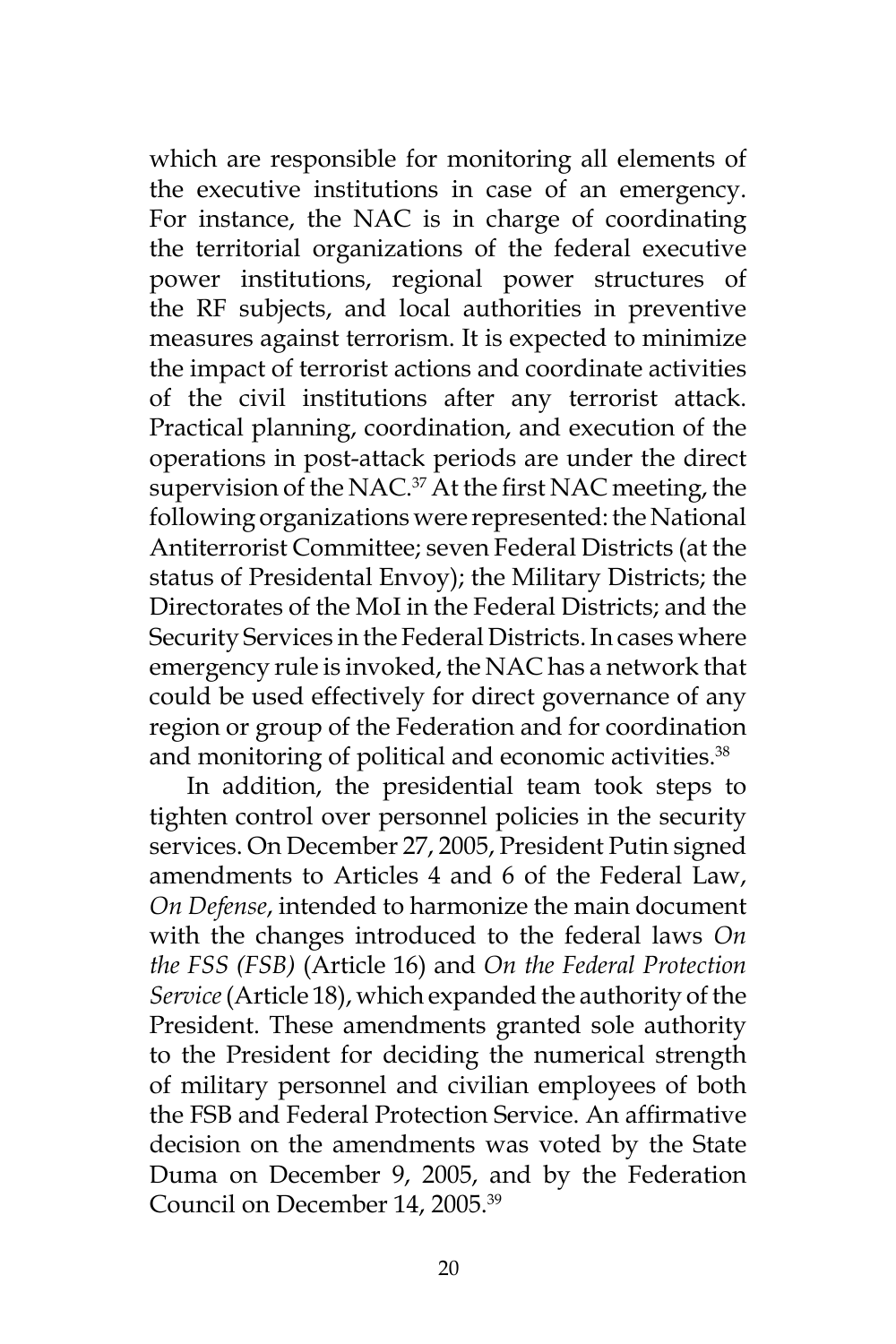### **MOBILIZATION/PROFESSIONALIZATION**

Resolution of personnel issues also continues to be among the priorities of defense reform. Presently there are 1,134,000 servicemen in the RF armed forces. During the last 5 years, as part of the optimization process, 200,000 servicemen became excess. By January 1, 2011, another 34,000 servicemen are expected to retire or be dismissed. The stated official goal is to have 1,013,000 servicemen by 2011. However, it was promised by the Minister of Defense that no personnel from combat units will be declared excess. Only the supporting staff, together with posts in the high-ranking officers' levels (generals), are to face personnel cuts.40

The mobilization base for defense is shrinking, and the quality of draftees has declined considerably. The dynamic is striking: in 1994 about 25 out of 100 young men were drafted; in 2005-06, only 9 out of 100 young men of eligible age have been drafted into service. According to the *Military Balance 2005-06*, in 2004 and 2005, an increasing percentage of eligible conscripts were found to be physically or mentally unfit for service and had to be discharged. From 2006, Russia will be entering a stage of "considerable reduction in the working population." In 2006, Russia's labor resources could be reduced by 30,000 people; in 2007, the number is expected to go down by 370,000, and by 538,000 in 2008.<sup>41</sup>

These are going to be gap years for induction, as the percentage of those eligible to be drafted is expected to drop considerably as well. The analysis demonstrated that there was no intention to replace the conscriptionbased forces totally with a professional army in the immediate future. However, plans were made to proceed with the introduction of service by contract,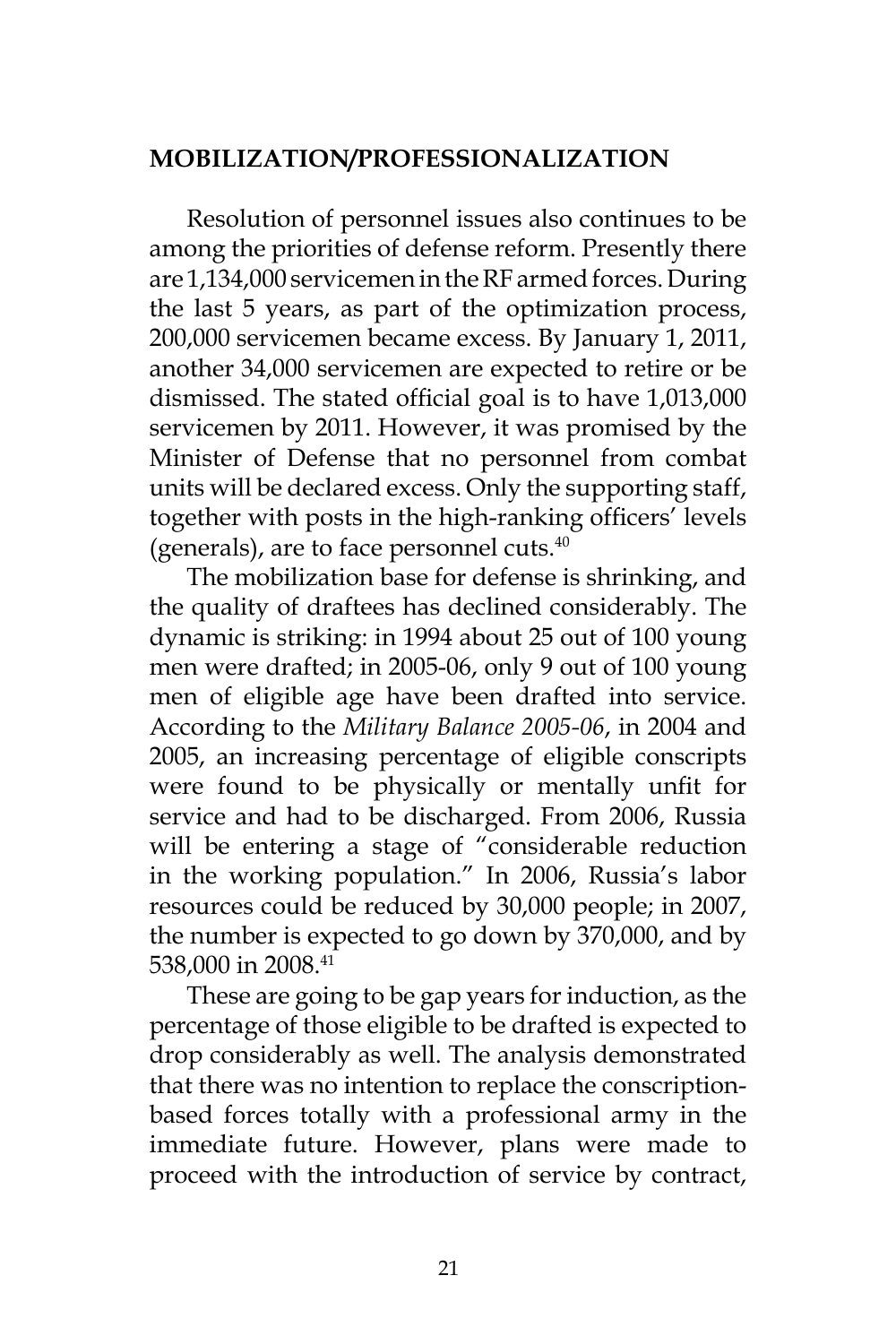making it more manageable and legally binding, with a step-by-step introduction of service by contract of additional specialized categories of servicemen and draftees.

### **Professional Armed Forces.**

Formally, the professionalization experiment started in 2004 and is supposed to produce results by the end of 2007. Full professionalization at unit level remains a target which will apply first to the airborne forces and formations designated for operations in the areas of conflict. Main contingents of the airborne forces are to be transferred to service by contract by 2007. According to the official statistics, there are several units that already have become fully professional, such as the 76th Airborne Division in Pskov and the 31st Airborne Brigade and 42nd Motor Rifle Division deployed in Chechnya. The 98th Airborne Division in Ivanovo is to become fully professional by June 1, 2006 (more than 6 months ahead of schedule). The 106th Airborne Division is to become partly professionalized, with draftees and volunteer servicemen combined. The 21st Airborne Battalion in Ulyanovsk is waiting to start transformation by 2007.<sup>42</sup> Naval crews were named as the second tier priority of forces selected to be transferred to contracts.<sup>43</sup> The drive to transfer the majority of the services to contracts also has affected the MoI, Border Guards, etc. There are comprehensive transformations now taking place in the MoI's units and the special forces.

However, there already are several emergent problems with the process of professionalization of the armed forces and other services. First is the difficulty in adhering to the time schedule or annual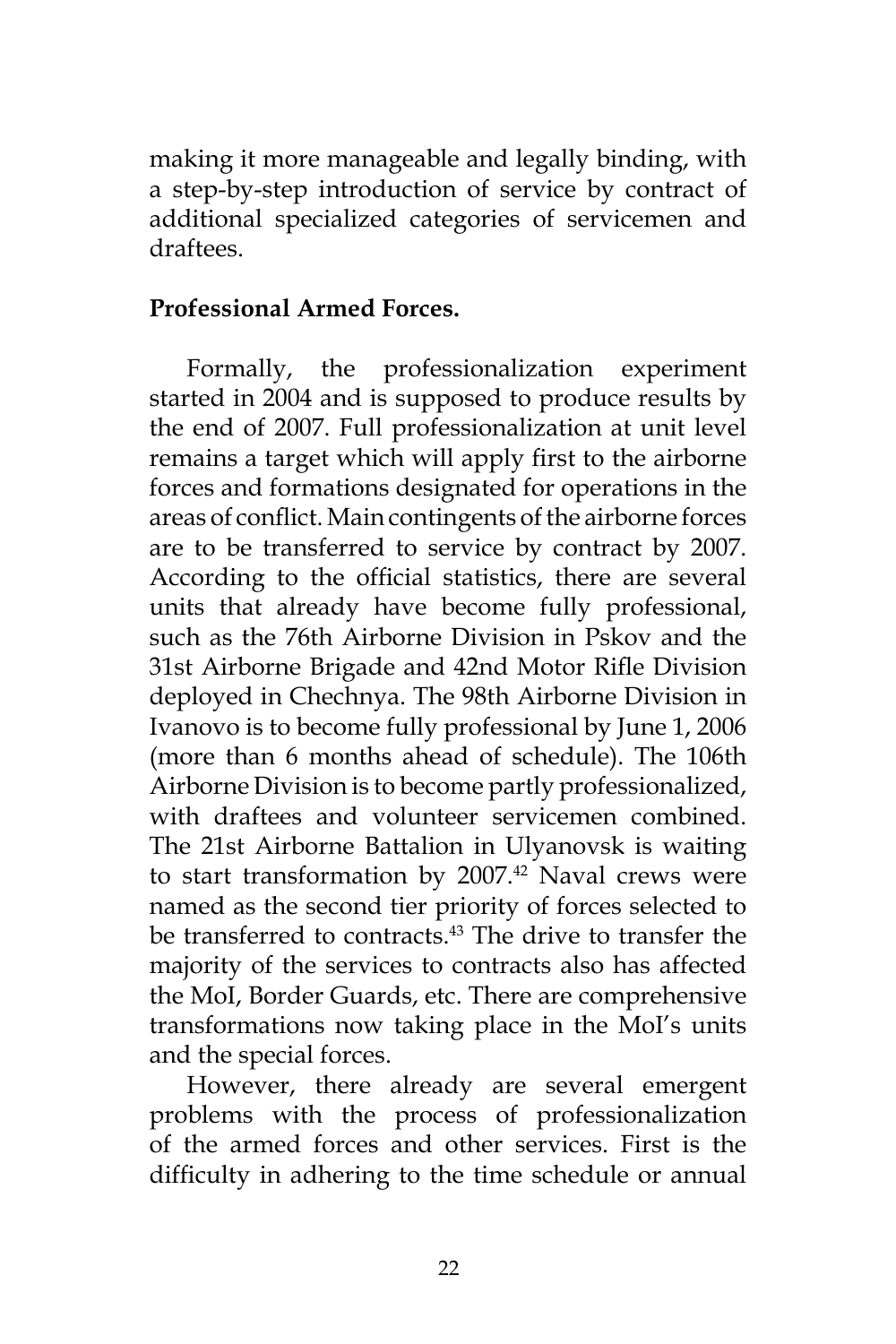targets for getting young men to enroll in military service on contract. There is an unresolved dispute between the Minister of Defense and MoD staff in their assessments of the time frame needed to achieve the proclaimed goals. According to the public statement of the Minister of Defense, the MoD has to have 130- 140 thousand contracted servicemen, or 50 percent of all army personnel, as professional forces by 2007. Judging by the MoD's assessment, however, it would be difficult to reach this target by 2007. By the year 2007, it is intended to have cut conscription from a 2 year to 1-year period of service and to have reduced the period of alternative service from 42 months to 18. But the number of those volunteering for contract service is not meeting annual targets. For instance, in 2004 the number of those registered for contract service in the Moscow Military District was only 17 percent of the targeted figure; in the North Caucasus, 45 percent; in the Volga-Urals, 25 percent.<sup>44</sup> Presently there are 109,000 sergeants serving under the MoD, but only 23,000 are under contract.

Second, the MoD is faced with the problem of keeping up to numerical strength those regiments that already have been transferred to contract service. Moreover, according to the Military Prosecution Office, an increasing number of contracted servicemen from the aforementioned units have been relieved of duties for drunkenness and violence. Also, there has been an increasing tendency for soldiers serving under contract to fail to return for duty after vacation.

Third, double-booking has been occurring, as when contracted servicemen were induced to re-register in particular other regiments or units in order to serve the government's ulterior purposes. For instance, 1,000 servicemen from the 42nd Motor Rifle Division deployed in Chechnya were induced to re-register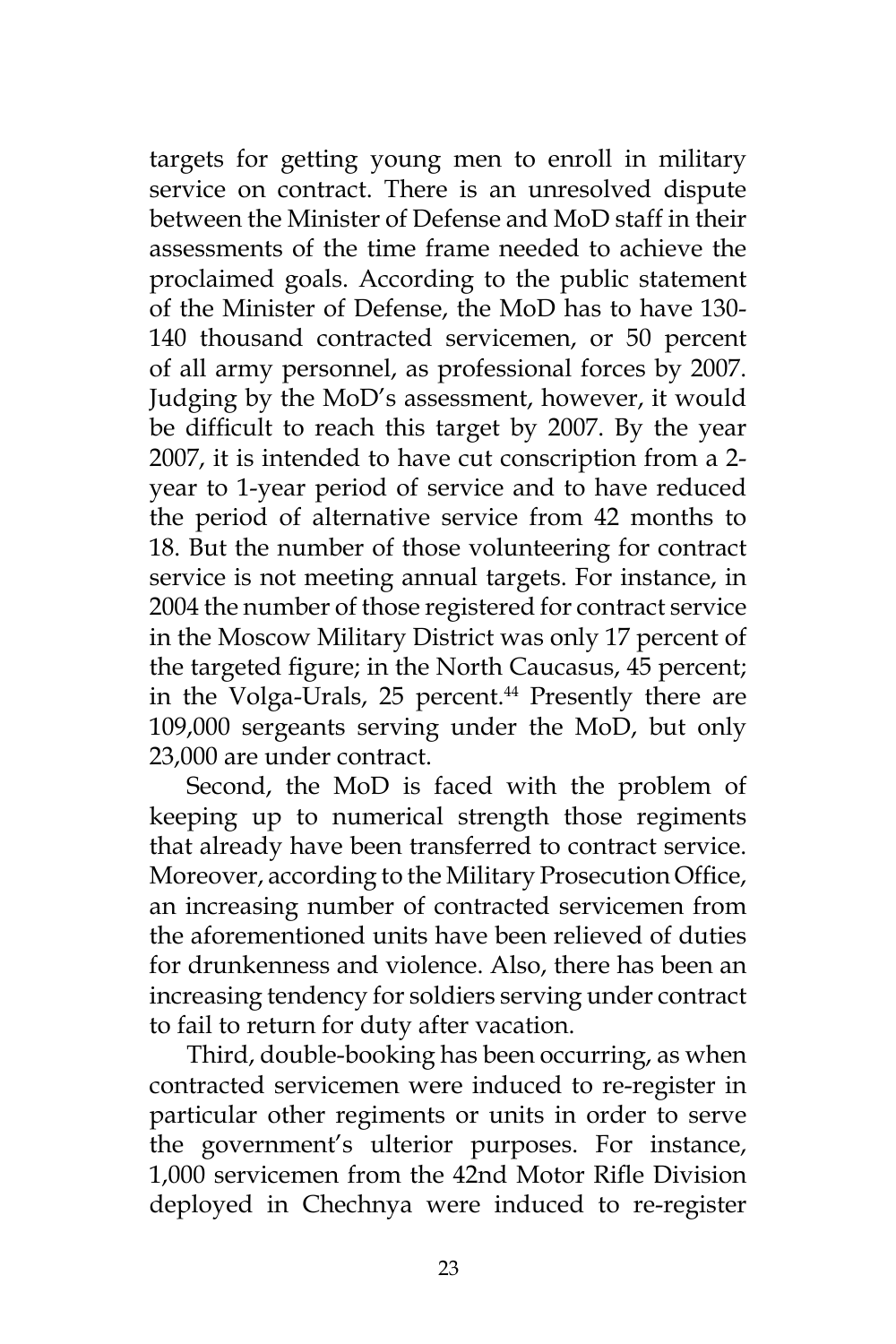with the 46th Motor Rifle Division slated to take over in Chechnya from the 42nd, thus conveniently keeping them deployed in the region.<sup>45</sup>

Financial and organizational difficulties are allegedly among the reasons for these problems. There are almost no financial incentives to join the service by contract. Irregular payment and low salaries in comparison with the civilian sector are the rule. (The contracted soldier's monthly salary is about 5,000-6,000 rubles if he serves locally, and about 15,000 rubles if he is sent to a conflict area.) The low pay was among the reasons named for why over 2,000 volunteers quit the 76th Pskov Airborne Division, according to *Komsomolskaya pravda.*46 In addition, the standard of living of servicemen deteriorated considerably with the cancellation of the traditional social benefits to them as part of the national social and economic reforms that were introduced in 2004-05.

The absence of professionally trained noncommissioned and junior officers, who are most responsible for the educational development, morale, and ethnic assimilation of servicemen, also contributed to deteriorating professionalism in the units. Failure to make sufficient provision for a professional corps of noncommissioned officers is considered a huge deficiency of the reform process, one which could in the long term result in the de facto metamorphosis of the enlisted ranks into a band of unreliable mercenaries rather than a professional army. In 2005-06, the MoD tried to improve the situation through several policy decisions:

The MoD sought legislation to introduce stricter rules for application to those who fail to comply with the terms of contracts. Presently the amendments to the federal laws regulating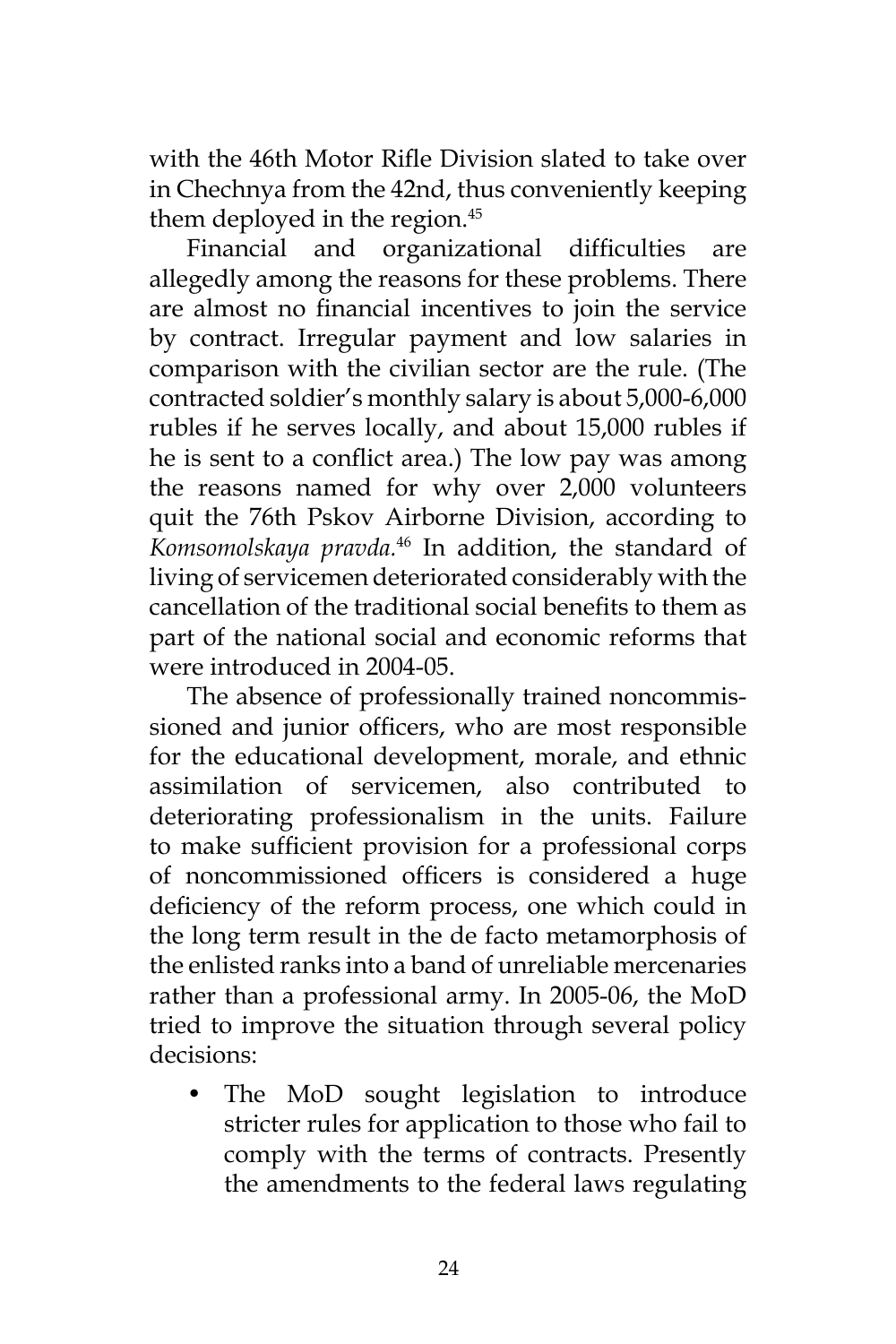this issue are being debated in the Russian parliament.

- The Ministry is supporting creation of military centers in civil universities and colleges for promotion of professional military service.
- The MoD has introduced a new clause in the contract for those receiving military education. If, after graduation from a military college or institute, the serviceman decides to leave the armed forces and work in the civilian sector, the graduate has to pay the full cost for his/her education after discharge.
- As an indirect financial incentive to boost service by contract as well as to increase the number of serving officers, the MoD has introduced a program of liberal home mortgage benefits. They are given to those who join the service in or after 2005 and are planning to serve in the military for no less than 20 years.
- The MoD has decided to introduce contracted sergeants in the RF army as the intermediate leaders between soldiers and commissioned officers. They are to be responsible for training and education of the conscripts. On May 26, 2006, at the session of the State Duma on defense reform implementation, Minister of Defense Ivanov confirmed that the MoD was working on transferring the positions of sergeants and petty officers, as well as aircraft and ship crewmen, to contract service. If the present plans for military modernization are to succeed, an additional 26,000 sergeants on contract could be serving in the RF armed forces eventually. The changes are intended not only to combat hazing and crime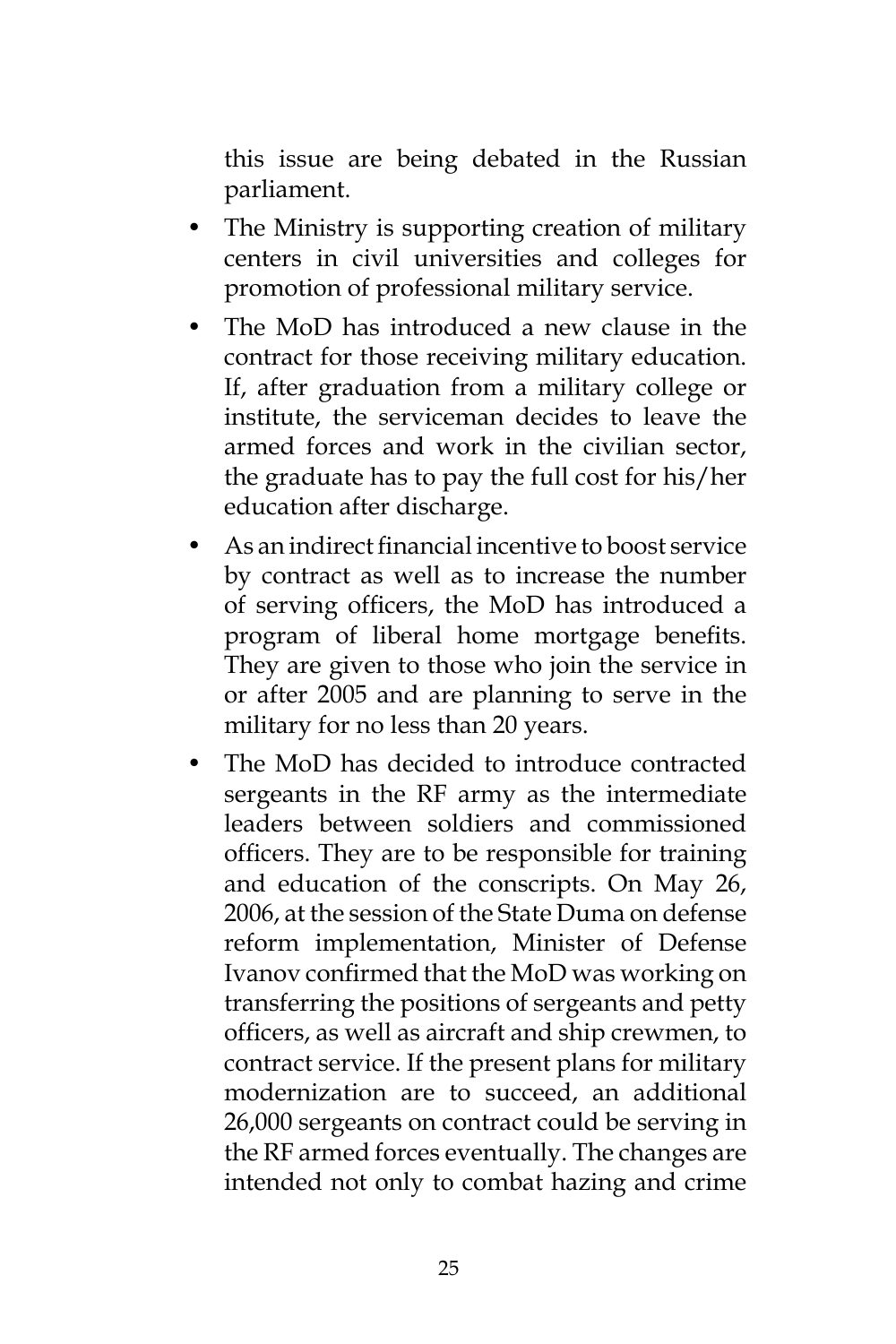within military ranks, but also to provide the necessary conditions for professionalizing the military. Thus, the sergeant augmentation was not just a reaction to public condemnation of the publicized hazing incidents, but rather a reasoned necessity for that aspect of defense reform calling for true military professionalism.

#### **Enhancing the Draft System.**

On May 10, 2006, President Putin confirmed that no shift to an all-volunteer force was envisaged. Thus the draft system, strongly defended by the top brass, will remain in place despite mounting public objections. In order to deal with the numerous challenges to effective mobilization, the MoD undertook measures, on the one hand, to increase the mobilization base for conscription, and on the other to upgrade the quality of those called to join the armed forces. In 2005-06, several new policies were tested. For example, the MoD is taking steps to improve the draft registration process, one aim being to reverse the decline in the annual harvest of draftees. Several measures were introduced:

• Until recently, there was a set of legal deferments allowing draftees to evade a draft call. The MoD has proposed, the Government supported, and the Parliament is in the process of approving, the suspension of nine types of deferment, leaving the remaining ones untouched. No longer will "delays" be given to young fathers, medical professionals working in rural areas and regions, graduates of naval colleges and academies, graduates of academies of art, civil servants (including those registered to run for the legislative bodies), and employees of defense enterprises.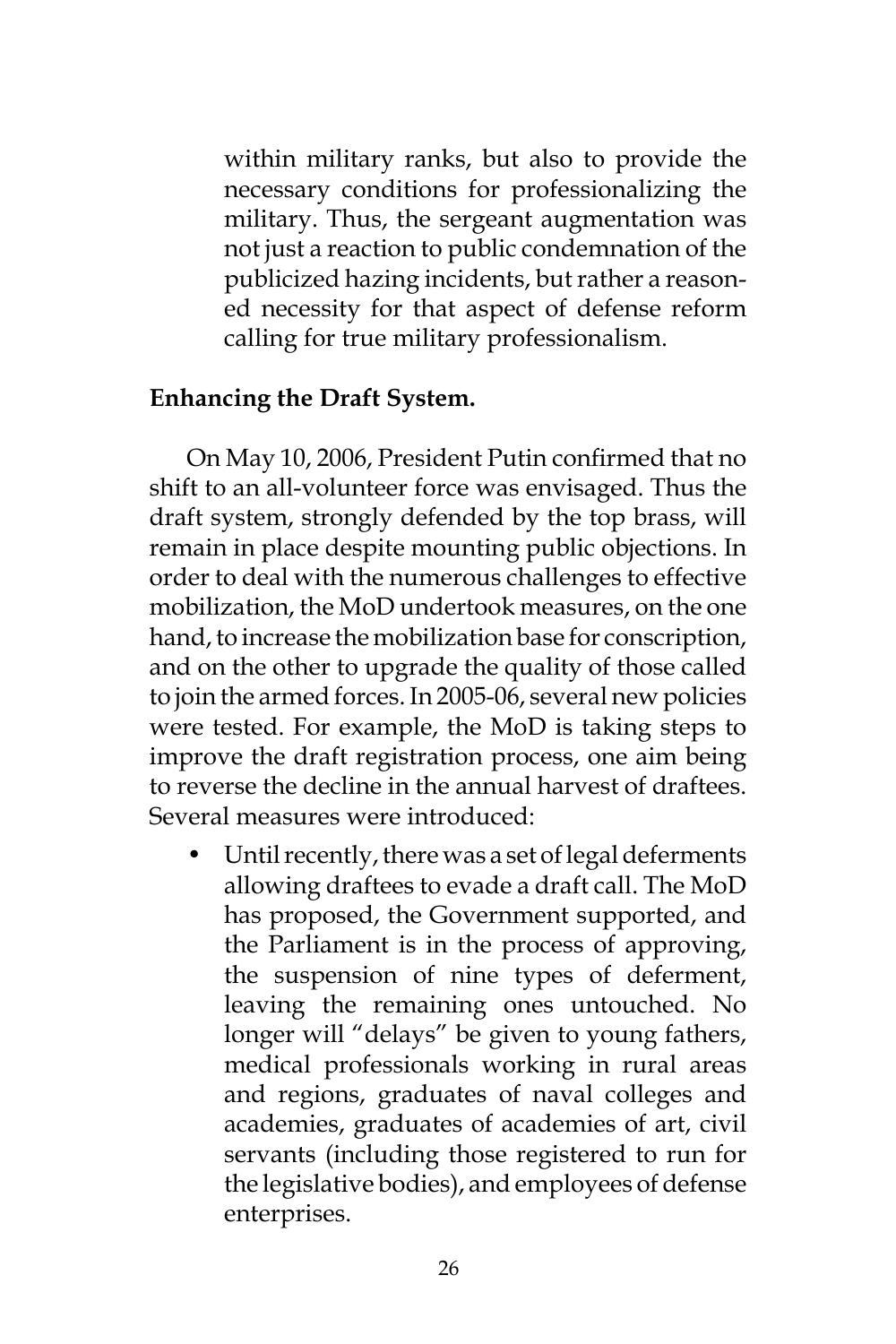- At the same time, the MoD is promoting reduction of the term of mandatory military service. By 2007, the term of service is to be reduced from 2 years to 1.5 years; and by 2008 to 1 year. Moreover, a new interpretation is being applied to "alternative service." Previously those applying for alternative service in lieu of serving in active military units could invoke only their religious/pacifist beliefs as justification. However, if new amendments are adopted, any compelling explanation for such a request in written form, whether based on religious/ philosophical convictions or not, should be sufficient for consideration. However, the MoD opposes allowing service in the police (militia) or fire service to count as an alternative to military duty. The term of alternative military service is to be reduced as well, from 3 years to 1.5 years by 2008. This reduction is to be accomplished in parallel with the term reduction for active military duty. Another liberalization of alternative service being proposed is elimination of residency restrictions, thus permitting alternative duty in the part of the RF where the conscript permanently resides.
- Another point addressed was the alleged ineffective work of military district commissariats, as reflected in their inability to enforce a call-up of young men of draft age. The RF government therefore introduced plans to reform the national system of military district commissariats, with the officers in charge now to be rotated after 3-year terms. Over 600 commissariats, generally those covering larger territories, are to be closed or merged. The 3-year rotation in the recruitment centers is intended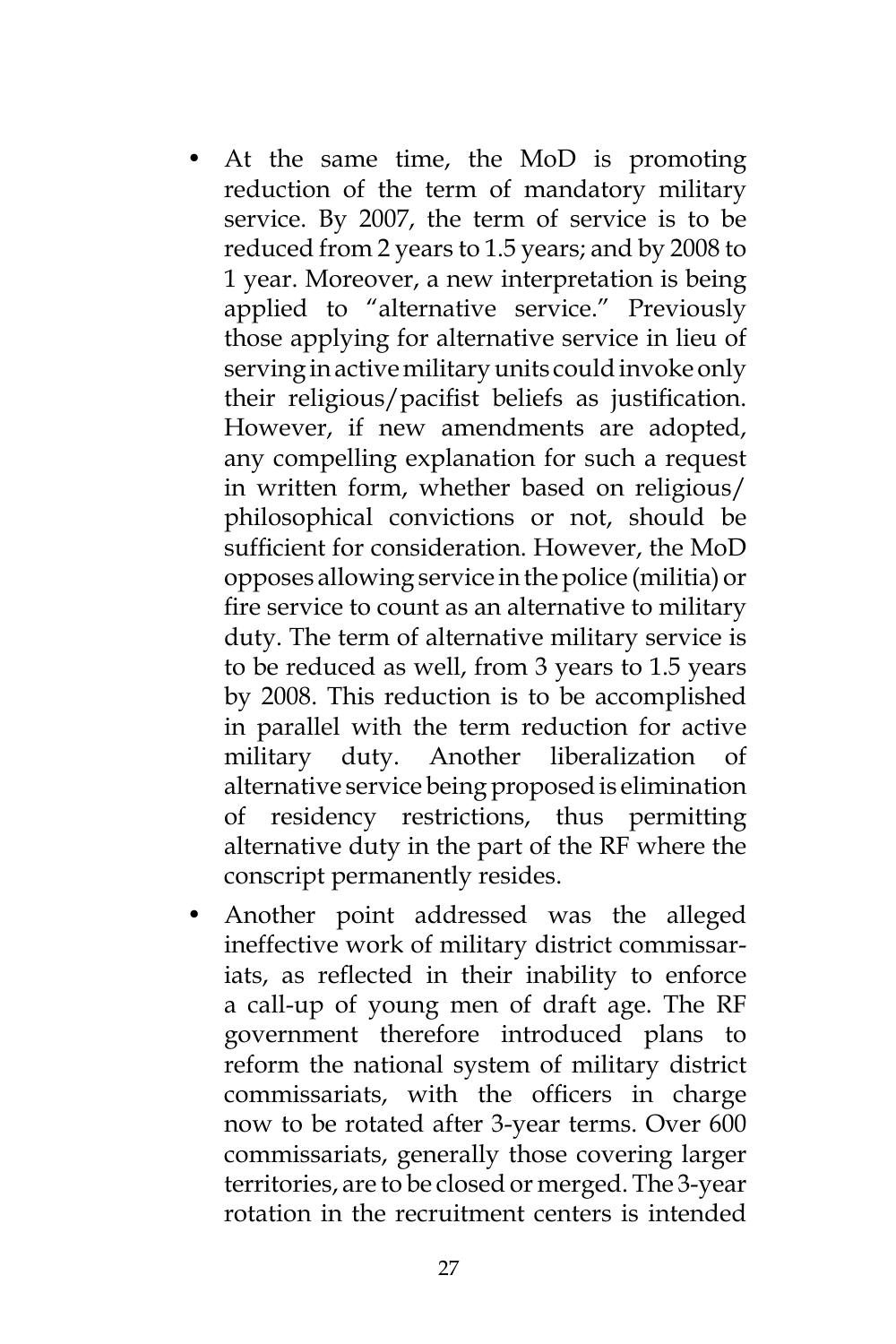to reduce corruption among the officers (e.g., bribes in exchange for deferments) and thus increase the number of those inducted into the service.

- The officers from the reserve centers are to be either placed within the regular mobilization orbit or transferred to active military units. These innovations are to be introduced in 2006. In responding to military district commissariat complaints about the absence of financial assistance to promote contract service, the MoD initiated a 24-hour-a-day RV/TV service. The program "Star" (Zvezda) could be heard and viewed in 58 regions of the RF, thus hopefully covering the "propaganda" gap. Among its goals are enhancement of military service's image and promoting the benefits of contract service. Patriotic education is becoming an important element of the public relations and news media work of the MoD and other services.
- The MoD has proposed a series of programs to resolve health-related problems and low educational levels of draftee contingents. The MoD has introduced a system of rigorous medical screening of young men eligible for the service. Hospitals henceforth are required to send medical data of potential draftees to the military district commissariats throughout the year. Thus, the disqualification of a draftee on medical grounds is to become much more difficult to fake. Special military training and education courses are to be reinstated in the secondary schools to upgrade physical fitness and the educational and professional levels of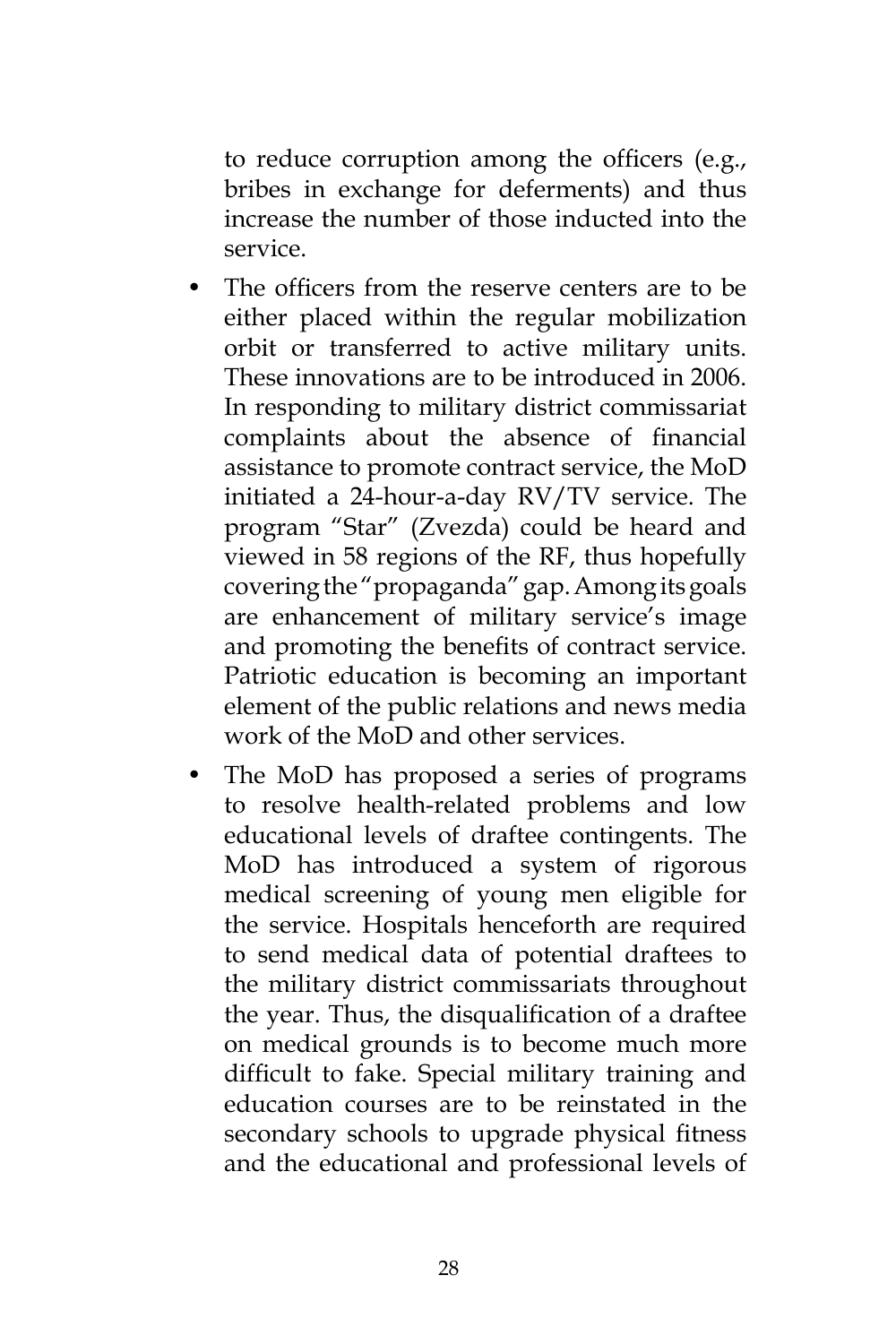potential draftees. Special training programs are being introduced in the military commissariats to provide physical training for future conscripts.

All these changes have long-term goals aimed at addressing not only demographic loopholes in recruitment, but also the profound reductions in the quality of military recruits. Until recently, the armed forces mostly drafted reserves with working class backgrounds from industrial estates and rural areas. This imbalance was a deficiency since the recruitment pool ought to be "socially balanced" and, most importantly, "better ready for new generation equipment and new military tasks." The military would like to upgrade the educational level of all recruits. Special attention is being given to the new generation of recruits in view of the important procurement programs being implemented by 2008- 10. In the year 2000 assessments, qualitative changes in the mobilization base were targeted for achievement by 2010. According to the most current public statements by authorities, the timing of mobilization reform has been advanced by 2 years; reform is expected to be completed by 2008. Meanwhile, the closing of deferment loopholes is supposed to provide the military with more boots on the ground, obtaining recruits, first of all, from the regions with higher-thanaverage unemployment among young men, as well as rural areas. The selection process is intended to ease social tensions while preserving recruitment potential from higher educational backgrounds for future mobilization campaigns.

As a demonstration of the armed forces' transformation, the MoD is introducing new regulations that reflect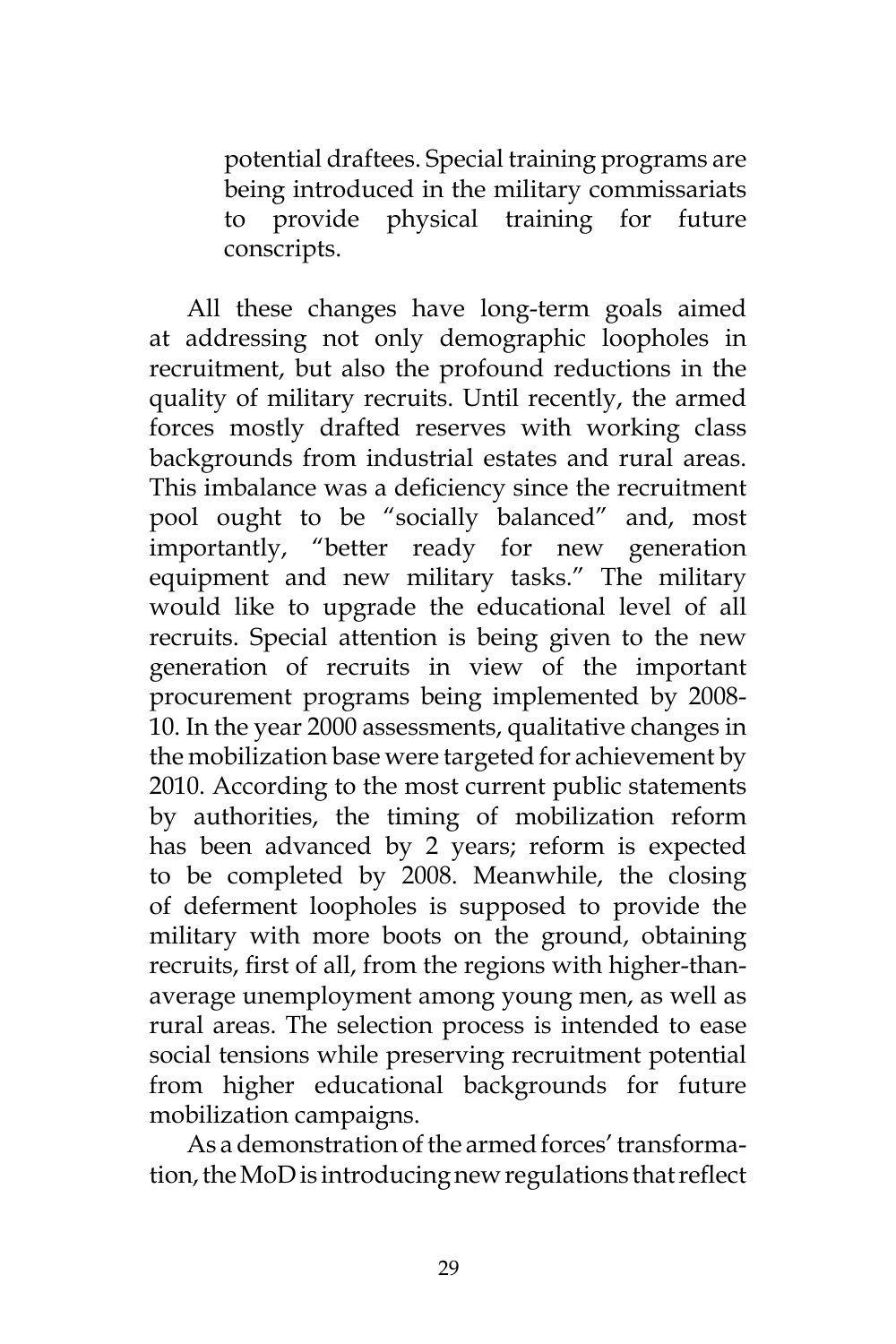the practical realities of operating within a complex combined (professional and conscript) mobilization system. Presently only the Drill (Operational) Manual, which takes into account the Rules of Engagement (ROE) for the service under contract, has been submitted to the units. Within a few months, however, the MoD and MoI are planning to provide the armed forces with several new manuals addressing disciplinary issues, guard and garrison duty, home affairs service (MoI only), etc.<sup>47</sup>

### **MODERNIZATION AND REARMAMENT**

The focus of its procurement programs confirms that the political and military leadership sees its main tasks to be sustainment of nuclear deterrence as a political/military tool and obtaining the capability to wage counterterrorist/special operations domestically or internationally, as part of cooperation with the West (CJTFs, NATO, EU, CIS), etc., or against internal instabilities. Moscow is redefining its national priority interests by focusing its attention on rebuilding and reforming the country's defense and security systems. Engaging the business community in the restructuring plans is seen as one of the main elements of the program's success. The priority focus is on nuclear deterrence and counterterrorism.

The government has announced a policy of selected and targeted state investments in defense/security procurement programs. The procurement program has three main elements: (1) nuclear strategic forces; (2) equipment for permanent/readiness units; and (3) equipment for units engaged in counterterrorist operations.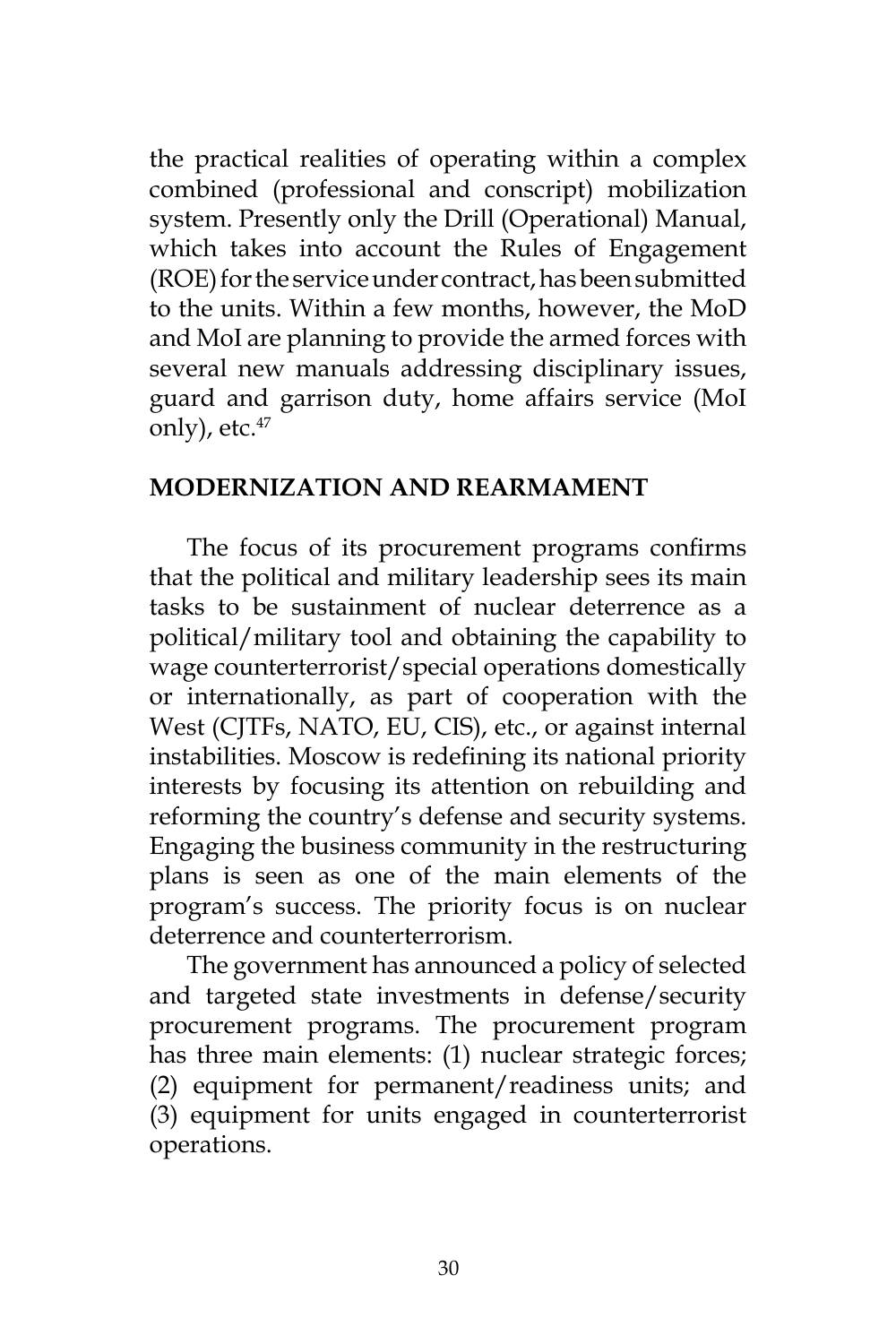## **Strategic Nuclear Deterrence.**

Moscow is investing heavily in strategic nuclear forces and special operations forces until it can reform its conventional military. The focus is on the nuclear triad (strategic air, naval, and ground forces) for sustaining nuclear deterrence. Though publicly and officially Moscow has confirmed its interest in preserving the nuclear triad, the currently existing programs concentrate mainly on the modernization of naval and ground-based nuclear strategic forces by 2015-20. The RF constantly reiterates its continuing intent to preserve nuclear deterrence. On March 30, 2006, President Putin, addressing a special meeting on the military nuclear complex, said that "analysis of the current international environment and prospective trends of its development determines that Russia should consider nuclear deterrence as a cornerstone of its policy, to guarantee its national security and the safety of its nuclear weapons complex."<sup>48</sup>

Russia was and is consistent in promoting minimum deterrence. In 2005 and 2006, Russia's Minister of Defense confirmed the attainment of a level of adequate sufficiency in strategic nuclear defense as a priority state policy. In comparison with that of the Union of Soviet Socialist Republics (USSR), the Russian nuclear potential is considerably less: 39 percent fewer strategic bombers, 58 percent fewer intercontinental ballistic missiles (ICBMs), and 80 percent fewer submarines with ballistic missiles. $49$  But the remaining potential is still enough to sustain the policy of minimum deterrence. Major General Vladimir Vasilenko, head of the 4th Central Research Institute of the Ministry of Defense (which is responsible for strategic nuclear planning), pointed out in February 2006 that "reductions of missiles in the Strategic Deterrence Forces during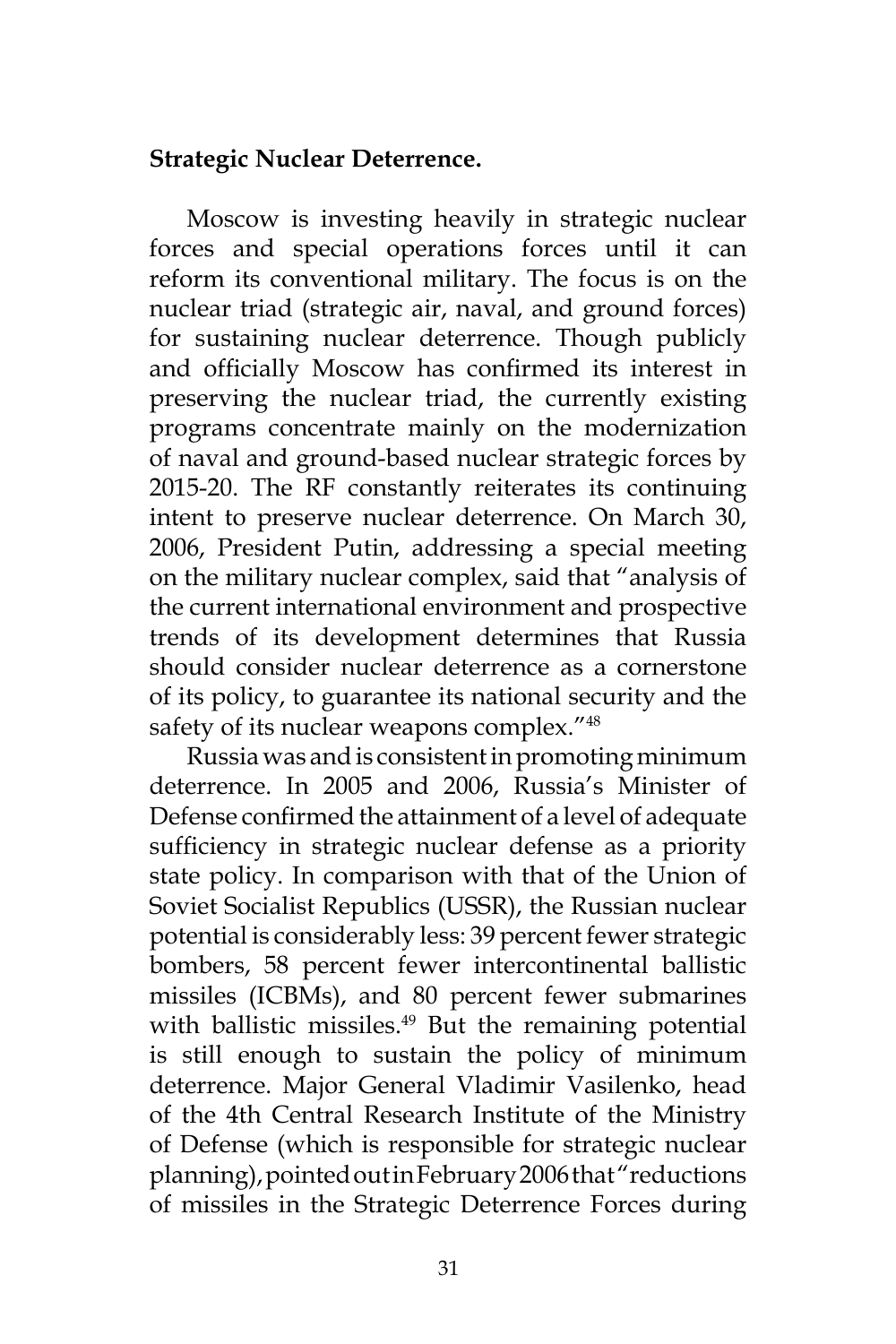the last years did not affect their ability to carry on the task of strategic deterrence."50

At the same time, Moscow introduced changes in its criterion for assessing the sufficiency of deterrence. Parity of nuclear weapons has become an insufficient criterion for the strategic nuclear components. The new criterion for sufficiency is based on the capability of nuclear forces to penetrate the enemy's national missile defense.

 A new posture could be announced by the end of 2006 or even sooner. According to Yury Solomonov, head and chief missile designer at the Moscow Institute of Thermal Technology (MITT), the main research institute for the designing of ground- and sea-launched nuclear missiles, Russia could announce planned changes in its strategic nuclear capability by the end of the year.51 Although official details are not available yet, there have been several public statements pointing to the following essential characteristics:

- Balance, but not parity;
- Minimal deterrence;
- Asymmetric response;
- Return of MIRVs; and,
- Russia's possible unilateral withdrawal from the Intermediate Range Nuclear Force Treaty as a response to similar U.S. actions.

General Yury Baluyevskiy, Chief of the General Staff, hinted that Russia was giving up the principle of symmetry, that is, an all-out effort to preserve quantitative parity with the potential enemy. It also will develop its armed forces asymmetrically, shaping priorities that will deter reliably any threats. One such priority is a "search for ways of most efficient use of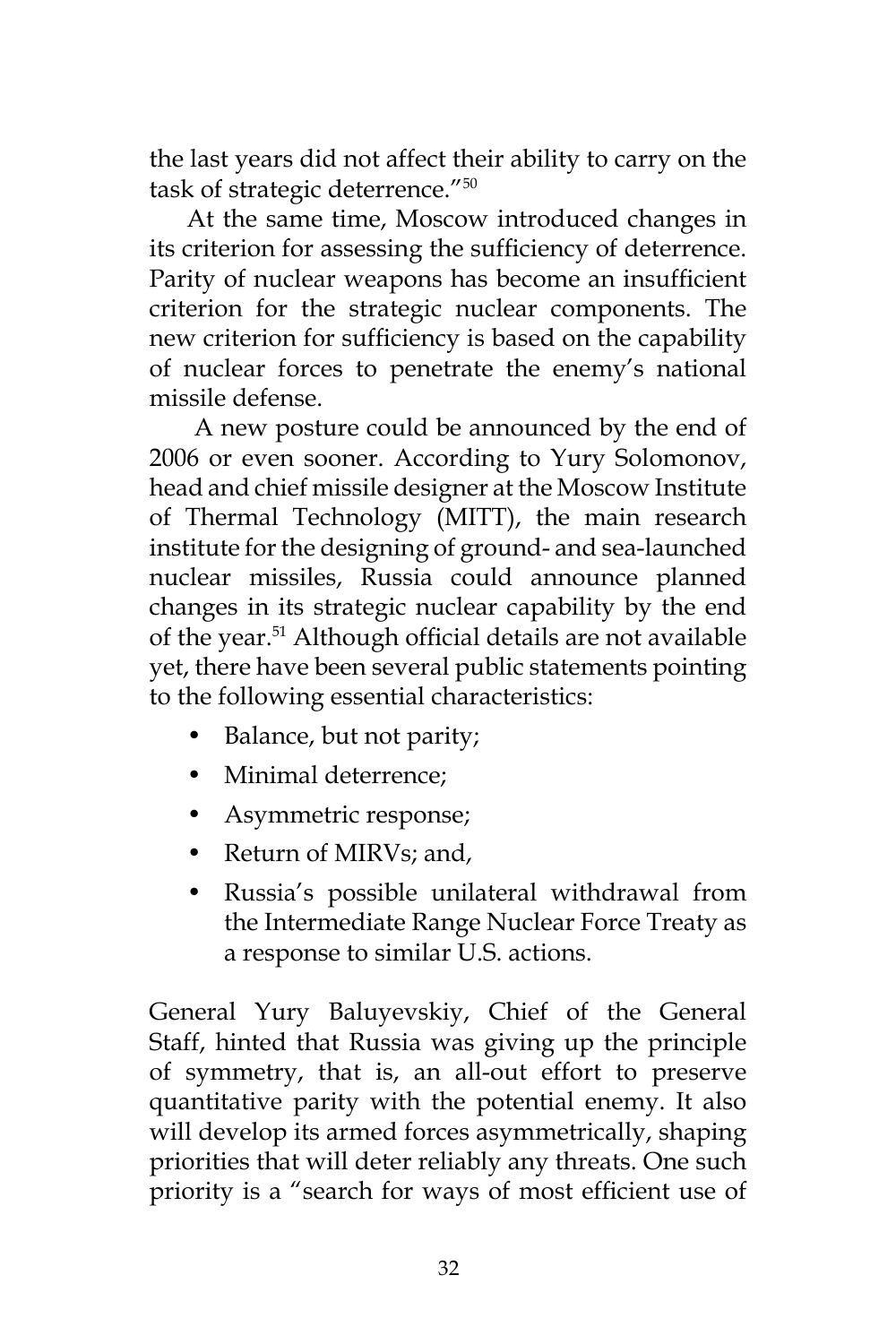military hardware . . . in conditions of limited resources, first of all, financial and economic."52 With the April 3, 2006, publication of a new MoD policy statement, "The Armed Forces of the Russian Federation," Baluyevsky confirmed this shift. President Putin also stressed the possibility of asymmetrical responses in his address to the nation on May 10, 2006. $53$ 

This approach echoes the strategy of "realistic deterrence," which was introduced initially in the 1990s. The concept signaled Russia's acknowledgement of its limited financial resources and force capabilities. "Realistic deterrence*"* implies abandonment of an orientation towards the preservation of military balance through quantitative parity in weapons, instead reserving the right to respond to any aggressive acts by all possible means. According to Russia's National Security Concept (2000), the country is giving priority to diplomatic, political, economic, and nonforce methods in crisis- and conflict-prevention operations. However, the state reserves the right to use military force unilaterally if the combination of nonmilitary threats to national security is considered unacceptably dangerous.<sup>54</sup>

In other words, the principle of *realistic deterrence* accepts the possibility of becoming engaged in a military conflict both through an escalating pattern and through one's inadequate or asymmetrical response (for instance, a unilateral strike as a response to a nonnuclear threat to the existence of the nation).<sup>55</sup> This approach is based on a new understanding of how the state should maintain its influence in vital areas by changing the nature of its presence, for example, from physical deployment to monitoring a security space through intelligence networks; by keeping open the option of upgrading its military presence in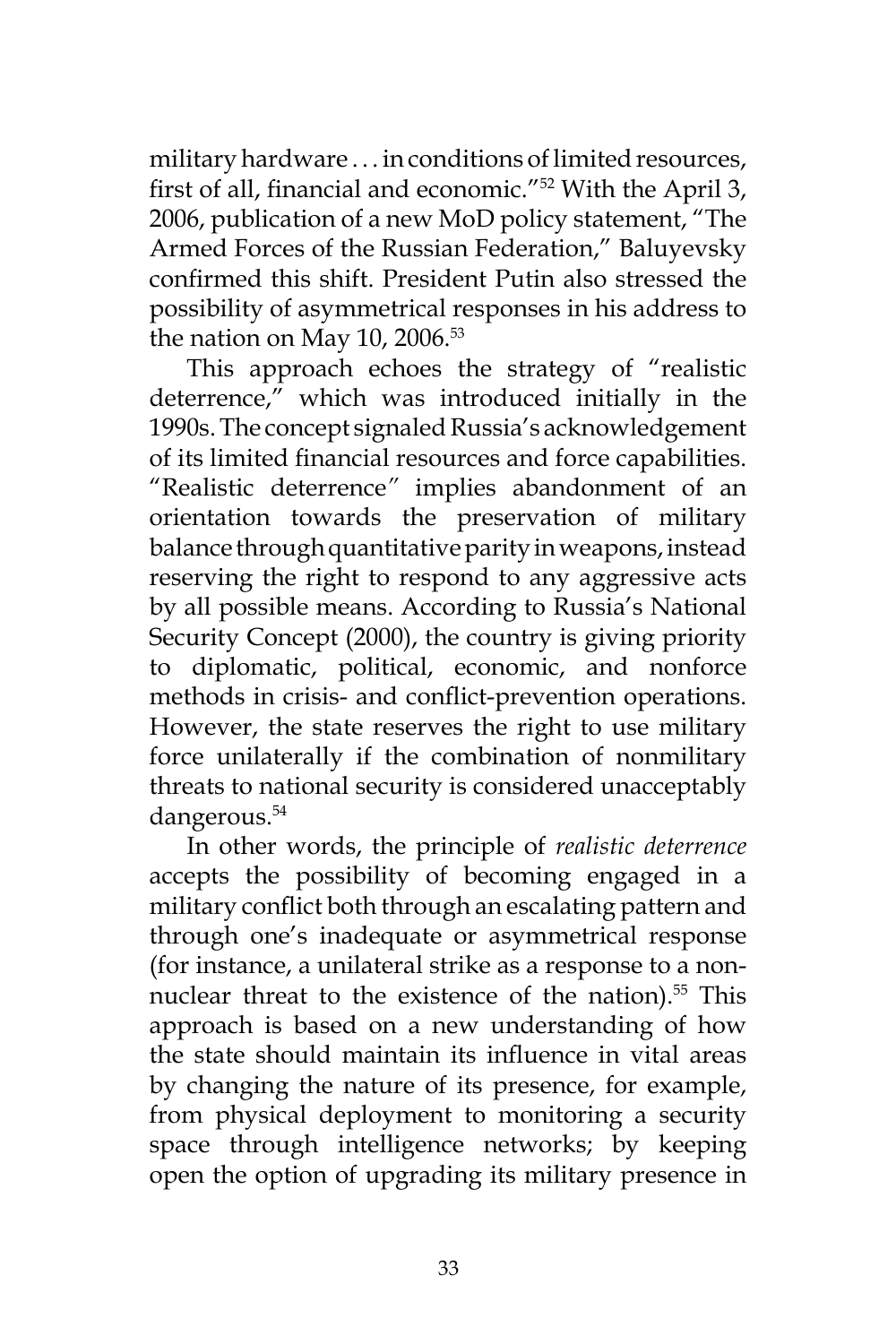"zones of influence"; and by adopting a new policy in relations with local communities. This approach represents an attempt by defense and security forces to address structurally the threats and challenges of the 21st century with adequate means and at the same time to optimize the costs of national security and defense postures**.** Two factors define the posture that RF strategic deterrence could assume—new weapon acquisitions and external weapon developments. Let's discuss each in turn:

1. *New Weapon Acquisitions.* Russia will retain its nuclear triad of land-based ICBMs, sea-based submarine-launched ballistic missiles (SLBMs), and airborne strategic missiles that can deliver a nuclear attack from land, sea, or air without relying on third countries. The nuclear programs have had 100 percent funding support from the government in the last 2 years, although some technical problems were encountered in transferring funds originally allocated to the MoD and other services to the nuclear enterprises. Russia is planning to complete the modernization of its strategic deterrent components by 2015-20. It plans to deploy up to 2,000 nuclear warheads as allowed within the existing arms control treaties with the United States, in line with the U.S.-Russian Strategic Offensive Reductions Treaty (SORT). SORT requires that both sides reduce their nuclear stockpiles to 1,700-2,200 warheads by December 31, 2012.

Russia's sea- and land-based missile groups would be reequipped by 2015, and the Strategic Missile Forces would then have 2,000 warheads. After 2015, the Strategic Missile Forces would be able to operate "efficiently and without further modernization" until 2045, according to RF official statements. Russia is planning to maintain the SORT-approved number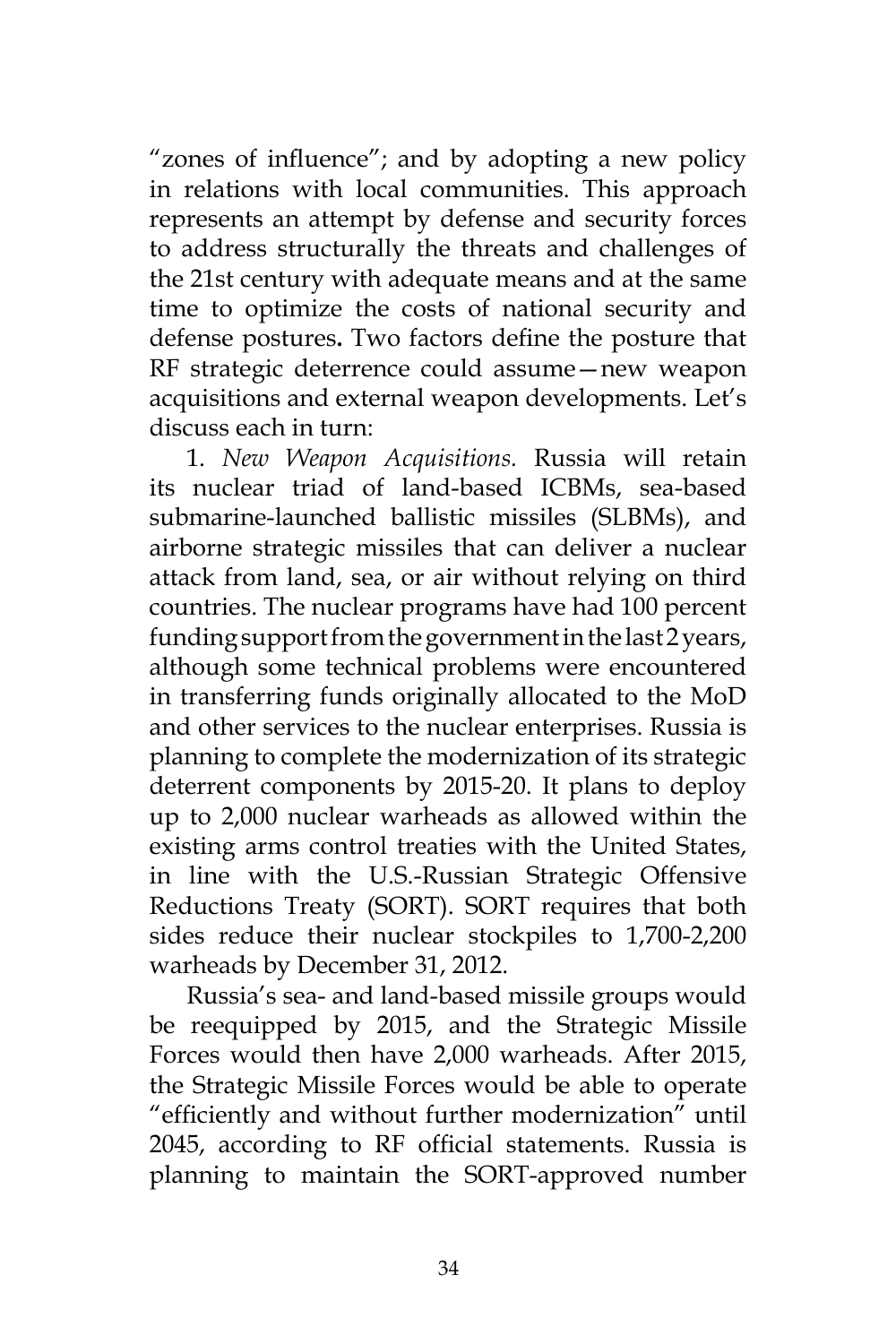of warheads, even though decommissioning its SS-18 *Satans*. Its SS-19 *Stilettos* are being replaced every year by single-warhead silo-based, road-mobile RT-2PM2 *Topol-Ms*. Two new missiles, the groundlaunched *Topol-M* (SS-27) and the sea-launched *Bulava-30* (SS-NX-30) ICBMs, can carry from three to six warheads. Moreover, news media reports have cited Moscow's recent disclosure of a six-warhead multiple independently targetable reentry vehicle (MIRV) *Bulava*. It was designed as part of Russia's effort to implement the Memorandum to START I (expiring in 2009). The news reports suggest that the number of MIRVs per missile was likely to grow to 10 in the near  $f$ uture  $56$ 

According to the designers, the missiles are based on totally different principles and technology than were previous systems and are impossible to track or intercept by available antimissile systems. Moscow is convinced that it would take other countries 10-15 years to design ICBMs similar to Russia's *Topol-M* (SS-27) and *Bulava-30* (SS-NX-30). The RF strategic component being built is based on a missile unification principle which makes the use of nuclear missile capabilities more flexible and financially efficient in production. Unification of the missiles generated savings up to 30- 40 percent (or up to 12-15 billion rubles) in R&D and testing. The cost inflation rate in producing this new type of missile is 1.95 percent annually, about the same as the standard inflation rate 1.93 percent for industry as a whole, according to the industrial production index.57

Production of the *Topol-M* missile was started in 2006. Despite some concern expressed by defense experts about the low rate of production of the missiles and their delivery systems,<sup>58</sup> deputy head of the newly established Military-Industrial Committee Putilin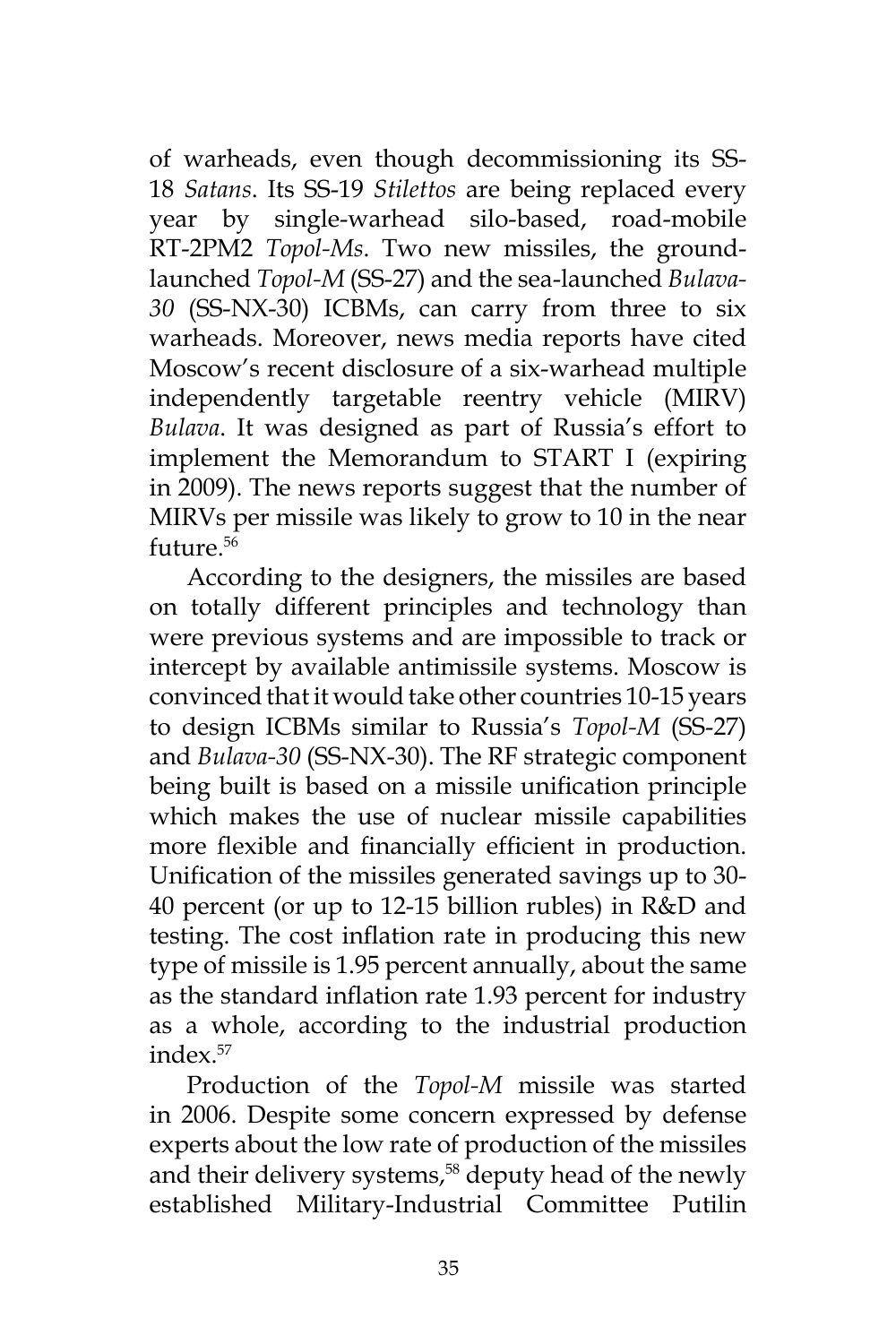confirmed that measures are being taken to speed up the production cycle.<sup>59</sup> Presently Russia has five missile regiments equipped with silo-based *Topol-M* missiles. Also, the first regiment equipped with mobile *Topol-M* systems will enter operational service in 2006.

Last year Russia conducted successful launch tests of the *Bulava* SLBM, a submarine-launched version of the *Topol-M* (SS-27).<sup>60</sup> While the tests will continue until the end of the year, the new delivery systems are already under production. Fourth-generation submarines will be armed with the *Bulava* SLBM.<sup>61</sup> Several new *Borey*-class nuclear submarines are being built or planned for future construction at the *Sevmash* plant in the Archangelsk region. The first one, the *Yury Dolgorukiy,* was commissioned in 2006 and is expected to enter active service by the end of 2008. The *Alexander Nevsky* is to be commissioned in 2007 and is planned to be in service in 2009; the *Vladimir Monomakh* is expected to be commissioned in 2008 and to be in service by 2010. The MoD also has continued the process of modernizing older systems. For instance, the *Topol* ICBM was modernized, tested on November 29, 2005, and reentered service with a life expectancy of 23 years. After modernization, seven submarines were returned to service with the Northern Fleet (12th Squadron).

Special attention has been given to building a Russian system of global navigation (GLONASS) that would provide more reliability than even the U.S. controlled global-positioning system.<sup>62</sup> It currently has 12 operational satellites of the 24 ultimately required. This year, another six satellites are being sent into orbit. Moreover, Russia's system of space-based surveillance satellites can detect missile launches worldwide. The space forces will increase their early warning capabili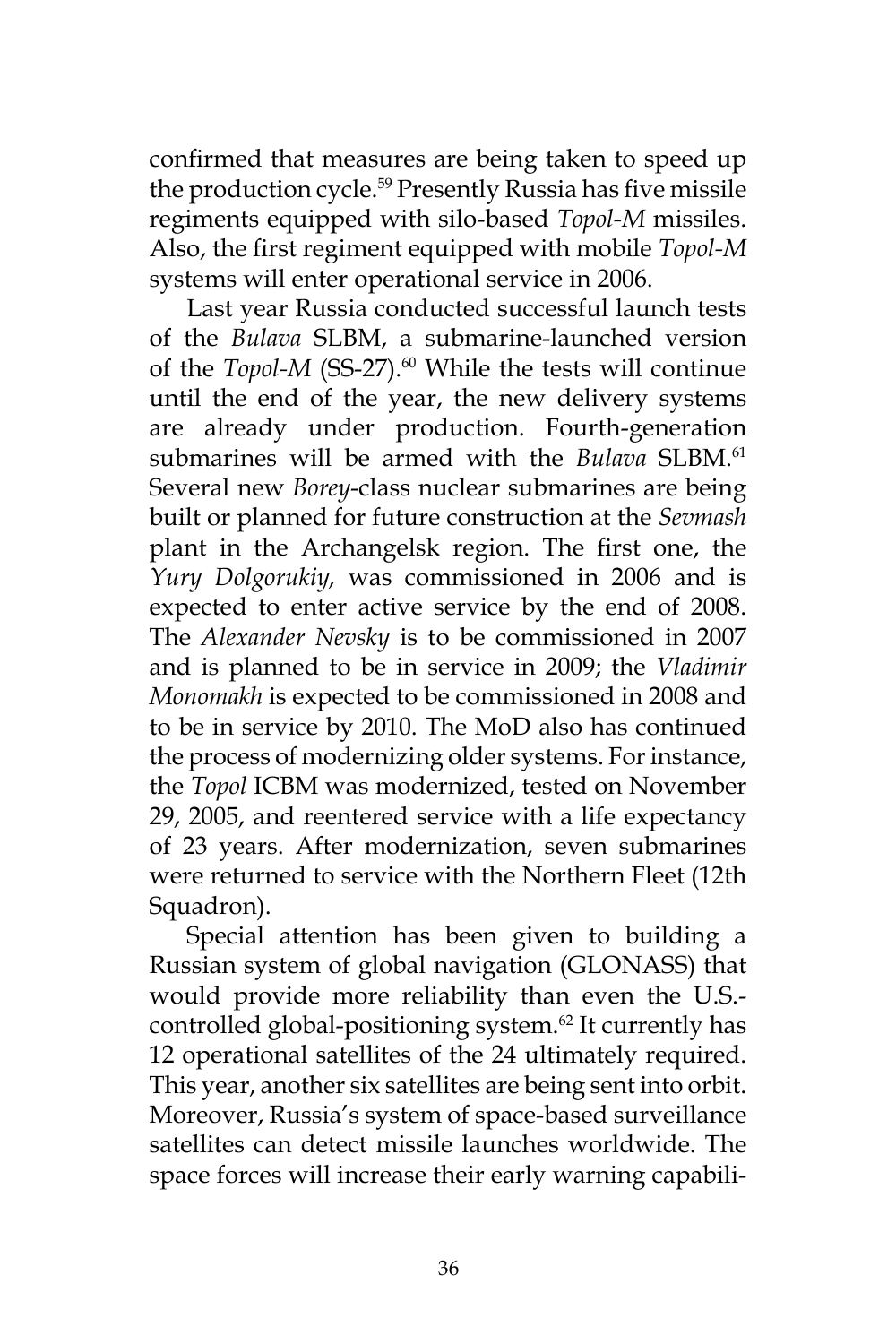ties with new equipment reportedly enabling Russia's early warning system to function without radars based abroad.<sup>63</sup> In addition, according to Colonel General (Ret.) Victor Yesin, Vice-President of the Academy on security, defense, and law enforcement and former head of the main staff of the Strategic Deterrent Forces, new land-based radar stations are being either built (with the one at St. Petersburg already in operation) or planned to be built in Russia proper to reduce its reliance on the radar network deployed abroad.<sup>64</sup>

2. *External Weapon Developments*. Russian experts believe that if the American missile defense posture is to be developed within the parameters of the U.S. Presidential Directive dated December 17, 2002, the existing and planned Russian nuclear deterrent capabilities will not be threatened until 2020. The U.S. missile shield will have limited capabilities, which would allow Russian missiles to penetrate it. Thus the U.S. shield would not require additional changes in the RF response. However, if elements of the U.S. Missile Defense System are to be deployed along the perimeter of RF territory, then additional adjustments in the Russian nuclear deterrent will be required. Moscow is waiting for an announcement from Washington on the nature of deployments in Europe (which was supposed to be clarified in spring 2006). As stated by Russian Minister of Defense Ivanov during his trip to Surgut, Russia, on March 23, 2006:

The U.S. administration recently announced plans to set up a base in Europe as part of its plans to deploy a global missile shield, and said it would determine the [receiving] country this spring. Russia will respond to the deployment of the U.S. missile-defense base in Europe after it learns about the capabilities of the new military facility, and the number of missiles deployed there rather than its location. Only after this Russia will formulate its response.<sup>65</sup>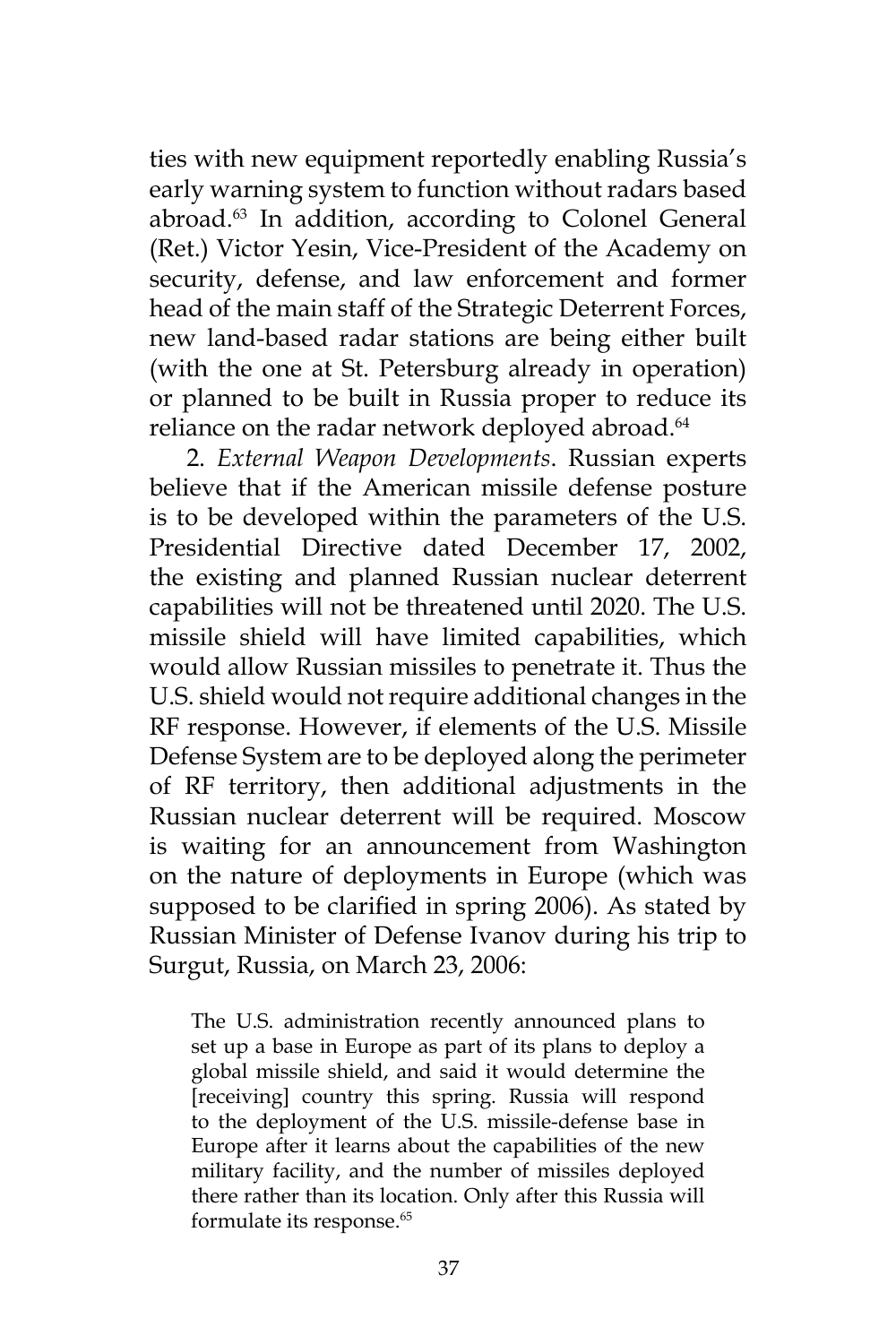Major General Vasilenko, head of the 4th Central Research Institute of the Ministry of Defense, observed that:

Russia might consider unilateral withdrawal from the Intermediate Range Nuclear Force Treaty (1987) and deploy a group of medium range (land-based) missiles if it must respond to the threats related to nuclear and missile proliferation, modernization, and upgrading of the nuclear arsenals  $\dots$  belonging to the nuclear club.<sup>66</sup>

The existing technical and technological capability and industrial base allow Russia to resume production of medium-range (1,000-5,500 km) and short-range (500-1,000km) missiles if a political decision on such countermeasures is made. Though in 2005-06 the Russian Ministry of Foreign Affairs officially confirmed Russia's adherence to the Intermediate Range Nuclear Force Treaty, forthcoming developments will demonstrate whether both states are willing to preserve Mutual Assured Security (MAS) in the nuclear sphere as established between the two states after the end of the Cold War.

### **Permanent Readiness Forces.**

The airborne forces development program for 2006- 10 implies the creation of special-purpose airborne and air assault units, and mountain rangers. The units are to differ by the type of equipment, training, and functions. In 2006 the airborne forces started to receive modern equipment in accordance with the procurement program for 2006-08 tailored especially for the needs of the units. First Deputy Minister of Defense Alexander Belousov stressed that, until the end of 2006, the armed forces were to receive over 170 modern armored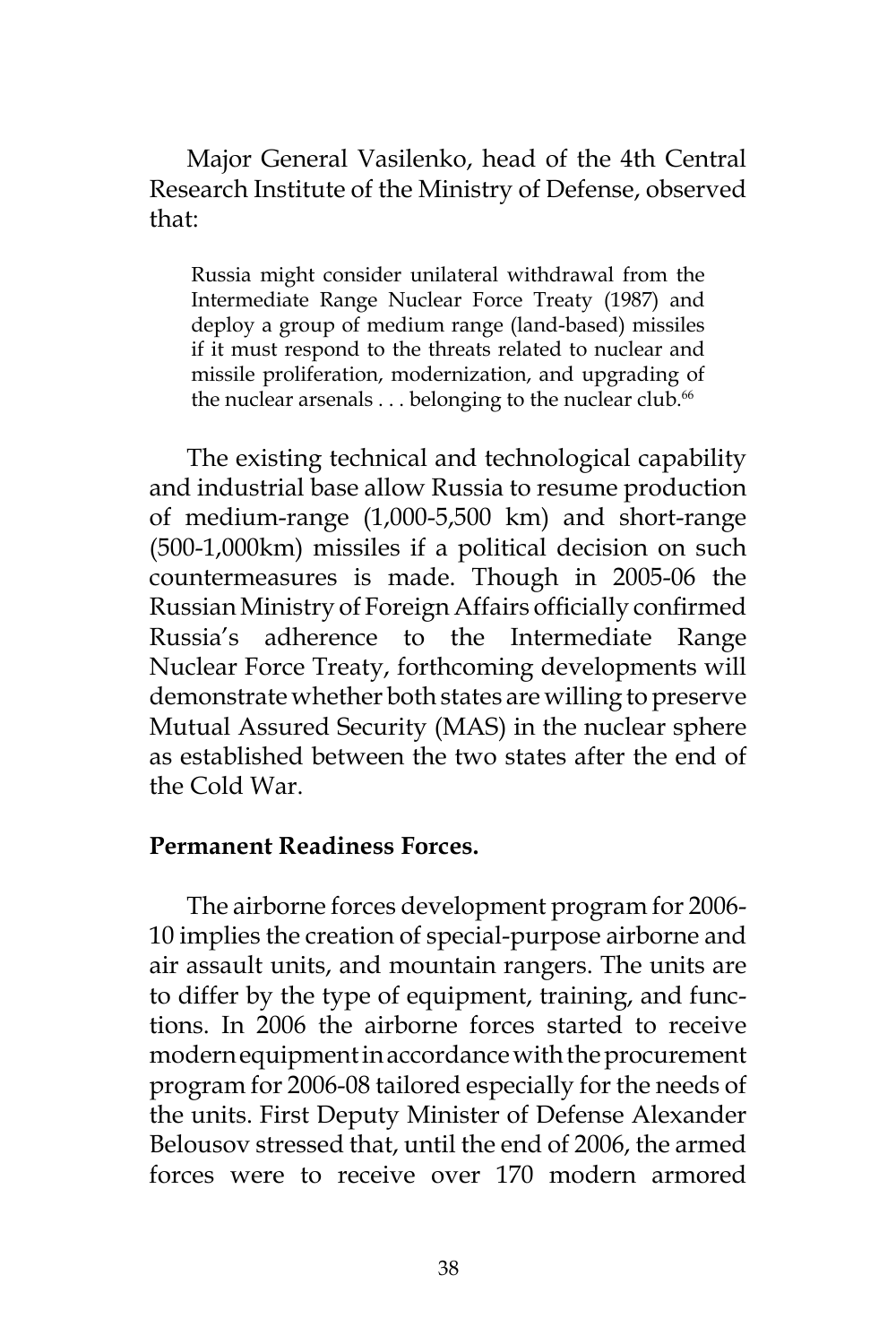vehicles, i.e., 30 T-90 main battle tanks, 40 infantry combat vehicles, and over 125 armored personnel carriers (BTR-80 and BTR-90)**.** The air force is to receive 10 new helicopters (Mi-28 and Ka-50). Modernization of 180 main battle tanks (Т-72, Т-80), 170 armored personnel carriers, 90 combat vehicles, and 152 aircraft and helicopters will continue. Most importantly, the MoD procurement program for the airborne forces for 2006-08 is focused on acquiring high-tech equipment, including personal theater navigation positioning systems based on the GLOANASS; night vision goggles; new combat armored personnel carriers (BND-4); 125 mm artillery pieces (*Kord*); machine guns (*Pecheneg*), etc. According to the MoD, such new equipment allows Russia to increase combat strength of receiving units by two-fold.<sup>67</sup>

# **DEFENSE SPENDING**

Defense spending has doubled in nominal terms (up 28 percent in real terms) since 2003. Although official overall spending on national defense is 30 times lower than in the United States, it is difficult to compare statistical data on defense-oriented expenditures. Since 2004, each year a different system for classifying defense expenditures has been presented to the public and parliament. For instance, the national defense budget headings in the 2004 state budget aggregated to 2.56 percent of gross domestic product (GDP). However, the figure excluded data on certain significant defense-related expenditures (e.g., military pensions and paramilitary forces), which were funded outside the national defense budget. If we combine all data on defense-related expenditures, according to the IISS assessments, then total defense spending came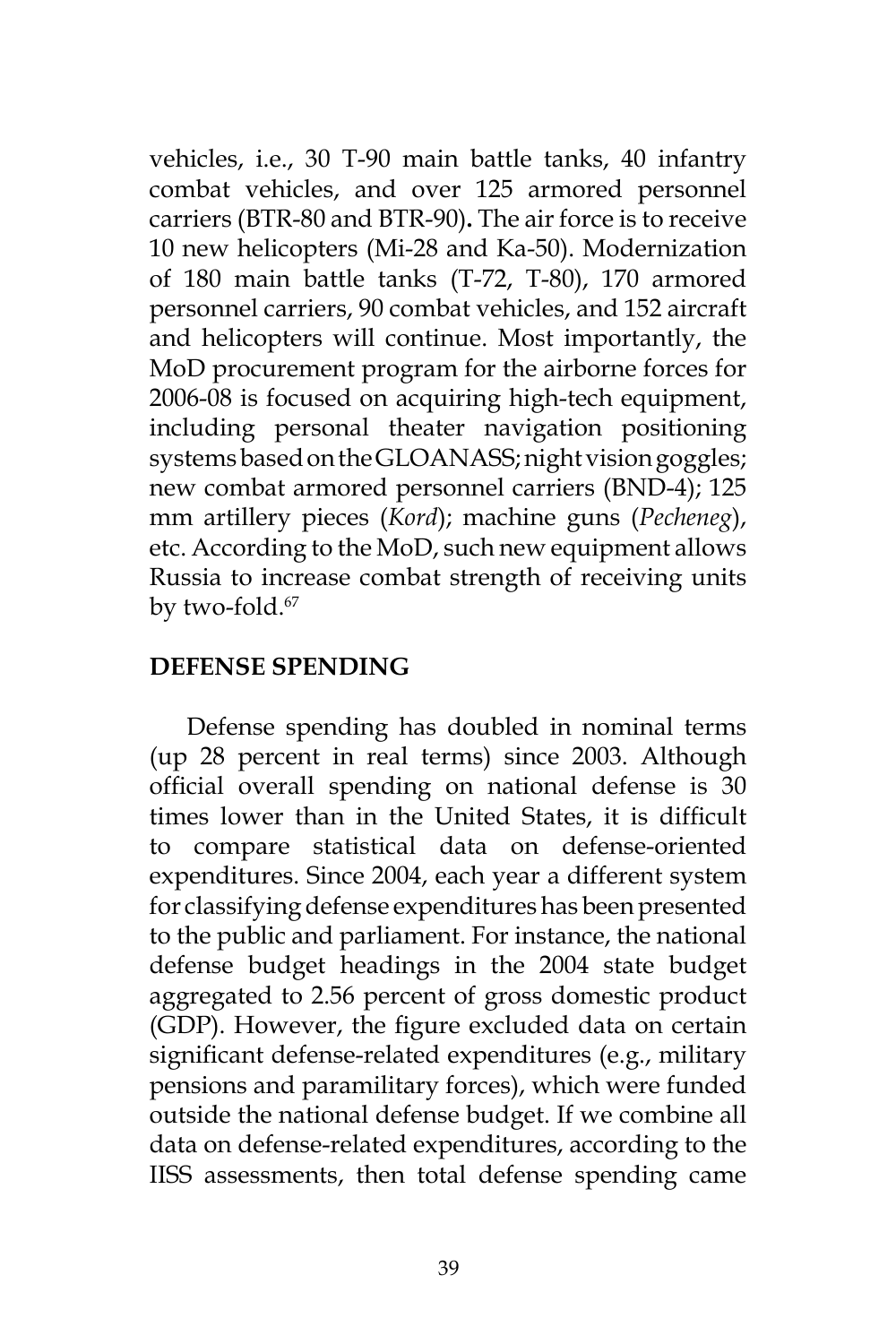to over 680 billion rubles, or 4.05 percent of GDP.<sup>68</sup> The presentation format of the 2005 national defense budget was changed due to the major structural reform of the RF government in 2004. As a result, under the new budget classification system, all defense-related expenditures were combined in a dedicated chapter on national defense, which contained an itemization of funds for R&D, maintenance of current equipment, and procurement of new equipment for both the MoD and paramilitary forces, etc. There were several innovations in the presentation format of the 2006 national defense budget. The itemization principle of the previous year was abandoned, although the classified portion of funds transferred to the MoD (183.1 billion rubles out of 497.7 billion) and the 666 billion total allocated for all defense-related purposes was published.

Despite such impediments to budgetary clarity, there are several obvious trends in defense spending worth mentioning. In 2004, for the first time since the dissolution of the Soviet Union, the funds allocated for internal defense equalled or exceeded the amount received for military exports. Defense expenditures in 2006 grew to 1.3 times the figure for 2005. In 2006, the sum of federal defense orders exceeded profits from military hardware sales abroad, i.e., \$8 billion against \$6 billion, according to Andrey Belianinov, newly appointed head of the Federal Custom Service and former director of the Federal Defense Order Service.<sup>69</sup> During the last several years, national defense expenditures have increased on the order of 25-to-30 percent annually. In 2005 and 2006, although substantial attention was given to routine modernization of existing equipment, one of the priorities of future defense reform is more focussed on intensive technical modernization of the RF armed forces as a whole.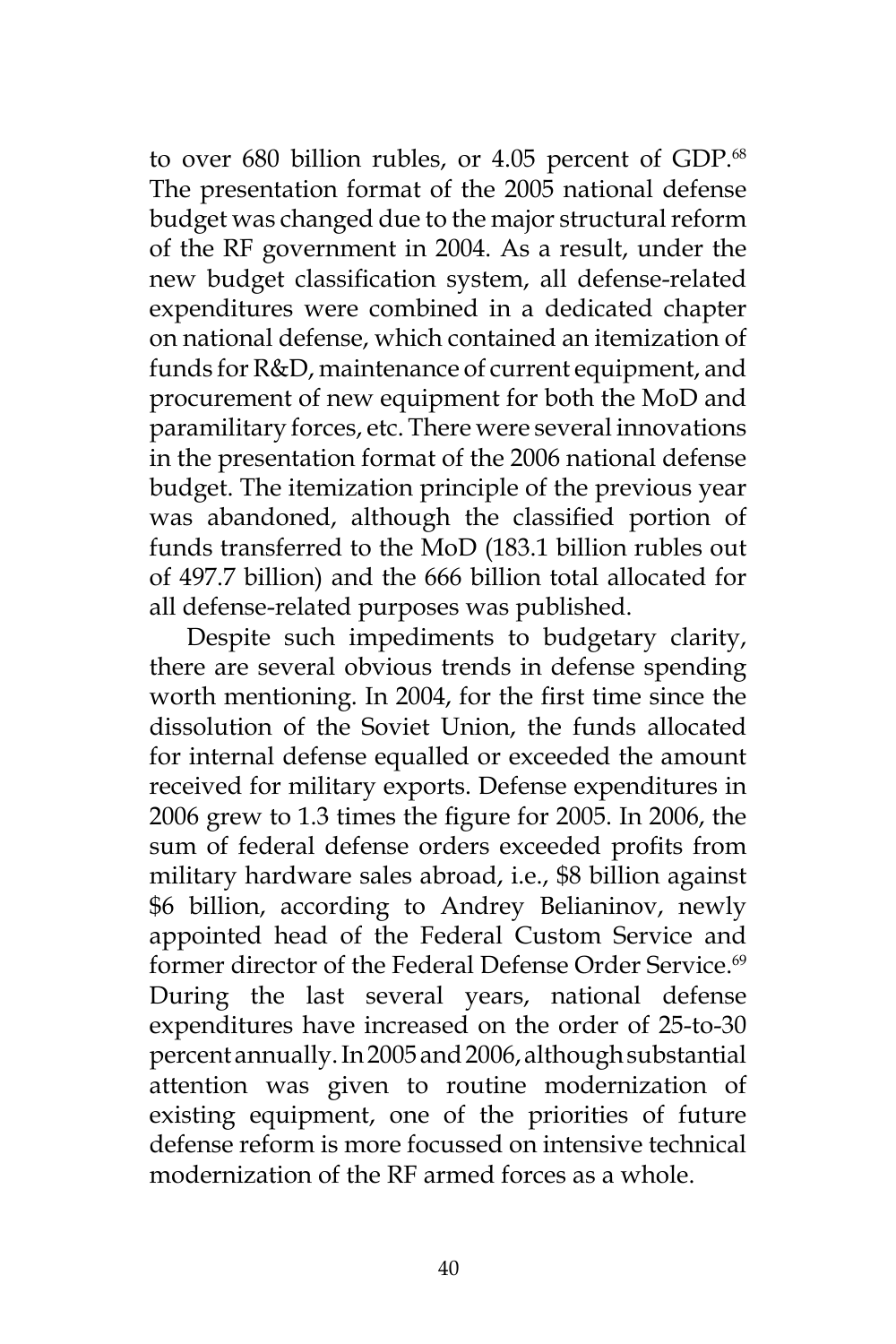The goal is to increase the percentage spent on R&D and procurement as opposed to personnel. In the past, 70 percent of defense spending went to fund personnel and only 30 percent went for procurement. For instance, in 2004 the personnel-to-procurement spending ratio was 63-37 percent; in 2005, 61-39 percent; in 2006, 60-40 percent. The targeted goal is to reach 50-50 for "procurement" relative to "personnel support." Specifically, the RF Security Council in 2004 established the goal of "optimizing" budget appropriations through 2010-11 by achieving the 50-50 ratio.70

The structure of the procurement budget was transformed as well. Until 2005, funds allocated to operational equipment were transferred mainly into R&D. In 2005 and 2006, however, the MoD and security services are starting to receive actual deliveries from the procurement projects, not just single items but complex deliveries of equipment kits. At a press conference on March 28, 2006, Minister of Defense Ivanov pointed out that the MoD and the services finally had started to commission new equipment in substantial volumes. From 2000 until 2005, the MoD commissioned only 40 items of equipment, but in 2005 its commissioned list grew to over 400 items.<sup>71</sup> However, this data should be tempered by the fact that the Russian MoD had been greatly underfunded in procurement, which led in the last decade to the aging of the majority of equipment, with only 20 percent of all equipment in the MoD service being new. In comparison, 70 percent of Western military equipment kits are new.<sup>72</sup> Serial production and deliveries of military equipment to the Russian armed forces should be in full bloom by 2010.

The state defense order for 2007 was taken under consideration (first reading) by the Military-Industrial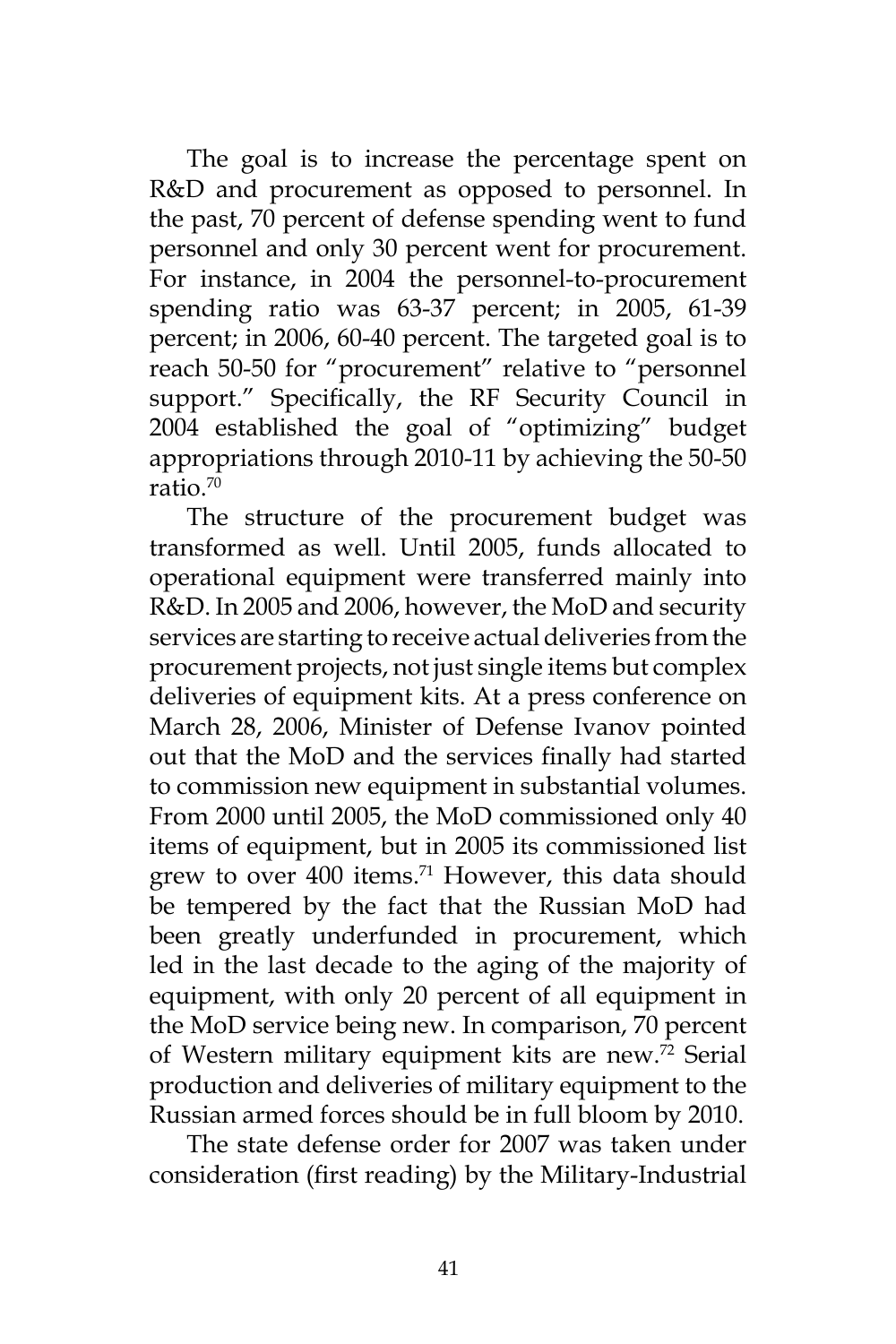Commission (MIC) on May 19, 2006, with a second reading expected on June 2, 2006 (postponed). Defense spending is projected to increase by 27-28 percent in general in comparison with 2006, not just 20 percent as originally announced.<sup>73</sup> The MoD's 2007 order estimated a need for 302.7 billion rubles to cover equip-ment procurement, repair, and R&D. Procurement programs of weapons and military equipment are to increase by 22 percent; spending on repairs is to rise by 15 percent; and funding of R&D is to rise by 20 percent. The MoD is planning to spend the equivalent of over 10 billion U.S. dollars for these purposes in 2007. Despite the lower projections announced earlier, Defense Minister Ivanov said that the next year's procurement budget would rise by 27-28 percent. At the session of the State Duma on defense reform, he stated that spending on national defense was to exceed \$29.6 billion (U.S.). Western military experts assessed the newly provided statistical data cautiously. For example. Dr. Stephen Blank of the U.S. Army War College made this assessment: "While [the new higher figures] might result from inflationary pressures for raw materials, it might also suggest that the lack of transparency in Russian defense spending is growing."74

The acquisition programs did cover nuclear and non-nuclear items, contrary to the assessments of some western scholars.75 On May 18, 2006, First Deputy Minister of Defense Alexander Belousov stated that the RF armed forces received more than 170 items in 2006. The naval procurement program was revived with several important projects commissioned, including stealth technologies.<sup>76</sup> However, despite the substantial increase in funding, the volume of the state defense order in shipbuilding and vessel-building is still 100 times less than the comparable figure for U.S. Navy programs.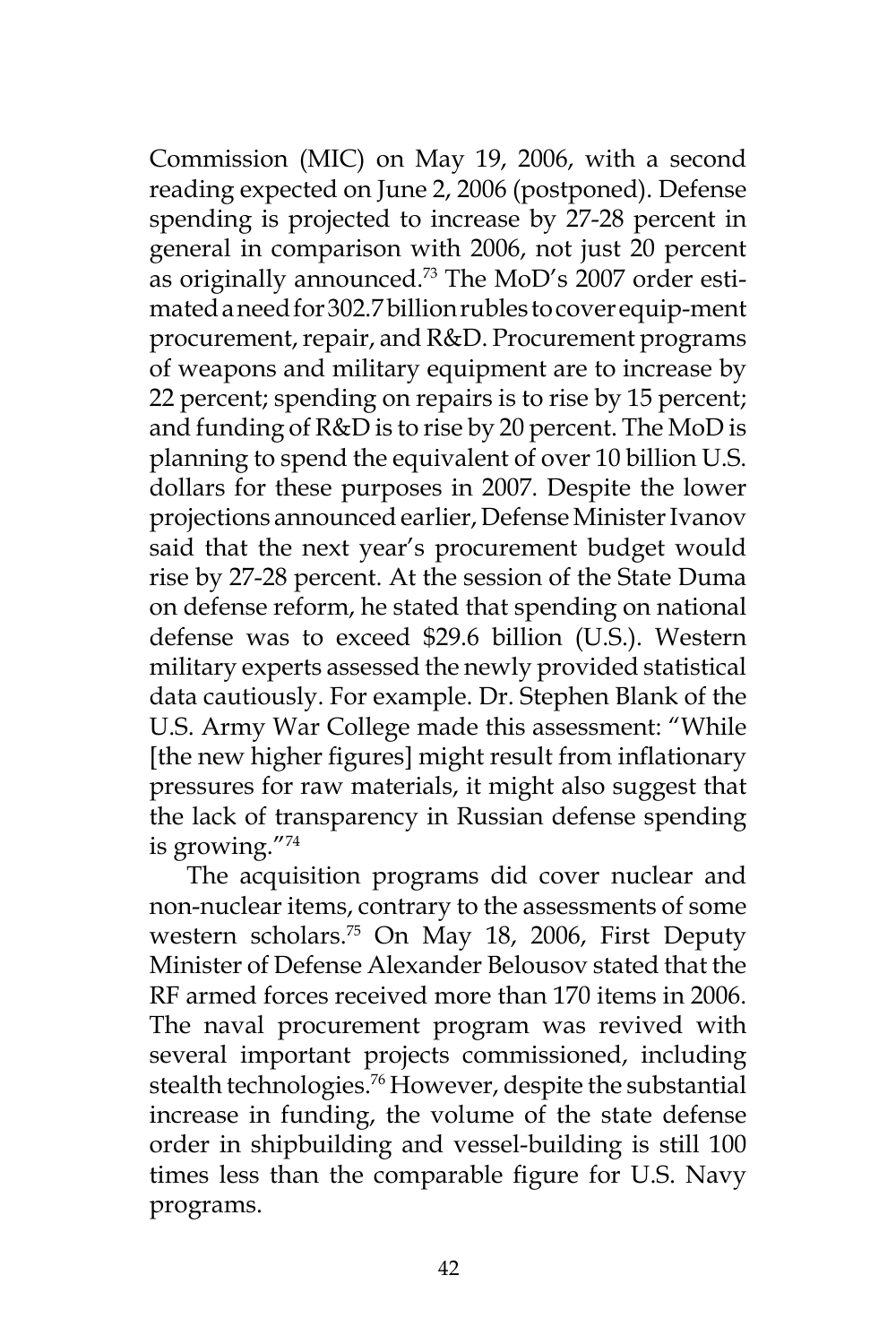There are 146 types of weapons and weapon systems being designed and adopted for industrial production to meet the needs of the MoD. According to MIC Deputy Head Putilin, an additional 415 items of military hardware successfully passed the testing, and another 409 items passed the initial testing phase. $77$ The MoI and internal forces budget for procurement programs is expected to increase by one billion rubles in 2007. The Security Services budget for procurement programs is to increase by 5 billion rubles in 2007.<sup>78</sup> Additional funding is to be provided for counterterrorist operations and law enforcement activities in "conflict/hot spots" across the country. Presently, the acquisition programs are implemented on the basis of a 3-year plan. On April 26, 2006, the State Budget Commission adopted in principle the defense funding parameters for 2007-09. The state procurement program extending to 2015 is expected to be adopted in the second half of 2006.

In the course of implementation of the Federal Defense Order, several problems were revealed that triggered intervention of the RF government:

- Increasing costs of the procurement programs due to the existing mechanism for pricing, commissioning, and implementing the defense projects. The government demonstrated limited ability to regulate the pricing mechanisms on the defense procurement projects. Problems were registered with the limited efficiency of the defense enterprises and the irregular flow of financing from the Ministry of Defence to defense enterprises.
- Devaluation of export contracts occurred due to the internal competition of the defense enterprises for military export orders.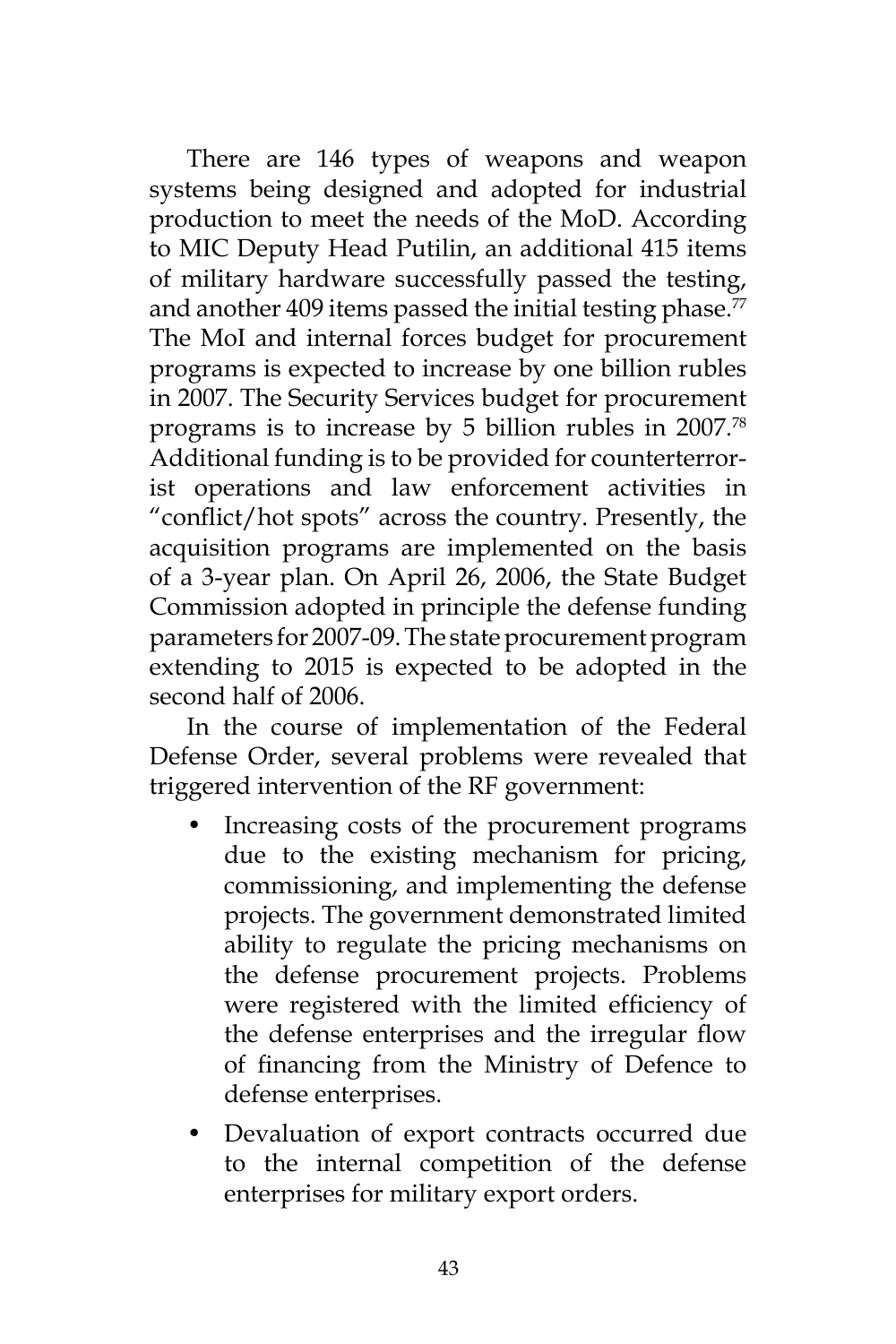The state of aged equipment and the technological base of defense enterprises has considerably degraded in the last 15-20 years in the absence of substantial financial investments in the defense industrial sector.

As a result, the RF government took several ameliorative steps:

- A new mechanism for commissioning procurement projects and monitoring their delivery was introduced. As part of this process, the Military-Industrial Commission was established as we saw earlier.
- A decision was made to accelerate the creation of vertical holding companies as avenues for reforming the defense industry.
- A new approach to funding defense projects was introduced; the Public Private Partnership (PPP) principles allowed the government to rely on business support in its plans of defense modernization.

# **Reforming the Defense Industry.**

According to Stanislav Puginsky, Deputy Head of the Federal Agency on Industry (Rostcom), completion of the reforms of the military-industrial complex is expected by 2010. The main concern of the RF government and MoD officials has been the ability of the defense industry to deliver both the expanding military export contracts and internal state defense orders on time. An analysis of industry reform plans revealed that the government has abandoned the old practice of preserving specialized labor forces as a means of holding the country's military-industrial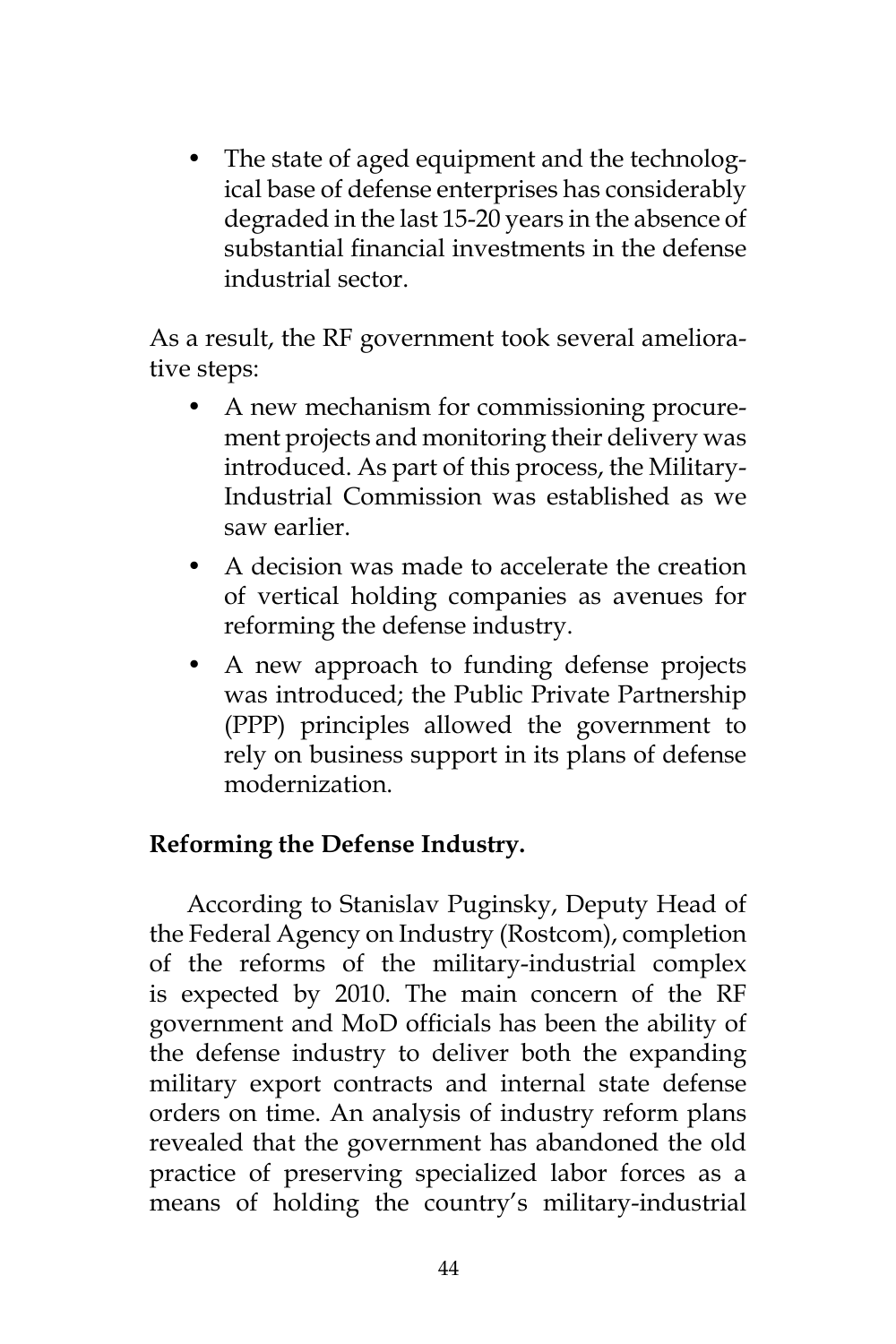complex together. The current focus is on establishing technologically competitive and financially efficient corporations that can swiftly deliver the needed product to the consumer.

The reform of the defense industry is to stimulate mergers and acquisitions among the presently existing 579 state-owned enterprises and 428 shareholding firms of the defense complex. The reforms aim to trigger needed bankruptcy declarations, closures of some enterprises, and mergers of others. It is believed that approximately 46 percent of the existing enterprises could survive the reforms and be formed into 40-45 integrated holdings with potential options for further consolidation of assets. Integrated holdings are envisioned in aviation, shipping, automobile, radioelectronics, information technology, tank building, etc.

In 2005–06, a detailed feasibility study took place of the efficiency and possibility of cooperation among 600 enterprises traditionally involved in nuclear missile procurement programs. In the last few months, the senior management personnel of several dozens of defense enterprises were changed. A directing staff, with 20 and more years of experience, was ordered to retire, while new appointments were made with the aim of bringing fresh blood into the system. The new management is expected to be free from any sentimental attachments to the firms they were put in charge of so as to be able to introduce such needed but unpopular measures as personnel cuts, bankruptcy declarations, etc.

In his national address on May 10, 2006, President Putin called for the swift creation of holding companies in aviation/space and shipbuilding/vessel-building sectors. On the next day, he expressed interest in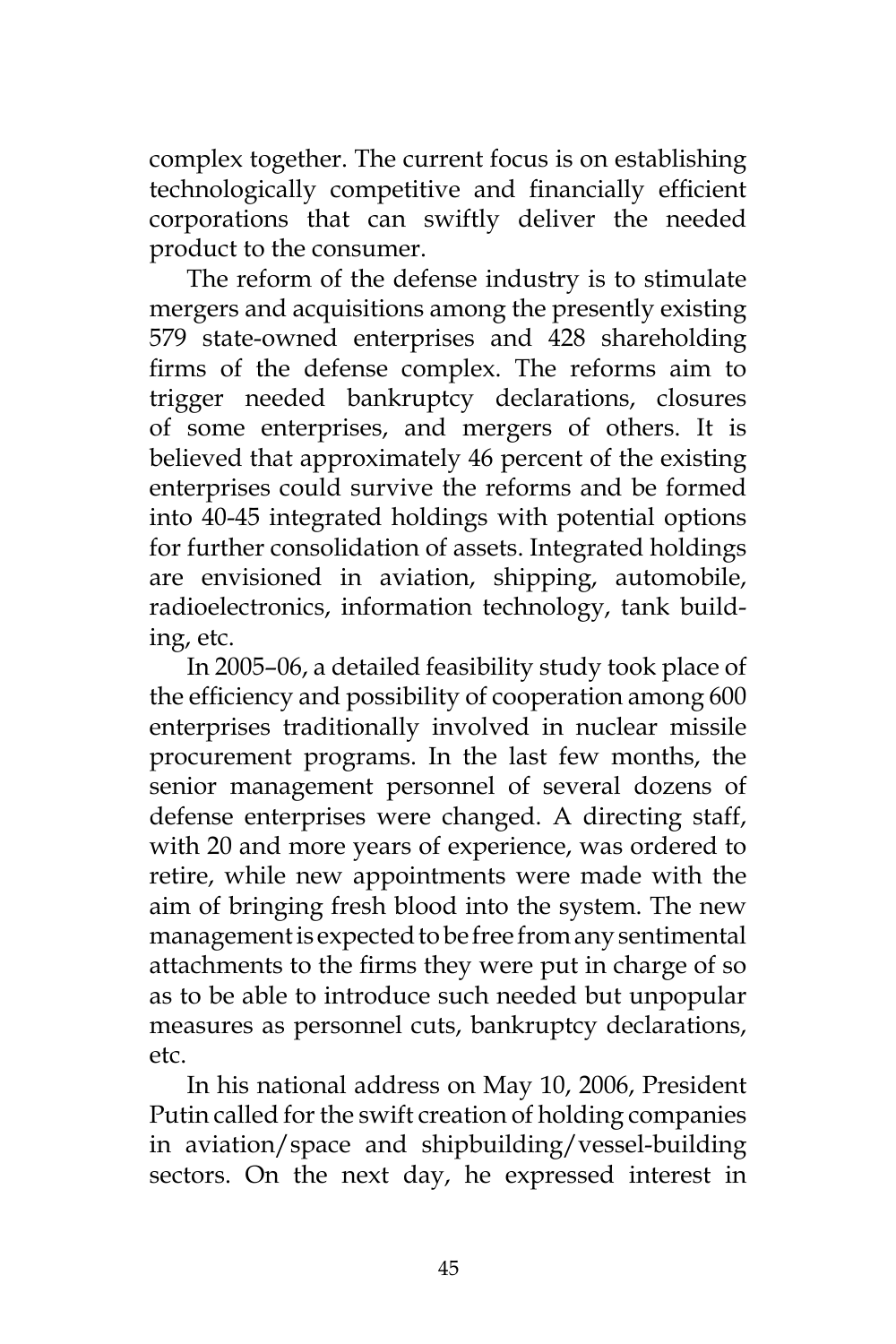creating such holdings by the end of 2006. The RF government is emphasizing creation of specialized holdings in aviation, shipbuilding, information technology, communications, etc., where PPP principles of combining state funding and business initiatives are to contribute to the swift revival of national industry and the military-industrial complex. For instance, a proposed aviation holding company, like the United Aircraft Construction Corporation, is to have different levels of engagement of private and state sectors in military and civilian  $R&D.<sup>79</sup>$  The level of state involvement in the military sector is to be no less than 75 percent; in transport and special-purpose aviation, it is to be around 51 percent; and in civil aviation projects, no more than 25 percent.

*Rosoboronexport*, created by the merger of *Rosvooruzheniye* and *Promexport* in November 2000, is to oversee the process of creating holding companies. *Rosoboronexport* already has experience in the creation and consolidation of helicopter firms as embodied in *Oboronprom,* a *Rosoboronexport* subsidiary. As part of the defense industry reforms, *Rosoboronexport* is scheduled to be transformed into a state corporation. The firm will continue to act as one of the main facilitators in establishing specialized vertical holding companies. *Rosoboronexport* (with a budget grown to \$6.1 billion and a portfolio worth over \$20 billion) has not only been coordinating arms export deals but, from 2002 onward, started investing in the domestic defense sector by creating incentives for specialized holdings. Recent examples of such holdings are the following: *Oboronprom*, which *Rosoboronexport* established through acquisitions and mergers of helicoptor producers, and the automobile-building holding company, *AvtoVaz*, which *Rosoboronexport* acquired by buying a controlling interest and installing its own management team. The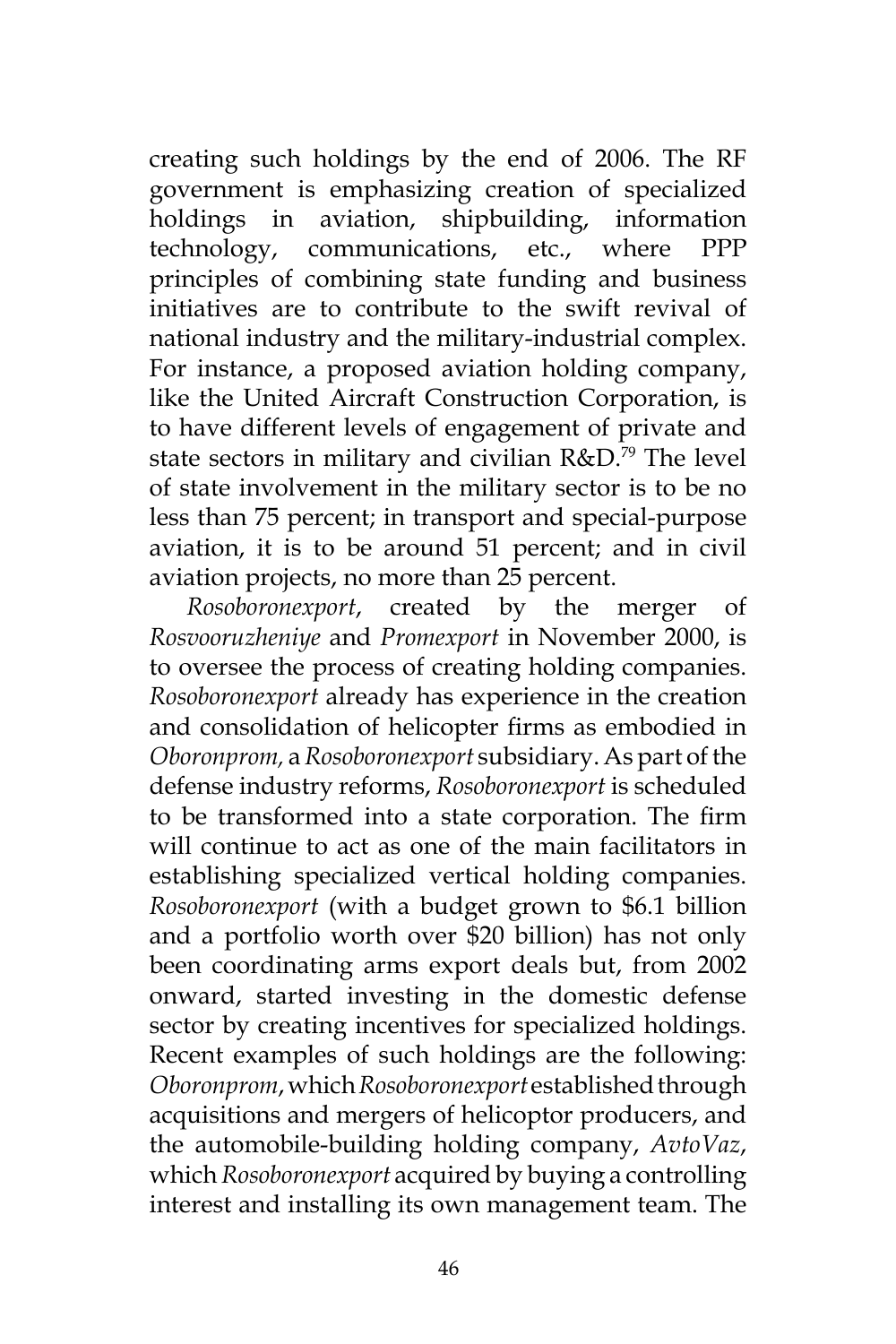next goal is creation of a shipbuilding holding company (the priority firms for acquisition are *Severnaya Verf* and *Baltiyskiy Zavod*).80

In sectors where vertical integrated holdings have not yet been set up, the mechanism of additional state oversight over foreign defense orders was introduced. In accordance with the Presidential decree titled "On Military and Technical Cooperation between Russia and Foreign States," dated September 2005, the Federal Military and Technical Service (headed by Mikhael Dmitriev) was given the right to appoint managers to execute export contracts, approvals of which are based on collective decisions.

# **Additional Sources of Financing.**

There is overall support for increasing defenseoriented spending in Russia. The debates in the parliament have shown that MPs supported the allocation of more than one-third of the state budget to defense needs. Some MPs such as Viktor Ozerov, Chairman of the Committee on Defense and Security of the Upper Chamber, are keen to use nonbudgetary financial means for military procurement, for example, financing some of the military procurement projects from the Stabilization Fund. However, for the time being any attempts to channel Stabilization Fund reserves into the defense sphere have been rejected by the government. On May 12, 2006, First Deputy Prime Minister Medvedev stated that the Stabilization Fund was not planned to be used for such national programs as defense/security.

On May 10, 2006, the address to the nation by President Putin revealed only the main outline of the government's elaborate plans for the defense sector.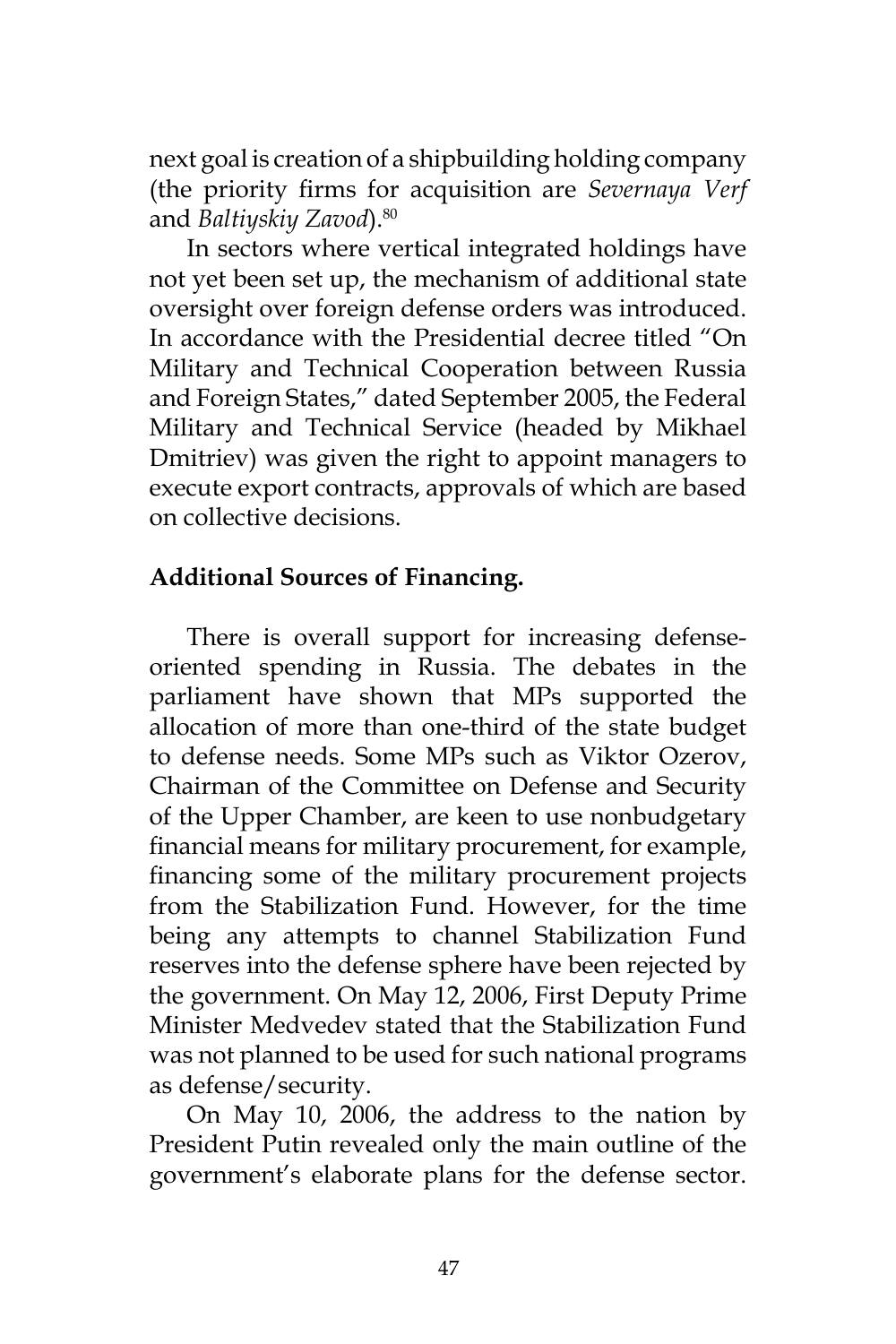There is an intent to combine tighter state control with liberalization of domestic investment opportunities by introducing PPP principles in rebuilding the state's industry and reforming the defense/security complex. Funding for the modernization of the armed forces and services is to come from a variety of sources and through several channels. The main influx of funds to the national budget is expected to come from customs and new taxing regulations, at least in 2007-09. The funds are not to be transferred directly to the national defense budget, but implementation of certain social and economic development programs is to benefit the general "environment" for implementation of the state defense order. Several of the measures contemplated are discussed here in greater detail:

• *Customs*. In May 2006 the RF President ordered the government to reintroduce direct control over customs, given up in 2004, to the Ministry of Economic Development and Trade as a major channel for increasing state revenues. The Federal Custom Service (which provides up to 40 percent of budget revenues) was thus resubordinated directly to the government. In addition, the Federal Custom Service was given the authority to formulate norms and regulations covering foreign economic activity. Its head is responsible for appointing and discharging the heads of regional departments and custom offices, although the deputy head is appointed directly by the government. Andrey Belyaninov, former head of *Rosoboronexport* and a close associate of President Putin, was appointed head of the Federal Custom Service on May 11, 2006. As part of the reform initiative, the private custom checkpoints, which previously functioned on some borders, were closed.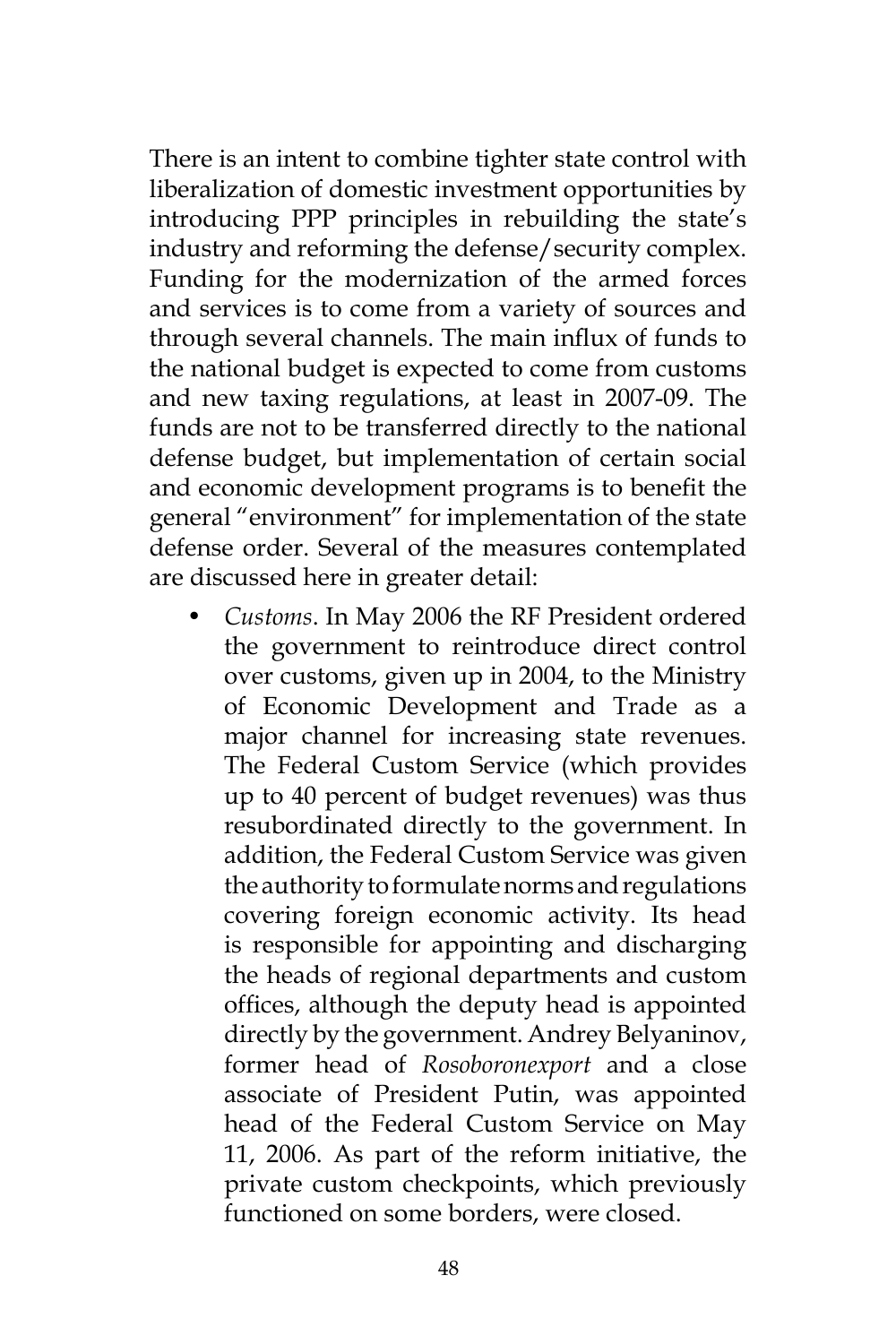- *Arms Sales*. Moscow introduced the practice of prepaid agreements for future arms export deals. On May 13, 2006, First Deputy Prime Minister Ivanov announced that Russia was abandoning the practice of selling its military hardware on credit or in exchange for promised future incentives and paybacks.
- *State Control*. The government announced plans to increase its role in sectors of the economy associated with national resources and industry, while creating favorable conditions for private investment. Measures proposed include establishment of industrial holding companies and creation of rubledenominated commodity exchanges for oil, gas, gold, etc.

More specifically, on May 10, 2006, speaking before both chambers of parliament, cabinet members, and reporters, President Putin proposed setting up ruble-denominated oil and natural gas commodity exchanges in Moscow. The feasibility of the proposal was established by several business teams with the participation of Western partners during the early months of 2006. Particularly, increased dividends are expected to be received from sales on the oil exchange. Preparations are to be completed by the end of 2006, with full functioning to begin in early 2007. According to Russian experts, Russian companies lose up to \$5-6 billion per year on sales of Urals oil on foreign commodity exchanges due to existing pricing mechanisms. The changes will increase the price of the Urals oil on the world markets. A radical innovation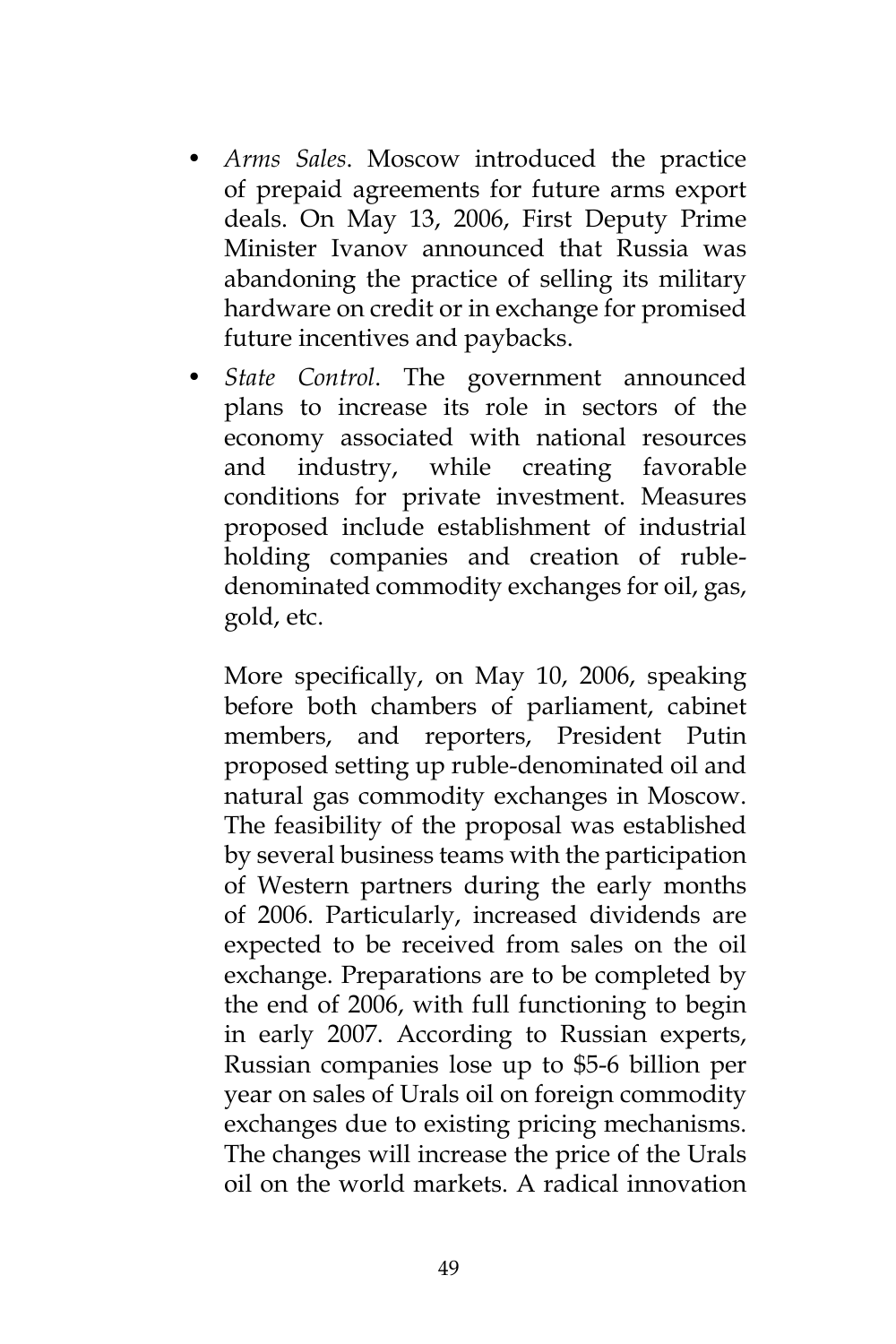will be the opening of access to pipelines not only to the oil companies but to traders as well.

 This initiative is to be followed by a creation of a gas commodity exchange. As part of the new EU-RF energy charter, the EU purchases of gas on the Russian exchange could serve as quid pro quo for Russia's grant of access to its gas pipelines to foreign traders, as demanded by the EU. This idea received support from Alexander Dvorkin, Head of the Exports Department in the Presidential administration on May 12, 2006. It was announced formally that the gas commodity exchange would start operation within these parameters as early as June 2006. Russia is planning to follow the trend (initiated by Iran and China) of transferring the bulk of operations in the energy and metals exchanges from "customer" to "producer" markets.

- *"Social" Tax on Business*. This tax is expected to be introduced without formal legislation. The government expects to reap a concrete financial return as entrepreneurs become motivated to participate in the main economic development programs.
- *Public Private Partnership as a Legal Base*. The government is taking steps to ease the process for private capital investments in the defense sector. For instance, the government has sought new legislation that would allow it to shortcut the decisionmaking process of private/foreign investment in the defense and security sector without referring such matters for presidential consent. Such a shortcut would be granted only if the proposed investment amounts to as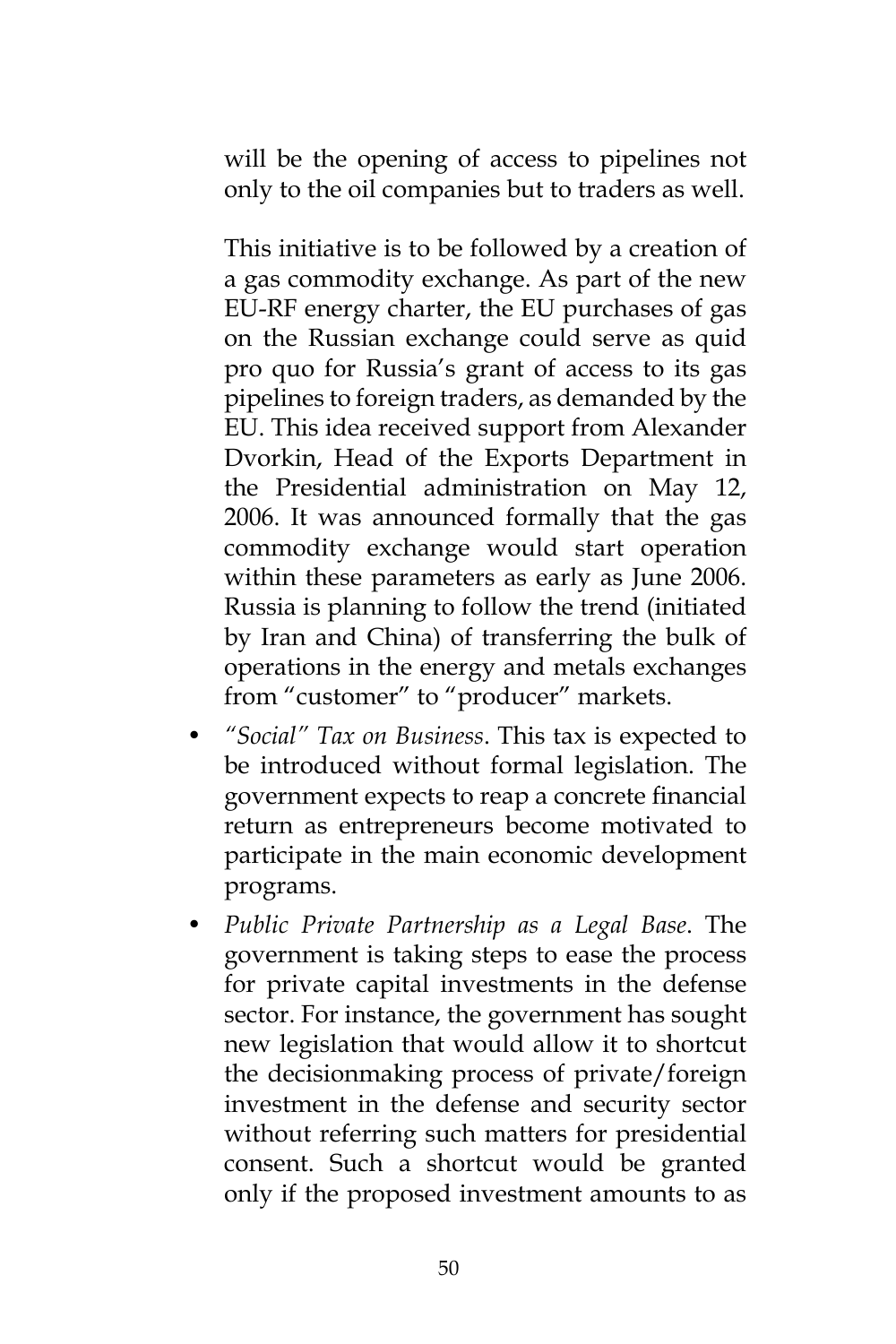much as 25-30 percent of the target enterprise. A draft of new legislation titled "On the Order of Investment in Commercial Enterprises That Have Strategic Importance for National Security of the Russian Federation," was expected to go to the Ministry of Industry and Energy and Ministry of Economic Development and Trade for consideration by early June 2006. This new legislation will redefine the term "strategic enterprise," formerly applied primarily to organizations that either are involved in implementation of the state defense order, or have the authority to import and export military or dual-use technologies and products. As of May 2006, however, the government will reconstrue the meaning of "strategic enterprise" so as to keep the decision on applying PPP in the military industrial complex out of the hands of the MoD and the military/defense establishment. $81$  The purpose is to avoid overemphasizing defense orders in the overall industrial revival plans.

- *Foreign Currencies*. On July 1, 2006, a half-year before the scheduled date, Russia suspended all restrictions on the internal movement of foreign currencies. The suspension was for the purpose of making the Russian domestic market more attractive to foreign and private investors. Such measures were introduced to coincide with forthcoming initial public offerings (IPOs) of shares of Russian companies on domestic and foreign stock exchanges, thus opening up for trading shares of oil and gas firms, etc.
- *Energy Prices*. Russian experts count on rising worldwide energy prices resulting from the growing demands for energy supplies in North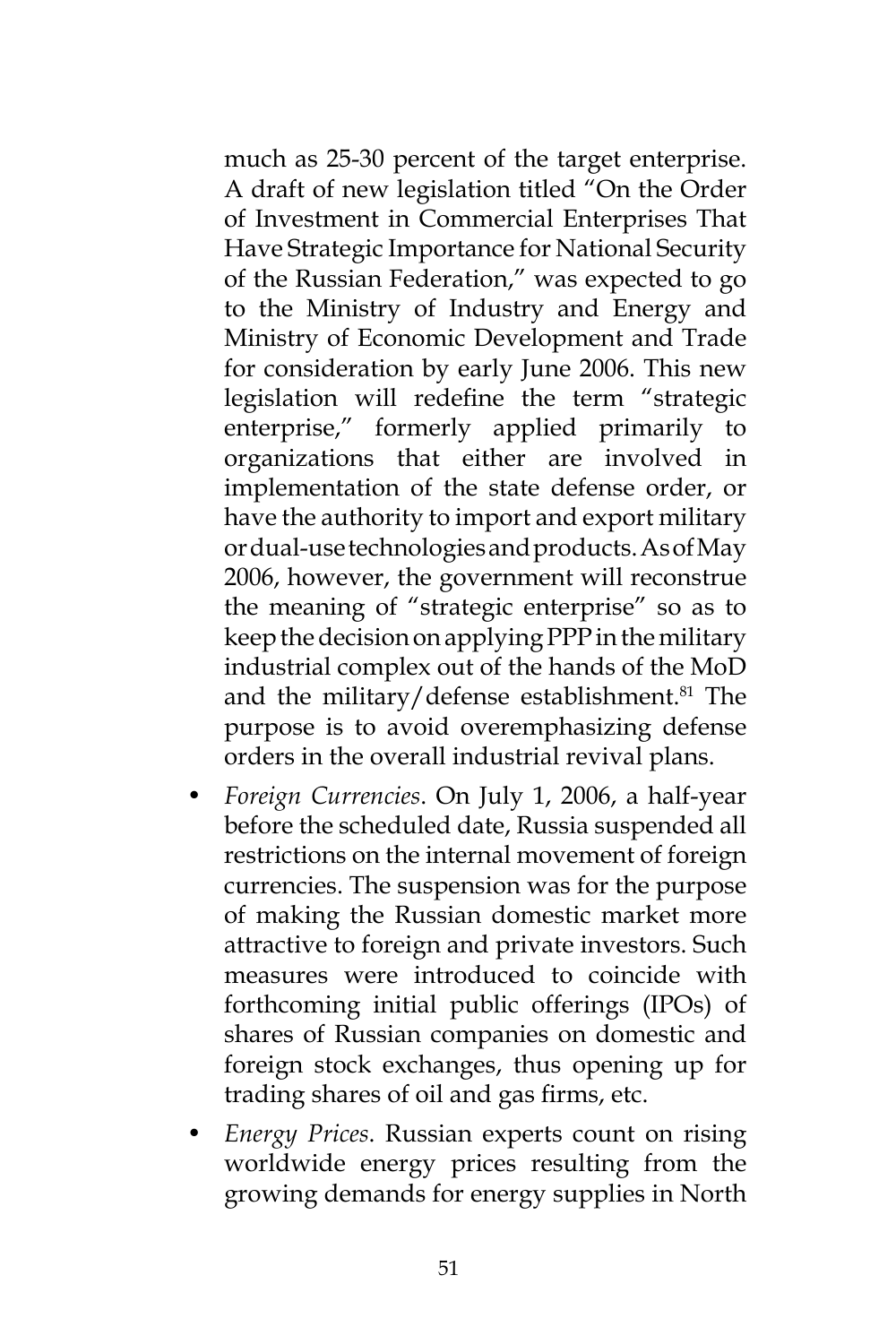America, the EU, China, and India as well as possible energy shortages ensuing from the confrontation between Iran and the United States over Iran's noncompliance with the Nuclear Non-Proliferation Treaty (NPT).

#### **CIVIL CONTROL OVER THE DEFENSE/MILITARY**

Establishment of civilian control over the military is an essential part of defense reform. Russian scholars make a clear distinction between "political," "civilian," and "parliamentary" control over the military. It is strongly believed in the RF that not every country is ready and prepared to exercise an identical level of control over the military, and that the state of affairs in specific states and societies should be correlated to the respective mechanisms of control. Vladislav Cheban, a former military strategist, has taken the position that civil control does not mean civilian, or nonmilitary, as such, but rather that the state's control over the military and security services is manifested by having military or personnel from other national services monitoring the activities of the MoD and other security services in their role as citizens with special professional knowledge and understanding of the sensitive nature of information and respect for secrecy.<sup>82</sup> This interpretation of a "proper pattern" for civil-military relations came about as a result of events Russia experienced after the collapse of the USSR.

#### **Parliamentary Control**.

Parliament is conceived to provide a legal basis for the armed forces in combatting contemporary threats and implementing defense reform. Accordingly,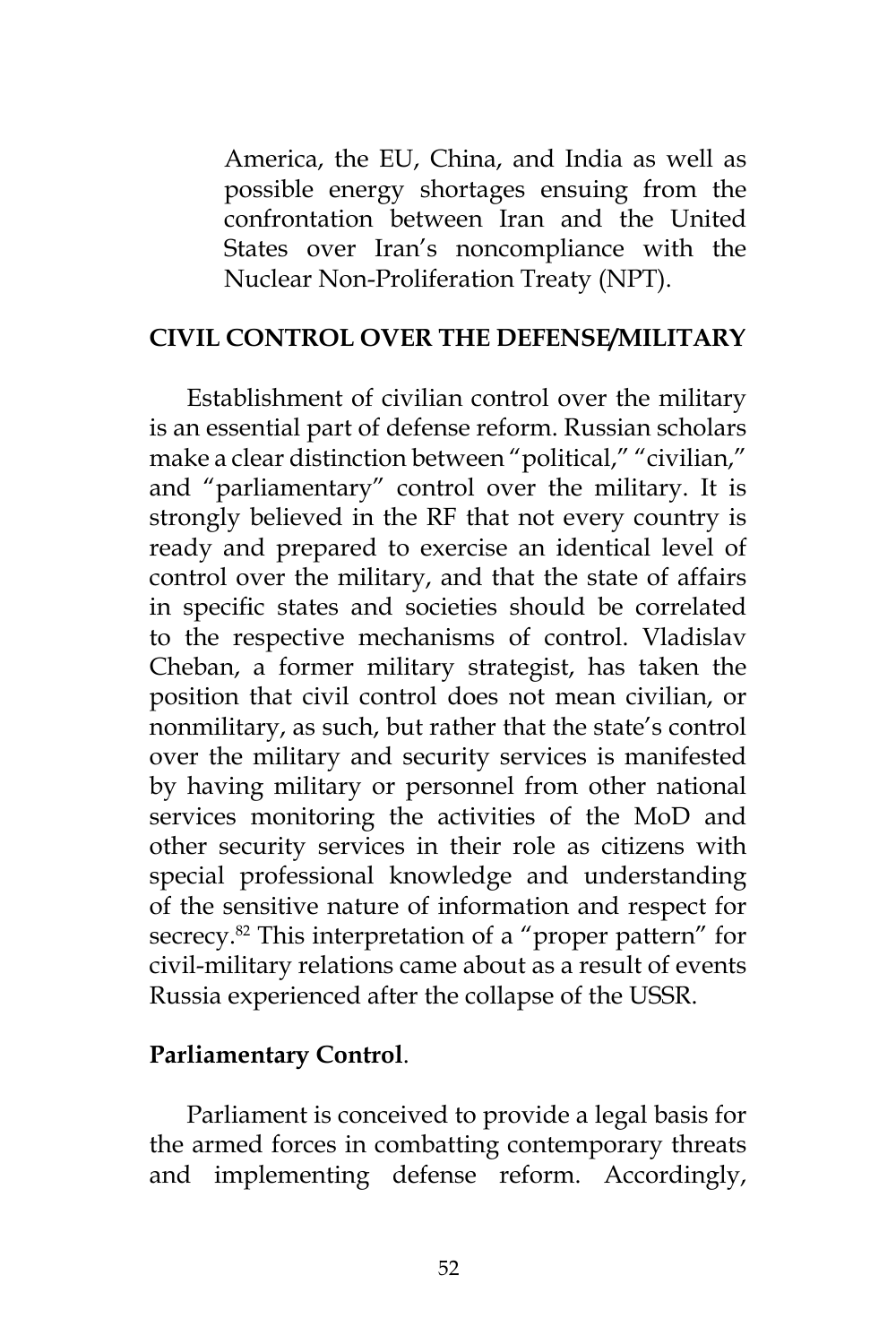the RF parliament passed such federal laws as "On Emergency and Military Rule" and "On Defense," plus other federal laws regulating the actions of the armed forces, special forces, and law enforcement agencies. Laws also were adopted regulating the activity of the military-industrial complex. In November 2004, after parliamentary hearings, the Federation Council of the RF invited the executive branch to participate jointly with the members of parliament in formulating and drafting over 30 laws, including those titled "On the Armed Forces of the Russian Federation," "On Military Construction of the Russian Federation," "On the State Defense Order," and "On Military Navy Bases." In 2005, the State Duma adopted 14 laws related to defense and security.<sup>83</sup>

However, some of the new laws could not be implemented properly because they left certain loopholes for violations or misinterpretation. For instance, issues like responsibility for executing the state defense order or guarantees for social security of servicemen were not addressed adequately by the new regulations. Particularly serious adjustments are needed to the federal law "On Mobilization Training and Mobilization in the RF." Parliament has not always been successful in persuading the government to introduce long overdue legislation increasing civil control over the military. For instance, since 2000, the Russian government has stalled consideration of the draft federal law "On the Armed Forces of the Russian Federation," mentioned above, by the State Duma.<sup>84</sup>

Some defense experts draw attention to the weak role played by legislators in the implementation of defense reform, e.g., failure to exercise parliamentary control over the budgeting process. But it is difficult for parliament to monitor and assess defense-related data. Some data is not released to the MPs at all, and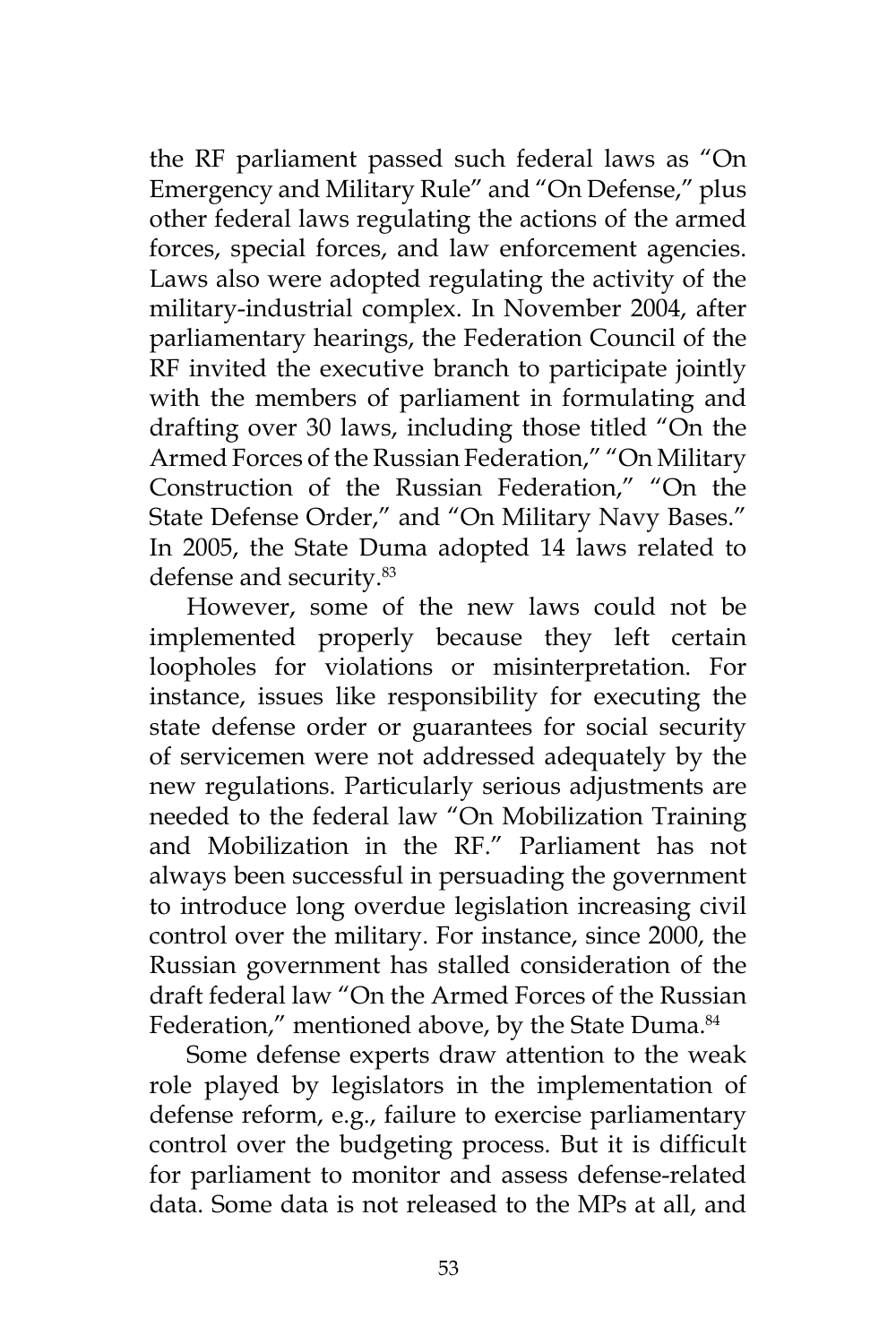some data is classified, especially as to costs and the efficiency of procurement programs. The monitoring job is difficult in the absence of long-term publicly announced procurement plans, which are essential for determining the relative efficiency of defense spending. There is no stable, regularized taxonomy for the defense spending and procurement document sent forward for parliamentary assessment. Continual yearto-year changes in budgetary categories have been the rule for national defense budget expenditures since 2004.

# **The Public Chamber.**

Pervasive dissatisfaction with the efficiency of the Russian parliament has led the government to create the Public Chamber as an important element of civil control. The main formal task of the Chamber is to monitor how state institutions comply with existing law and provide a channel for "bottom up" suggestions for new laws. For instance, The Public Chamber's commission on public control over law enforcement institutions (Chair Anatoly Kucherena) has held sessions on the subject of bullying in the armed forces. On April 14, 2006, the Commission held hearings on hazing in the army as well as public/civil control of the military.

On other occasions, the Public Chamber has acted as a test bed for new policies being considered by the authorities. For instance, the Chamber suggested adoption of a new law that would require legal limitations on applicants for civil service managerial positions in the executive or legislative bodies, e.g., disqualification of any person who deliberately avoided serving in the military. It remains to be seen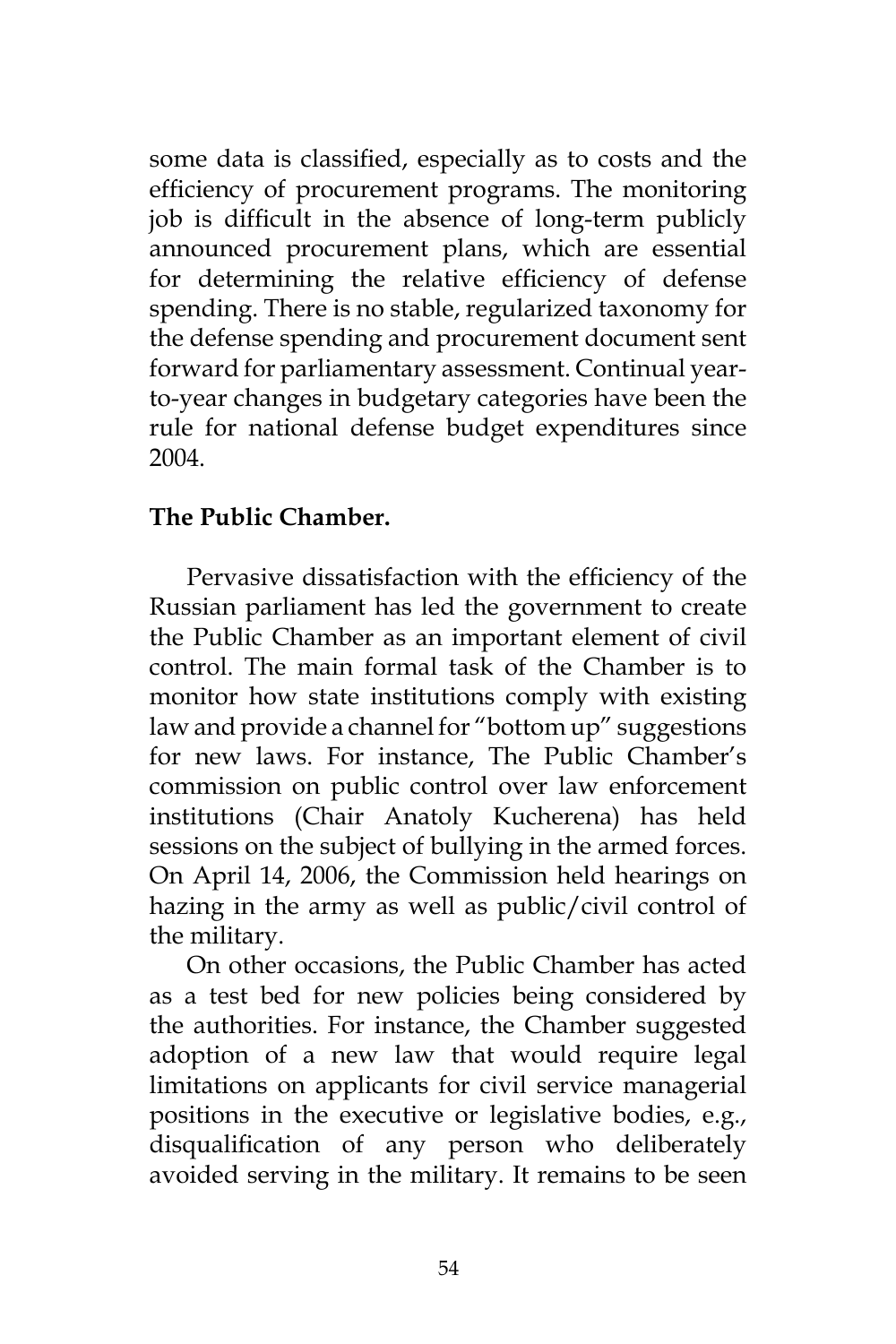whether this initiative, condemned by Human Rights Ombudsman Vladimir Lukin on April 20, 2006, will be translated into law.

## **Independent Judicial System.**

An independent judiciary is still in the process of realization. However, revelations of hazing in the army have relevance to the matter. Chief Military Prosecutor Alexander Savenkov publicly confronted Minister of Defence Ivanov at a session of the Main Military Prosecution Office (MPO) in May 2005. He blamed the Minister personally for inept handling of the "Ulman's court case" in the North Caucasus and for appointing former Commanding Officer of the Northern Fleet Gennady Suchkov as an adviser to the Minister of Defense. The public controversy continued into 2006. On February 15, 2006, the Minister of Defense, in turn, blamed the MPO for the high level of unsolved crimes in the military. Among 20,390 registered crimes and incidents, he claimed the MPO managed to close only 153 cases (0.75 percent). The arguments between the MoD and MPO demonstrate the RF General Prosecution Office's support of MPO efforts to make the investigative mechanisms within the military more effective and to introduce new channels of professional and public scrutiny. The establishment of MoD-MPO joint working groups in military units can be taken as a measure of support for law and order within military units. In the most troublesome units, these groups are to function on a permanent basis.

# **Financial Monitoring and Audit.**

Defense spending has increased three-fold since 2000. On the one hand, the funds provided exceed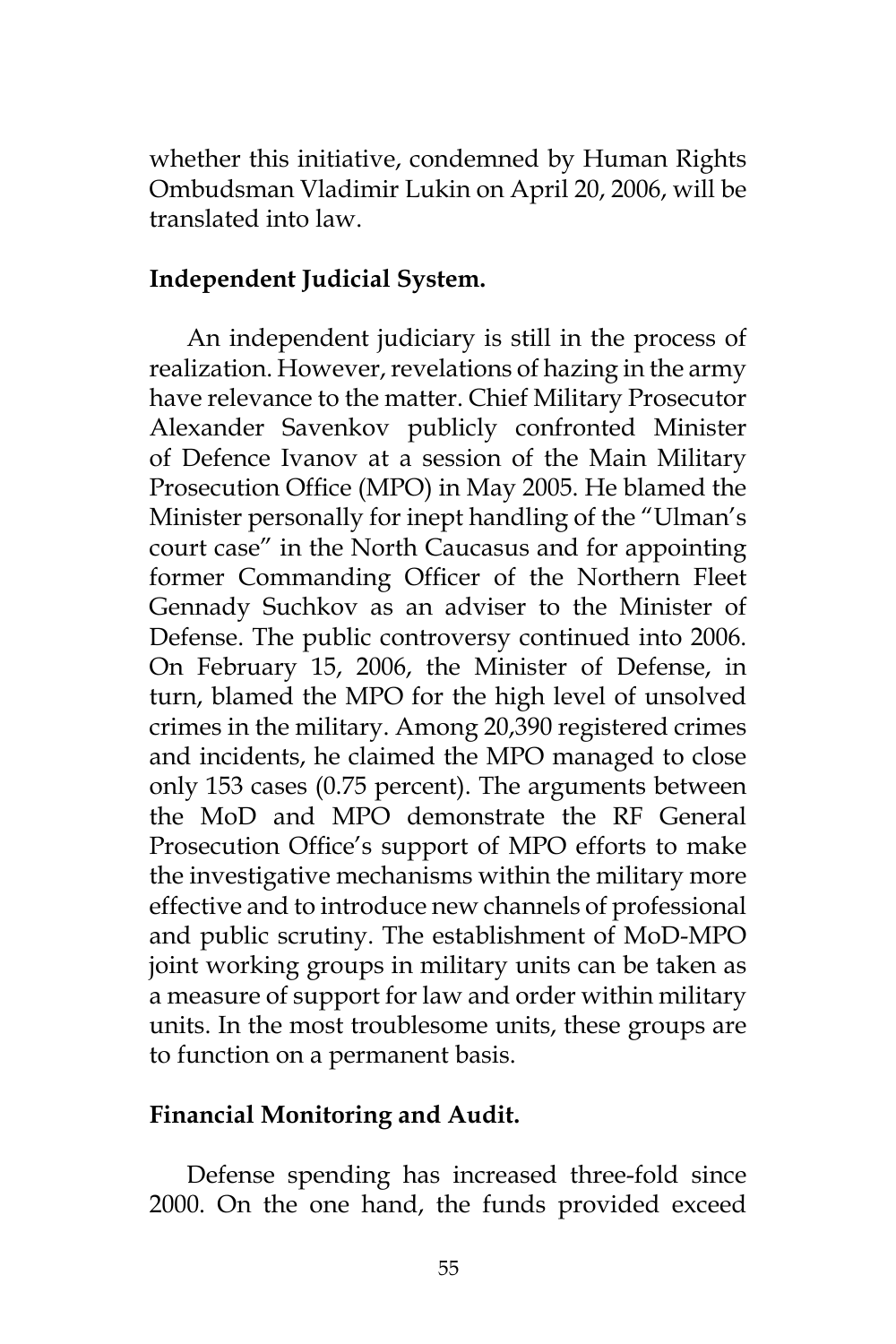spending on national health care and education before these areas were named as national federal priority programs for development. On the other hand, the funding provided is not enough to implement the type of reform espoused publicly. The rise in the amount spent in the last few years in procurement programs did not result, in some cases, in an increase in the amount of equipment delivered to the armed forces. The spending increase was due both to inflation and to the decision of the enterprises to submit a much higher bill to the MoD and other services for commissioned procurement orders. This frustrating situation triggered a decision by the political/military authorities to order an independent audit of defense procurement programs. Since 2004, the Federal Audit Chamber has been investigating such procurement programs and possible misuse of state defense funds. These investigations have resulted in several highlevel convictions on charges involving corruption and misuse of funds.

## **Presidential Control.**

As part of administrative reform in 2004, the power structures were subordinated directly to the President. In order to overcome the institutional autonomy of the military, particularly as expressed in the ministerial opposition to reforms dealing with corruption within the defense and security establishment, the Presidential administration is enforcing vigorous personal presidential control over the military/defense and security establishment. Though there already was a tradition of strong presidential control over the military<sup>85</sup> in Russia, the present phase properly can be characterized as an attempt to put the FSB under tight presidential control. Two measures will illustrate: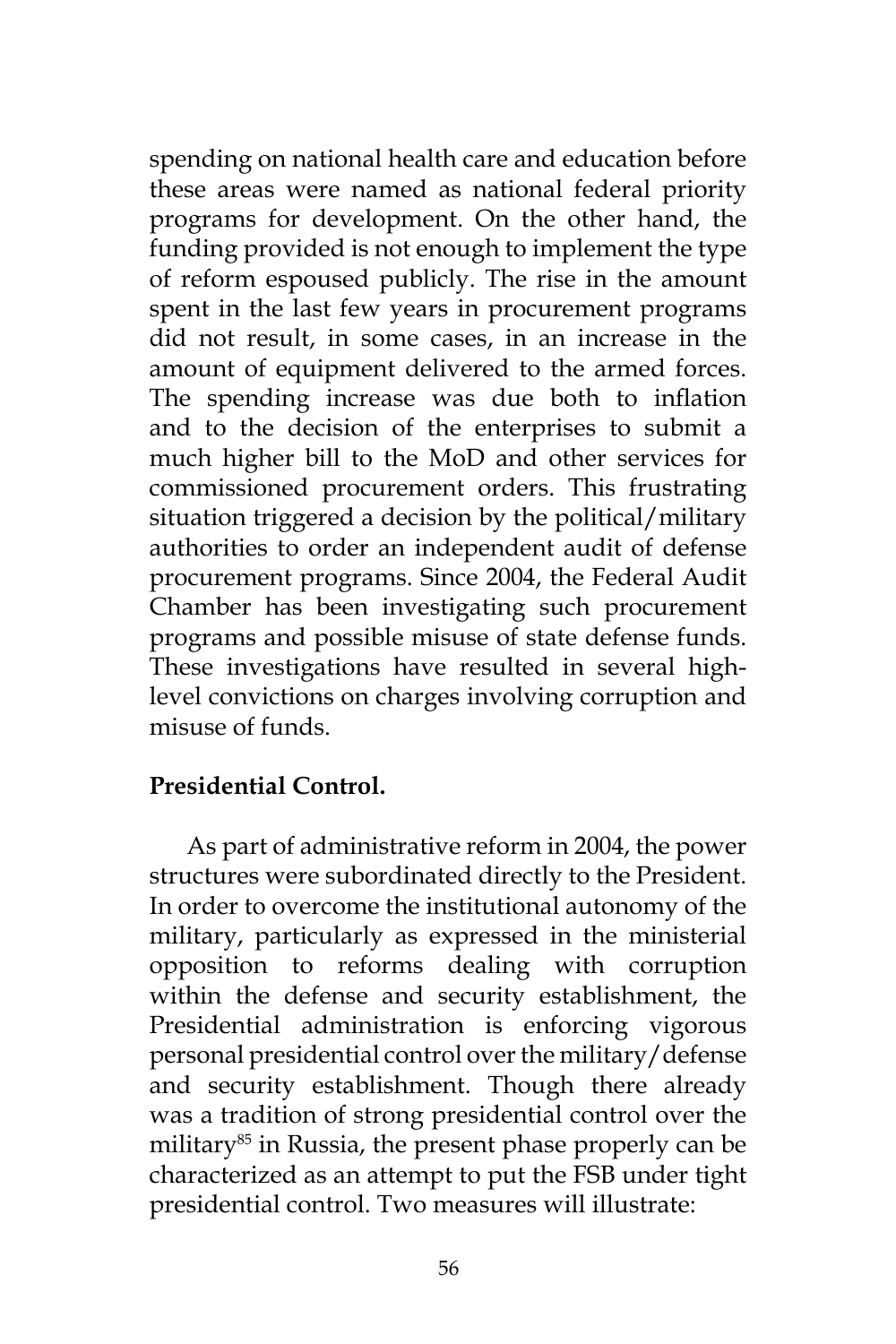- The personnel policy in the Federal Security Service (FSB) has been under presidential control since December 2005 (including the numerical strength of the service).<sup>86</sup>
- First made public in September  $2005$ ,<sup>87</sup> an independent investigative unit within the Ministry of Justice has been created, but it is subordinated directly to the President. It has the specific functions of monitoring and investigating any violations of regulations and/ or corruption charges brought against personnel in the power block ministries (*siloviki*). The first results of the investigative work of the unit were revealed in May 2006, when high-ranking officials in the FSB, counterterrorist units, MoI, Customs, and the Prosecution Office were dismissed from their positions on charges of corruption and criminal activity.

## **CONCLUSIONS AND RECOMMENDATIONS**

Analysis of current developments in Russian defense reform shows that, despite a very slow and rocky start extending even to the present, defense reform is happening steadily, although still very slowly. Elements of the reform "road map" are indeed being implemented when conditions are conducive. Marked change can be expected to be visible by 2008-10, when the Russian defense and security establishment will review results of progress in professionalizing member institutions. This is the period when serial deliveries from the procurement programs are expected to reach the armed forces and services. That is also the time when a transfer of military functions from the Military Districts to strategic directions and operational task forces is envisioned.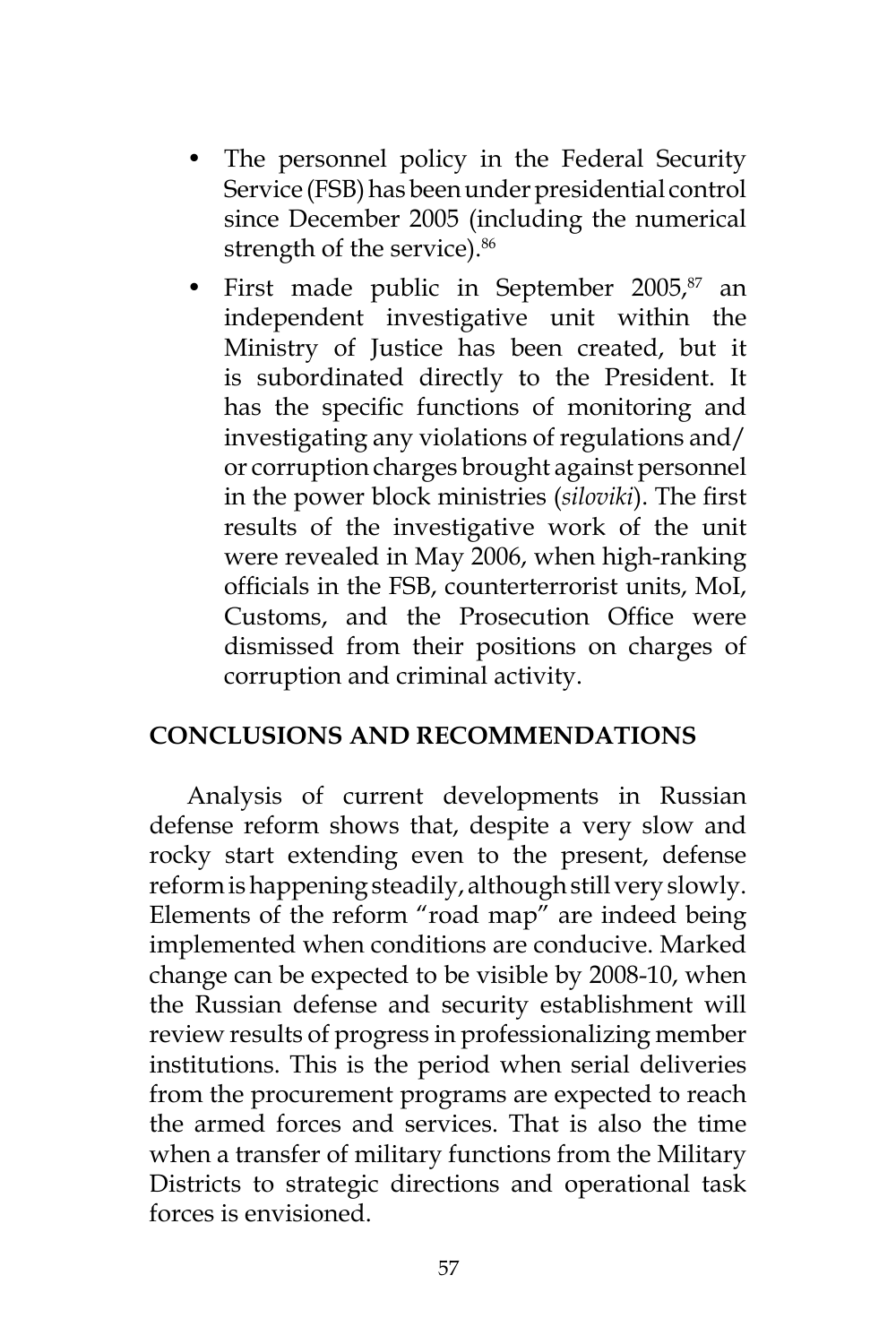Meanwhile, the current phase of defense reform can be considered as transitional. Nevertheless, it affects all elements of the state's defense and security systems. Current Russian defense reform provides new windows of opportunity for the U.S. armed forces regarding cooperation/links/contacts with their Russian counterparts. For example:

- As a re-MIRVing program for Russian strategic nuclear forces becomes a reality, it might become essential to "revisit" the arms control agenda. As part of the package, both militaries could exchange views on prolonging the START regime.
- With expanding energy cooperation between the two nations, the task of securing deliveries and storage facilities could be shifted to the armed forces as a possible opportunity for combined missions. As the Russian military is given new missions in securing offshore energy facilities and maritime transportation corridors, the U.S. armed forces might well be interested in the possibilities of increased cooperation with the Russians, or at least in making space monitoring of maritime transportation routes more transparent. New options for naval cooperation could be seen as part of the energy security framework, or as extended missions under the New Proliferation Initiative mandate.
- In Russian defense industries, it might become essential to explore new opportunities provided by the restructuring of Russia's defense enterprises and creation of holding companies performing R&D and producing civil, dual-use military equipment as part of their portfolios. The possibility of participation in the PPP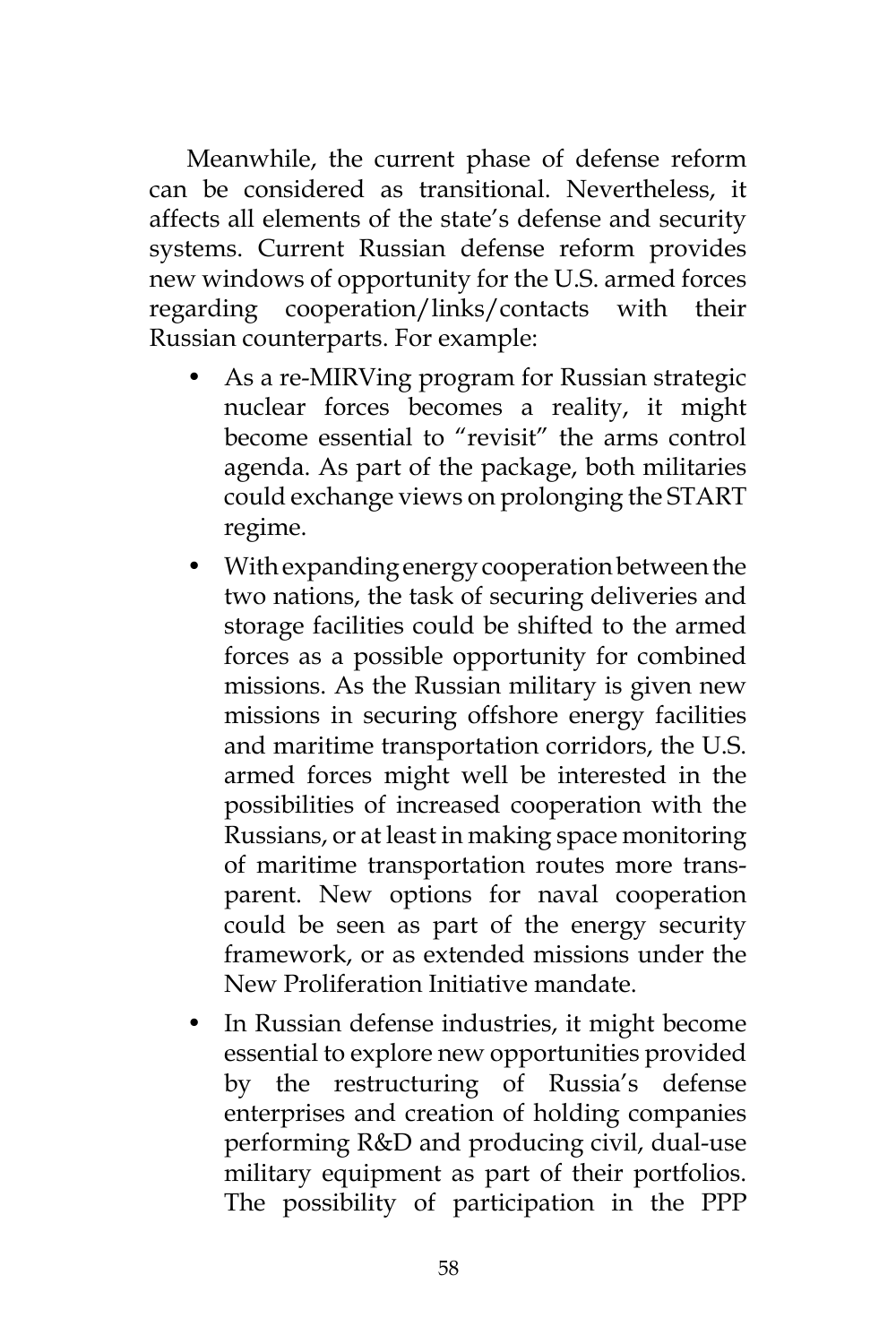projects (joint integrating holdings) should be considered seriously, especially in view of the potential deals already made or forthcoming between Russian companies and European, Chinese, and other foreign firms.

• Consideration should be given to enhancing contacts between national special-purpose forces, joint training/exercises, and short-term exchange programs, since special-purpose forces/peacekeeping units should be seen as specially selected preferential partners for cooperation with the U.S./NATO forces in "out-of-area" operations. However, it should be acknowledged that Russian armed forces are going to be employed internally with expanded "policing" functions.

In addition to contacts between the U.S.-RF armed forces, defense reform opens additional opportunities for legislative contacts between the corresponding committees of the Russian Parliament and the U.S. Congress. It might be useful to consider the possibility of reopening the exchange program for members of the parliamentary/congressional committees' staffs. Such a program could help to establish long-term contacts between the two legislative bodies and stabilize channels of communications on issues related to the public debates on bilateral defense and security issues. These are some of the opportunities that conceivably could arise as Russian defense reforms progress. But whatever course bilateral military relations between Moscow and Washington take, American analysts and officials should understand that, while Russian defense policy may not have been of consuming interest or importance in the recent past, it is certainly so today.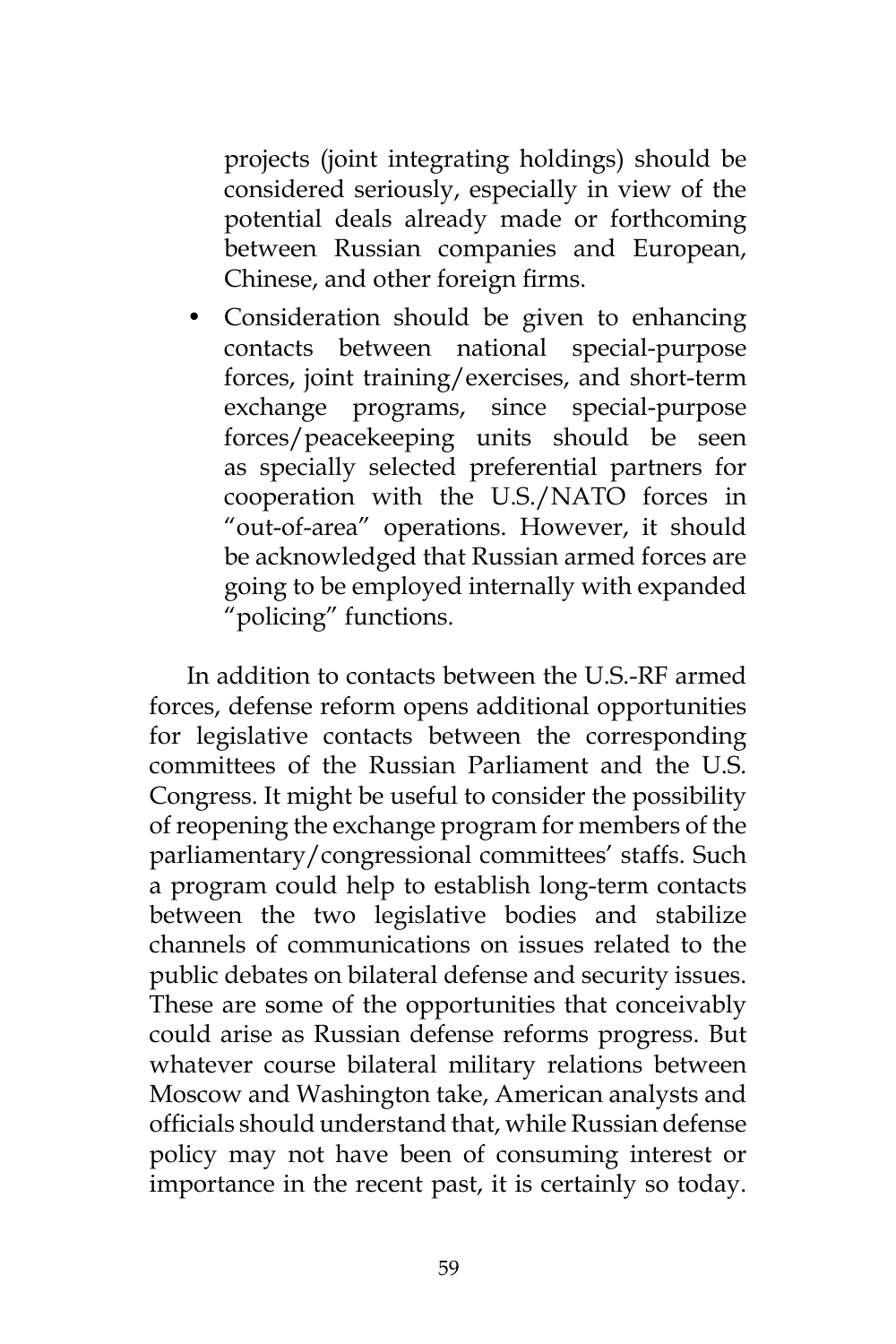A new, improved Russian military establishment is arising, and it demands to be taken seriously both as an object of analysis and of policy.

#### **ENDNOTES**

1. Isabelle Facon, "The Modernisation of the Russian Military: The Ambitions and Ambiguities of Vladimir Putin," Conflict Studies Research Centre, Russian Series 05/19(E), April 2005; Steven E. Miller and Dmitri Trenin, "The Russian Military: Power and Policy," Steven E. Miller and Dmitri Trenin, eds., *The Russian Military: Power and Purpose*, Cambridge, MA: MIT Press, 2004; Stephen Blank, *Threats to Russian Security: The View From Moscow*, Carlisle Barracks, PA: Strategic Studies Institute, U.S. Army War College, 2000; Stephen Blank, "The Framework of Russian Defense Policy Under Vladimir Putin," paper presented to the II Conference on Russia's Security Environment, Center for Strategic Leadership, U.S. Army War College, Carlisle Barracks, PA, December 4-6, 2000.

2. In October-November 2005, a new mission for the Russian armed forces was announced by First Deputy Prime Minister and Minister of Defense Sergei Ivanov. The Minister went public with a new mission statement for the navy during his inspection visit to Vidinyaevo, Murmansk region (a base of the multifunctional and combat nuclear submarines), on May 16, 2006. The Northern Fleet is going to take the mission of safeguarding the transportation routes of Russian liquified natural gas to the free market customers. The Northern Fleet is to take part in serious exercises in the world's oceans. Russia has capabilities to take part in the Non-Proliferation Initiative, as the Northern Fleet possesses up to 75-80 percent of total naval combat capabilities. See "Sergei Ivanov Had a Working Visit to the North Fleet," *ITAR-TASS,* May 16, 2006. Dr. Stephen Blank assumes that this mission will be transferred to other services as well: "The Northern Fleet, and presumably other formations as well, are now openly tasked with defending energy platforms and tankers." See Stephen Blank, "Reading Putin's Military Tea Leaves," *The Jamestown Foundation Eurasian Monitor*, May 19, 2006.

3. Keir A. Lieber and Darryl G. Press, "The Rise of U.S. Nuclear Primacy," *Foreign Affairs*, Vol. LXXXV, No. 2, March-April, 2006, *www.foreignaffairs.org/20060301faessay85204/keir-a-lieber-daryl-gpress/the-rise-o.*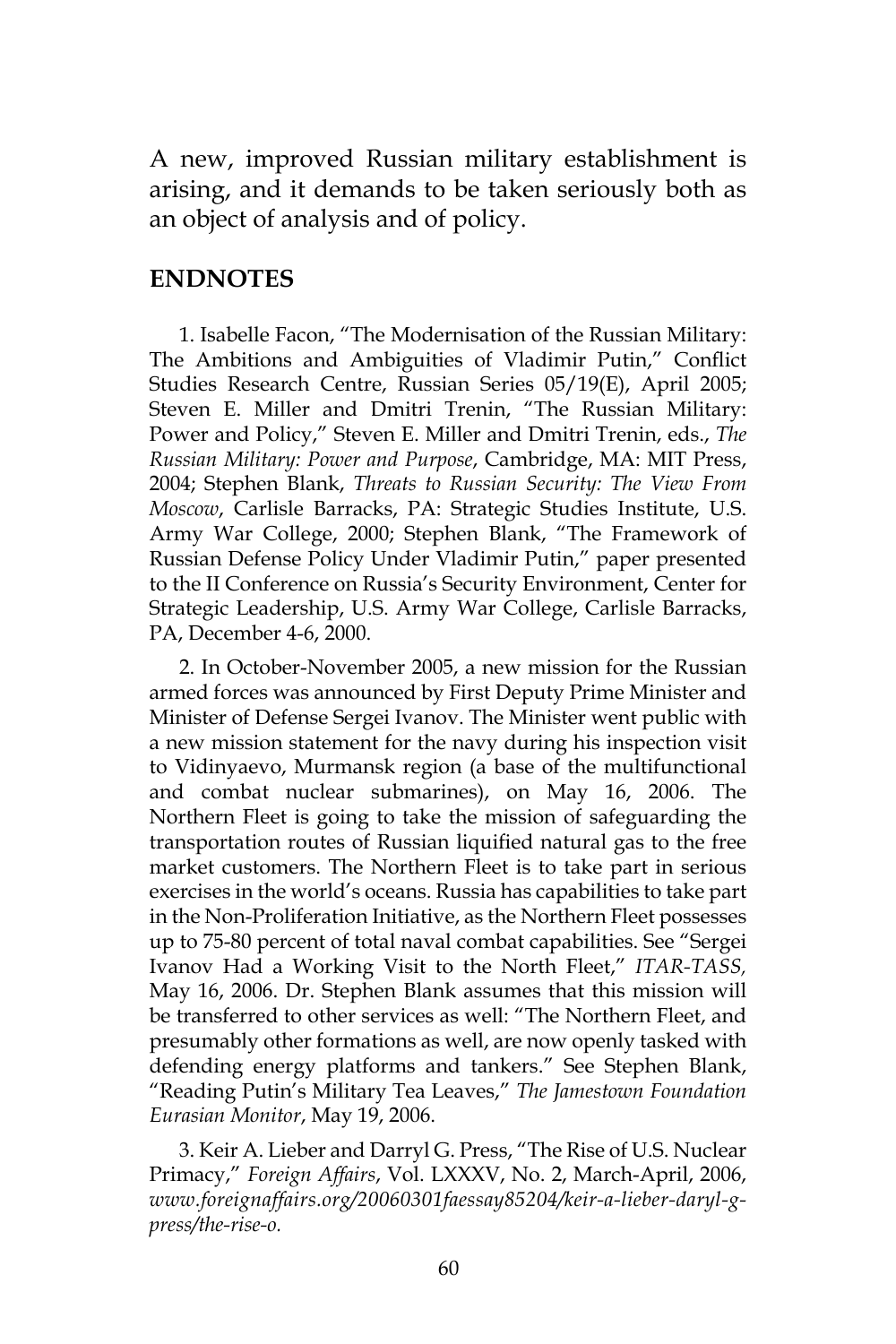4. Victor Ozerov, "In XXI Century Our Army Cannot Allow Itself to Exist as It Did," *www.Strana.ru*, March 14, 2005.

5. In one of his articles, former Chief of the General Staff General Anatoly Kvashnin made the following point:

One of the vital elements of the military reform is making a transfer to the territorial principle of C&C over the military and other services of the Russian Federation . . . . The system of a military-administrative territorial division in Russia is based on a territorial principle of subordination, command, and control. The realization of this principle in full should help to unite all elements of operational control of the "power ministries" under one executive official, who as a result should carry personal responsibility for defense and security of the state within the defined territorial boundaries. . . . Today's victory on the ground is not to be achieved without gaining superiority in the air and space, and without active information superiority. . . . The principal character of future wars will be determined by the use of high precision weapons, intelligence-information systems, and radio-electronic warfare. The increasing possibility of incorporating all these components in one joint combat system will change radically any future military activity. . . . Forming of this system began in the Russian armed forces in the mid-80s. Presently it is at the stage when such a system is receiving realistic features and can be established on the existing material basis . . . . Establishing a unified system of technical assistance and logistics for the armed forces and all other forces and military formations and institutions of the Russian Federation that are responsible for the state's military security is becoming one of the main priority tasks of military construction.

6. "Generaly-Admiraly," *Vedomosti*, May 22, 2006.

7. *Information Agency "Finmarket"* and *Military News Agency*, June 13, 2000, available at *www.finmarket.ru/z/nvs/snews.asp* and *www.militarynews.ru/emain/asp*.

8. *Sobranie Zakonodatelstva Rossiyskoi Federatsii* (*Collection of Legislation of the Russian Federation*), No. 31, Article 3839, 1998; *RF Military Doctrine*, Moscow, Article 19, 2000.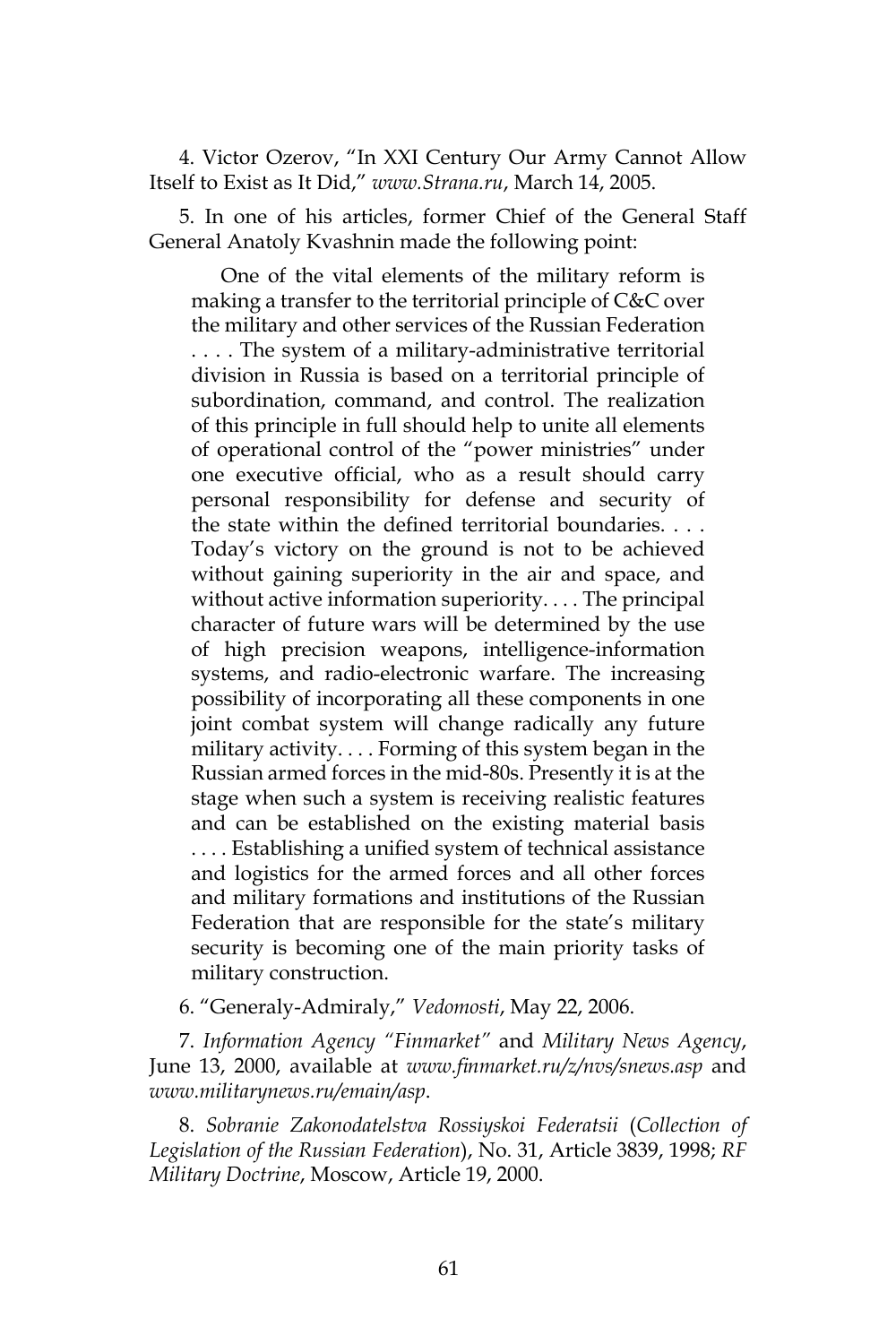9. Security Council of the Russian Federation, November 9, 2000, available at *scrf.gov.ru*.

10. *Ibid*.

11. Georgyi Kasyanov, "Discharged Generals Lead Military Reform," *Nezavisimoye Voyennoye Obozreniye*, March 17, 2006.

12. *Ibid*.

13. The most common mistake is to dismiss the evidence of transformation of C&C that is imposed by the introduction of a new joint command structure (Regional Command) and gradual transfer of functions from the Military District to this additional (for the time being only) level of command between the General Staff and the Military District. See Keir Giles, "Russian Regional Commands," Conflict Studies Research Center, April 2006.

14. Irina Isakova, *Russian Governance in the Twenty-First Century: Geo-strategy, Geopolitics, and Governance*, London & New York: Frank Cass, 2005.

15. "Generaly-Admiraly," *Vedomosti,* May 22, 2006, available at *www.vedomosti.ru*; "Liquidation of the Military Districts Is Not Far Away," *Russian Kurier*, No. 552, Moscow, May 2006, available at *ruscourier.ru/archive/1363*.

16. The infrastructure of the RF Armed Forces Logistic Support Service is an aggregate of bases, depots, enterprises, and other facilities and installations designed to ensure logistic support for combat operations and to conduct daily routine activities. See Lieutenant General D. V. Bulgakov, "Reforming the Logistic Support System," *Military Thought*, January 7, 2000, p. 68, available at *news.moisinfo.ru/news/2000/MTH/07/data/004mth67.htm*.

17. *Krasnaya Zvezda*, April 26, 2001.

18. Robert Cottrell, "Russia to Restructure Army," *Financial Times* (United Kingdom), April 26, 2001.

19. *Interfax*, October 11, 2002.

20. *Interfax*, March 28, 2006.

21. *ITAR-TASS*, March 2, 2006.

22. "Russia's Military Industrial Complex Is Getting Rid of Monopoly Producers," *Izvestia*, May 6, 2006.

23. *Ibid*.

24. Victor Myasnikov, "Main Starting Point of Defense Financing: The Military Industrial Commission Is to Form the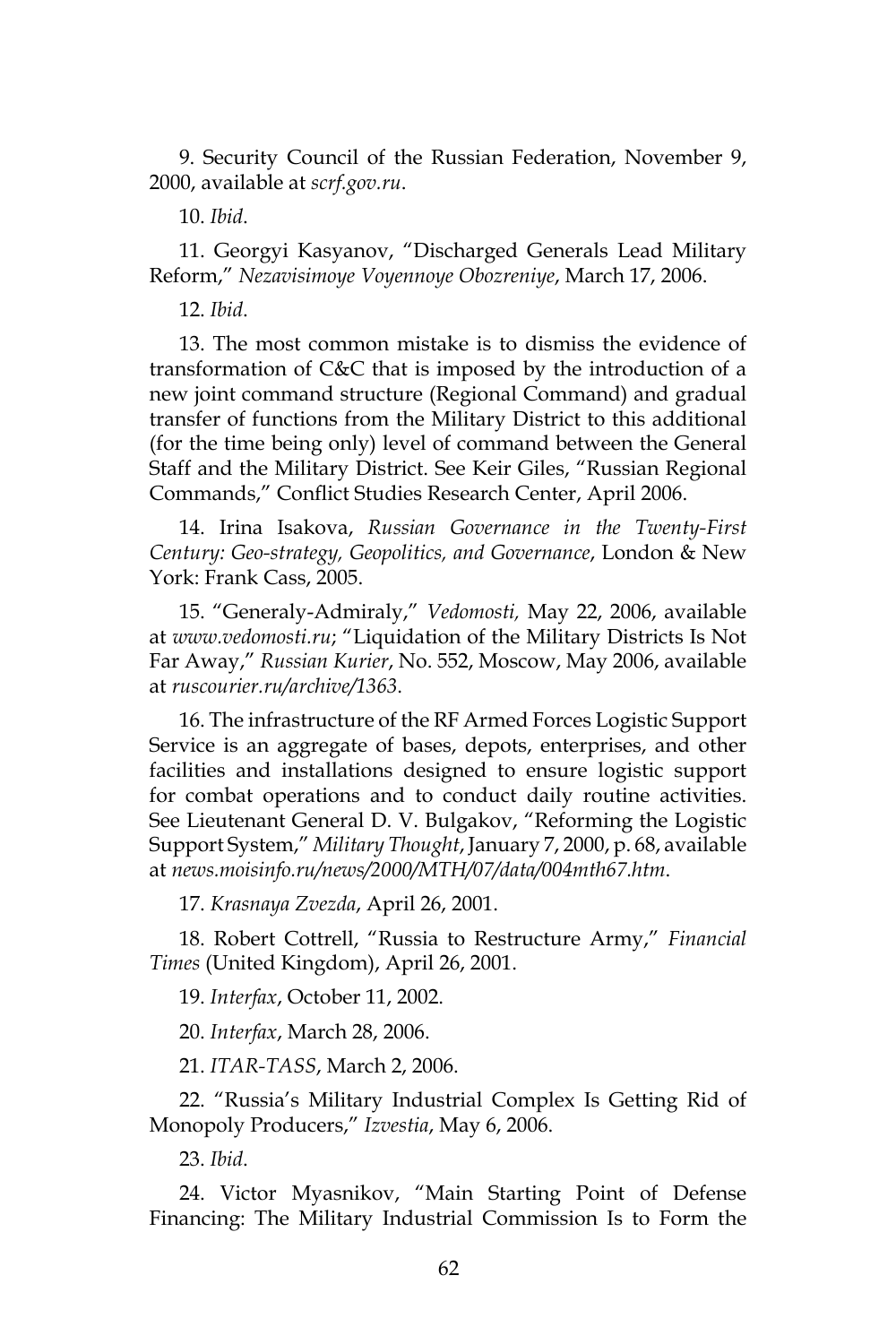State Defense Order," *Nezavisimoye Voyennoye Obozreniye*, May 19, 2006.

25. *RIA Novosti*, May 11, 2006.

26. It was formerly headed by Andrei Beliyaminov before his current posting as Head of the Federal Custom Service, to which he was appointed in May 2006.

27. "Military Are Transferring the Defense Order to the Civilians," *Kommersant*, May 15, 2006.

28. *Ibid*.

29. *Grani.Ru*, April 4, 2006, available at *www.grani.ru*.

30. *Ibid.*

31. *Vedomosti,* April 4, 2006.

32. Irina Isakova, *Russian Governance in the Twenty-First Century: Geo-strategy, Geopolitics, and Governance*, London & New York: Frank Cass, 2005, p. 269.

33. This definition of military reform was given by RF Minister of Defense Sergei Ivanov at the meeting in the State Duma that was organized in celebration of the National Day of Defender on February 18, 2003. He noted the role of the State Duma in defense and security of the country. *RIA-Novosti*, February 18, 2003.

34. Information, available at *www.vesti.ru*; *www.lenta.ru*; *www. Strana.ru*.

35. "Operational HQ Are Established As Part of the NAC Structure," May 12, 2006, available at *www politcom.ru*.

36. *The Military Balance 2006*, London: International Institute for Strategic Studies (IISS), 2006, p. 148.

37. "Operational HQ Are Established as Part of the NAC Structure," May 12, 2006, available at *www.politcom.ru*.

38. Yevgeny Zybchenko, "Siloviki Are Building a Vertical Power: The Responsibilities Given to the National Antiterrorist Committee Allow to Govern the Country Directly," *Novye Izvestiya*, May 17, 2006.

39. *ITAR-TASS*, December 27, 2005.

40. *RIA Novosti*, May 26, 2006.

41. *ITAR-TASS*, April 3, 2006.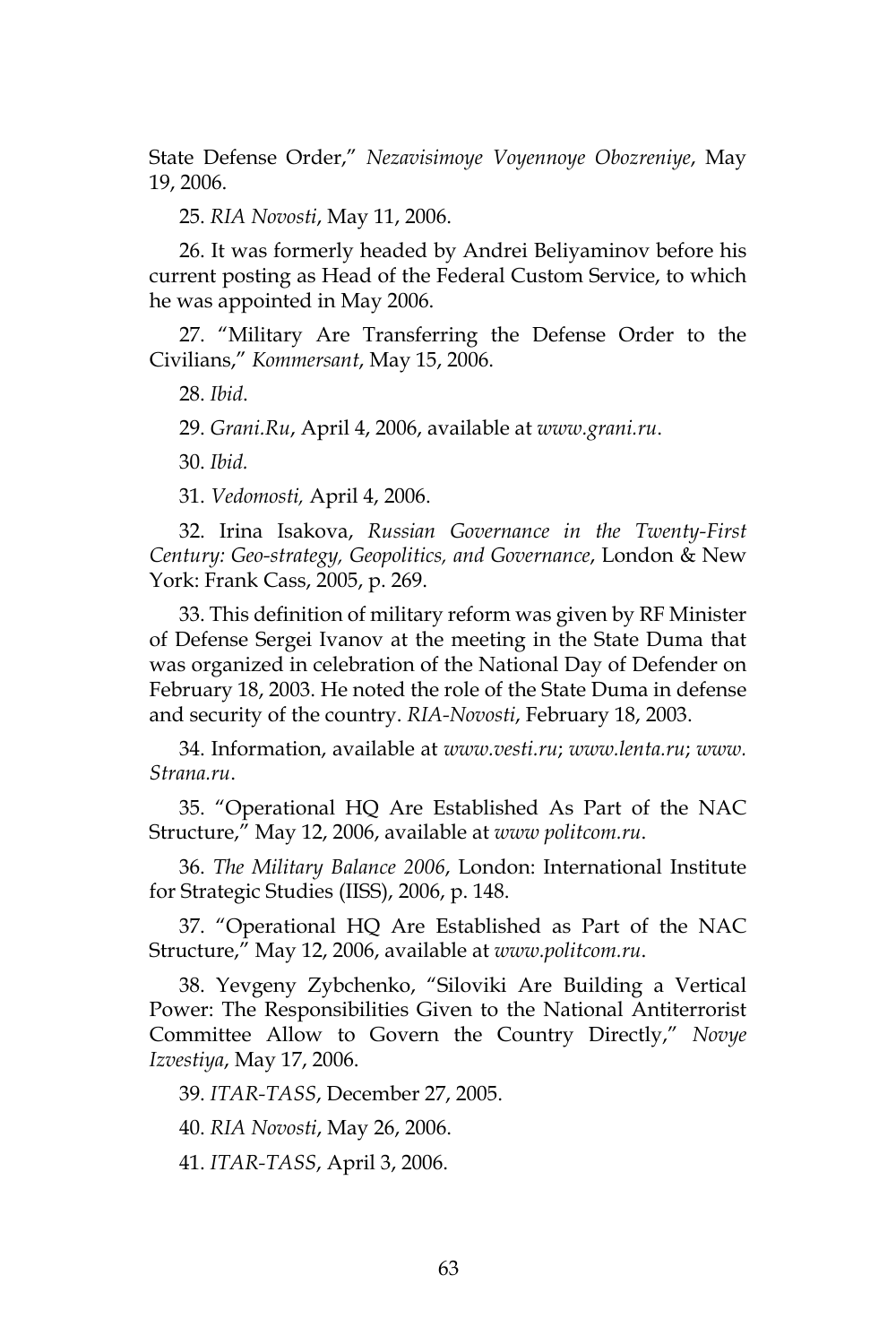42. Nikita Petrov and Filipp Sterkin, "Airborne Troops Are To Receive Modern Equipment," *www.Strana.ru*, May 18, 2006. See *www.Strana.ru*.

43. *RIA Novosti*, May 26, 2006.

44. *The Military Balance 2005-2006*, London: Routledge, Taylor & Francis Group for IISS, 2005, p. 151.

45. The Roundtable "Debate on Defense Reform," Moscow: Carnegie Center, March 2006.

46. *Komsomolskaya Pravda,* May 12, 2006.

47. *Ibid*. Nikita Petrov, "Voyennoi Politcii ne Budet" ("There Is Not Going to Be Any Military Police"), *www.Strana.ru*, May 19, 2006.

48. *www.Strana.ru*, March 30, 2006.

49. *www.oborona.ru*, April 7, 2006.

50. *Ibid*.

51. *RIA Novosti*, April 13, 2006.

52. *Krasnaya Zvezda*, January 25, 2006.

53. "RF President Putin's Speech to the Federal Assembly, May 10, 2006," *www.president.ru*.

54. *Nezavisimoye Voyennoye Obozreniye*, No. 7, 1998, p. 5.

55. "The RF is reserving the right to use nuclear weapons as a reciprocal measure to the use of nuclear or other weapons of mass destruction against it or its allies, as well as against large-scale aggression with non-nuclear means in critical situations when the national existence of the RF is threatened," Article 8, *RF Military Doctrine (2000)*.

56. *RIA Novosti*, April 13, 2006.

57. Alexander Babakin, "The Retaliation Strike Is Unavoidable," *Nezavisimoye Voyennoye Obozreniye,* May 19, 2006.

58. According to Alexei Arbatov, head of the International Security Center at the Russian Academy of Sciences, Russia needs to produce up to 30 ICBMs per year to maintain a strategic nuclear balance with the United States. Arbatov pointed out that at the present production rate of 6-8 Topol-Ms missiles a year, Russia would have only 150 such missiles and three nuclear submarines in 10-15 years. See *RIA Novosti*, April 11, 2006.

59. *Itar-Tass*, May 18, 2006.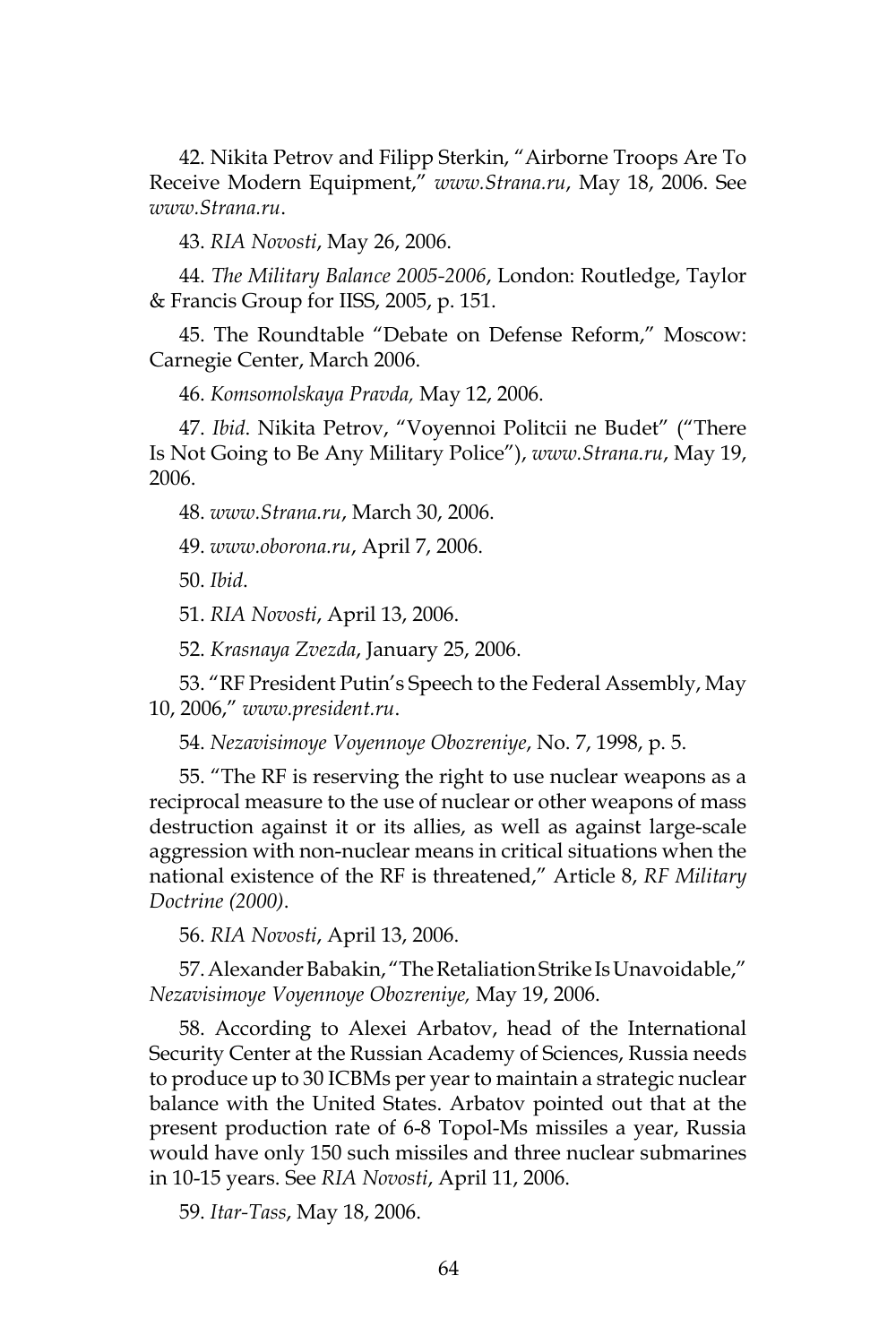60. The first in-flight test launch was conducted on September 27, 2005, from the *Dmitry Donskoi*, a *Typhoon* class ballistic missile submarine. On December 21, 2005, another *Bulava* was launched from the *Dmitry Donskoi* (from a submerged position) in the White Sea to the Kura test site on the Kamchatka Peninsula.

61. *RIA Novosti*, March 1, 2006.

62. *Kommersant*, April 13, 2006.

63. *The Military Balance 2006*, London: Routledge, Francis & Taylor Group for the IISS, 2006, p. 148.

64. Vasily Kasarin, "The Revenge Is Going To Be Unavoidable," *www.oborona.ru*, April 7, 2006, available at *www.oborona.ru*.

65. "Russia to React Properly to the U.S. Anti-Missile Base in Europe," *RIA Novosti*, March 23, 2006.

66. Nikita Kohan, "For Providing a Secure Parity," available at *[www.oborona.ru]( http://www.oborona.ru )*, February 26, 2006.

67. Nikita Petrov and Filipp Sterkin, "Airborne Troops Are to Receive Modern Equipment," *www.Strana.ru*, May 18, 2006, available at *www.Strana.ru*.

68. *The Military Balance 2006*, London: Routledge, Taylor & Francis Group for IISS, 2006, p. 151.

69. *Vlast*, February 9, 2006.

70. *ITAR TASS*, May 26, 2006.

71. *RIA Novosti*, March 28, 2006.

72. *Vremya Novostei*, March 28, 2006.

73. *Izvestiya*, May 6, 2006.

74. Blank, "Reading Putin's Military Tea Leaves"; JRL 2006- 117, Eurasia Daily Monitor, Vol. 3, No. 98, May 19, 2006.

75. Christopher Swift, a specialist with the Center of International Studies at the University of Cambridge, stated that the Russian armed forces "have not produced any new planes or ships in the last 5 years. All the money they are investing is being put into the Topol [multiple warhead] missile system," *Washington Times*, May 12, 2006.

76. *Rosbalt*, May 16, 2006.

77. *ITAR TASS*, May 18, 2006.

78**.** *Izvestiya,* May 6, 2006.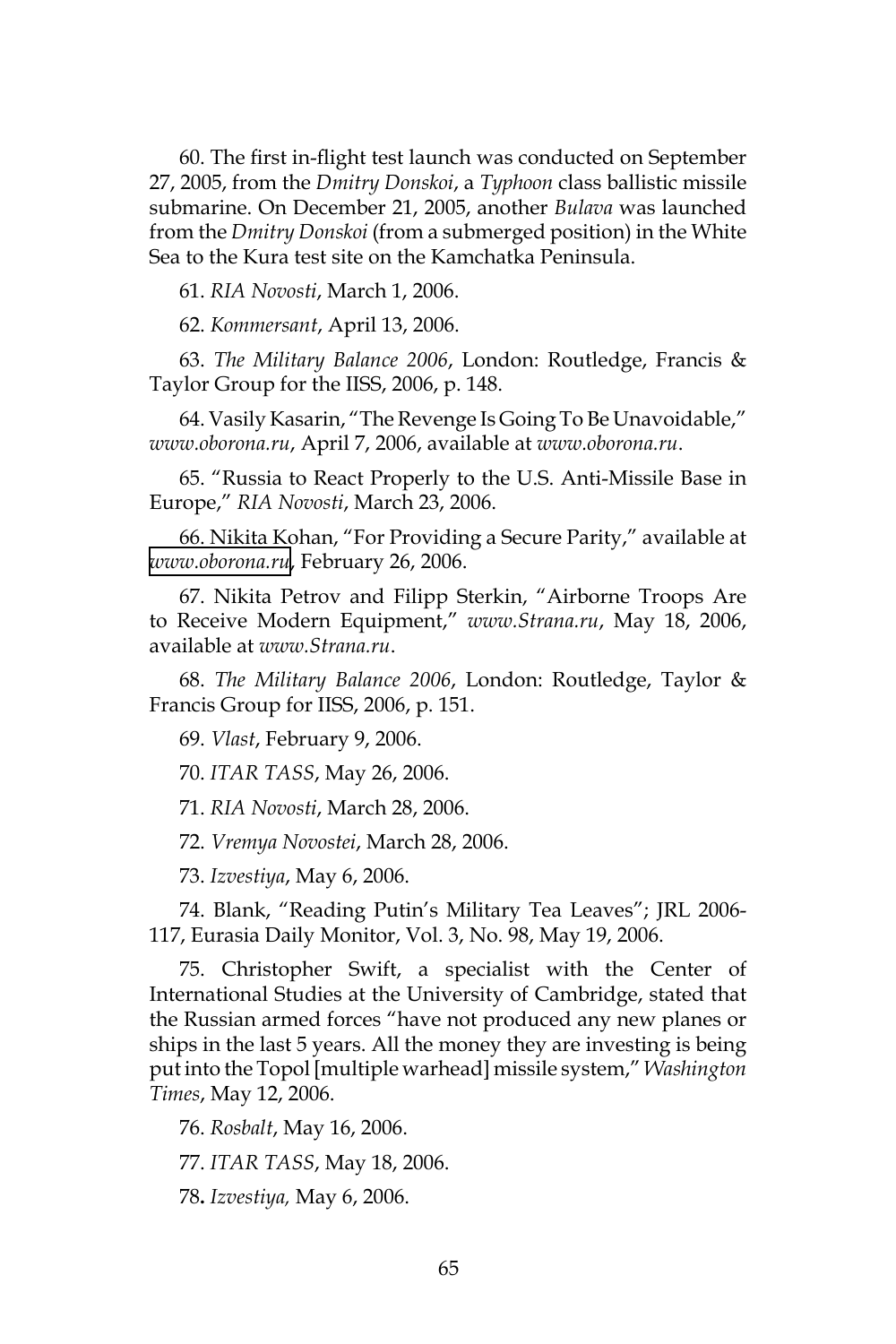79. The government supports creation of a single purpose corporate structure, with units for civil aviation; military transport and special purpose aviation; combat aviation; automated and unmanned aerial vehicles; management company; engineering center; leasing company; and testing, R&D, and training centers. There are two goals: (1) to secure Russia's future place in the international aviation market, and (2) to preserve technological independence of the Russian aviation industry in any joint ventures, aiming to cover up to 10 percent of the international aviation market by 2015. The company is competing with the major aircraft-making nations: with the U.S. (*Boeing*), Europe (*EADS*, mainly Airbus), Canada (*Bombardier*), and Brazil (*Embraer*). The creation of a holding company—United Aircraft Construction Corporation—is to proceed in two stages. At the initial stage a consortium is to be established, with merging of all existing firms, private and state, such as *MiG*, *Sukhoi*, *Irkut*, *BASO* (Voronezh), *Aviastar* (Ulianovsk), *Ilushin* (Kazan'), *Yakovlev*, *Tupolev*, etc. The production is to be a joint one (military and civil). The mergers are to be accompanied by massive closures of projects, facilities, and jobs. Presently, there are 500,000 jobs in the market and 300 enterprises; the aircraft industry covers 35 percent of the military-industrial complex production and 44 percent of military procurement. By the end of 2007, only 50 percent of the existing companies will have survived. Half of the surviving firms are to function as producers of assembly lines, working on foreign contracts. A new United Aircraft Construction Corporation is to be created no later than December 31, 2006. The final concept of the future holding company is to be completed by the end of next year. At present, a three-layer structure is envisioned for the future holding company, with the main HQ responsible for strategic planning (marketing, financing) at the top level. The subsidiary companies with strict specialization (on civil liners, combat planes, helicopters, etc.) are to constitute a second layer. The plants, producing elements, and assembly parts of the airliners are to create a third layer of the company. Immediately after the completion of the merger of all assets, the profits from the sales of the products are expected to reach \$2.5 billion annually (with a ratio of military to civil products sales being 70:30). By 2015, this sum is expected to increase to \$8bn (with a ratio of 50:50). There are plans to merge all intellectual and financial resources to overcome the barriers of regional competition.

80. Nikita Petrov, "*Oboronnaya Corporatsia*" ("Defense Corporation"), *Novoye Vremya*, May 18, 2006.